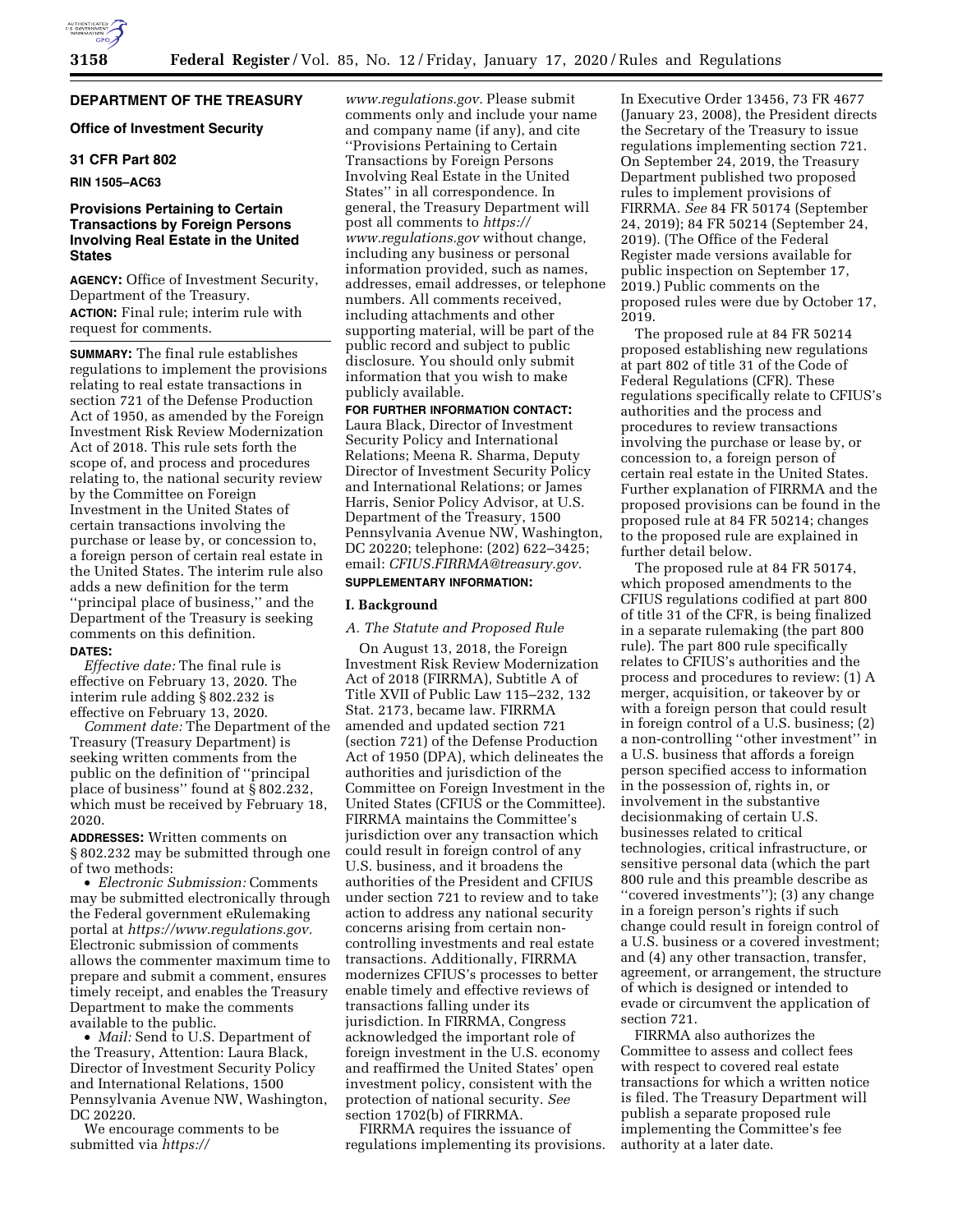# *B. Structure of FIRRMA Rulemaking and This Rule*

Consistent with CFIUS processes generally, this rule reflects extensive consultation with CFIUS member agencies, as well as other relevant U.S. Government agencies.

This action finalizes the provisions for the new part 802 of title 31 of the CFR. This rule focuses on the Committee's expanded jurisdiction over certain types of real estate transactions. Accordingly, this rule implements one part of the overall scope of CFIUS's jurisdiction under section 721, as amended by FIRRMA. There are additional provisions in FIRRMA that are the subject of the part 800 rule. As explained in the preamble to the proposed rule, the Treasury Department is creating a new part (part 802) because it has determined that the technical and procedural aspects of CFIUS's review of transactions involving real estate are sufficiently distinct from those related to control transactions and certain noncontrolling investments to warrant separate rulemaking. Nevertheless, this rule incorporates certain features and relevant provisions from part 800, which should be familiar to parties that have filed with CFIUS in the past.

There are additional provisions in FIRRMA that are the subject of the part 800 rule. In particular, a transaction that could result in control of a U.S. business by a foreign person is subject to part 800, and is not a covered real estate transaction under this rule. Additionally, CFIUS's new authority over covered investments in certain U.S. businesses, as provided by FIRRMA, is subject to part 800 (under the concurrent rulemaking).

The Treasury Department recognizes that FIRRMA's expansion of the Committee's jurisdiction over certain real estate transactions may impact parties who have not traditionally had reason to file with CFIUS. This rule therefore seeks to provide clarity to the business and investment communities with respect to the types of real estate transactions that are covered by the new authority under FIRRMA. In particular, this rule implements CFIUS's new real estate jurisdiction following the approach described in the proposed rule and is generally structured around specific sites—certain airports, maritime ports, and military installations—and specific geographic areas in or around those sites. (While the rule allows that ''other facilities or properties of the U.S. Government'' may in the future be included in the list of sites identified in the rule, none has been included at this time.) Given the specificity of certain

provisions of this rule, the Treasury Department anticipates that it will periodically review, and when necessary, amend the regulations to address changes in the national security landscape.

In response to public comments, this action also implements an interim rule with respect to the definition of ''principal place of business'' found at § 802.232, and the Treasury Department is seeking public comment on this definition.

# **II. Overview of Comments on the Proposed Rule**

During the public comment period, the Treasury Department received a number of written submissions on the proposed rule reflecting a wide range of views. All comments received by the end of the comment period are available on the public rulemaking docket at *[https://www.regulations.gov.](https://www.regulations.gov)*  Additionally, the Treasury Department hosted a public teleconference call to discuss the proposed rule on September 27, 2019, and a summary is available on the Committee's section of the Treasury Department website.

The Treasury Department considered each comment submitted on the proposed rule. Some of the comments were general in nature, for example, supporting the Treasury Department's efforts and approach with respect to aspects of the proposed rule. Other commenters noted the potential impact of the proposed rule on certain types of real estate and related transactions. The Treasury Department recognizes the vital importance of foreign investment to the U.S. economy, including investments in real estate. The Treasury Department drafted the proposed rule, and made revisions in finalizing the rule, to protect U.S. national security from the risk posed by certain foreign investment while at the same time maintaining the open foreign investment policy of the United States. The Treasury Department has determined that the specificity provided in the rule—with respect to, for example, identification of specific sites and relevant distances—provides clarity to the business and investment communities with respect to the types of real estate transactions that are covered by the Committee's new authority under FIRRMA. The Treasury Department will evaluate implementation of the rule and will provide, as appropriate, additional information to assist the public.

Some commenters requested clarification of specific provisions. Where appropriate, the Treasury Department provided additional

clarification in the text of the rule and included more illustrative examples. Some commenters, however, requested greater specificity than is appropriate in regulations of general applicability or revisions that conflict with the Committee's statutory authority under FIRRMA. The section-by-section analysis below includes responses to comments. Further edits were made to the rule for consistency and clarity.

In addition to comments on the substance of the rule, several commenters requested an extension of the public comment period. The Treasury Department did not extend the public comment period in light of the fixed effective date established by FIRRMA. The Treasury Department anticipates that it will periodically review, and as necessary, make changes to the regulations (and any appendices), consistent with applicable law, and when appropriate, will provide the public an opportunity to comment.

# **III. Discussion of the Rule**

# *A. Relationship With Part 800*

Before addressing individual sections of the rule raised in the comments or otherwise revised from the proposed rule, it is important to address the relationship between this rule and the part 800 rule, which as noted is being issued concurrently with this rule.

The structure of the part 802 regulations is similar to the regulations at part 800, which are being updated and replaced through the concurrent rulemaking. Parties familiar with the part 800 regulations should find that this rule takes a comparable approach with respect to defining key terms, describing transactions that are covered and not covered under the rule, listing the information requirements for a filing to be complete, and setting forth the Committee's process and procedures, among other things. While differences exist between this rule and the part 800 rule, the scope and overall approach taken by the Committee to evaluating, concluding action on, or taking action on a transaction is consistent with part 800 and section 721.

Some commenters raised questions regarding specific sections of the rule that suggested additional clarity with respect to the relation between these two parts may be helpful. This rule is focused on certain types of real estate transactions involving a foreign person. Parties should be aware that certain transactions involving real estate could be covered transactions under the part 800 rule. For example, transactions that could result in foreign control or certain non-controlling investments by a foreign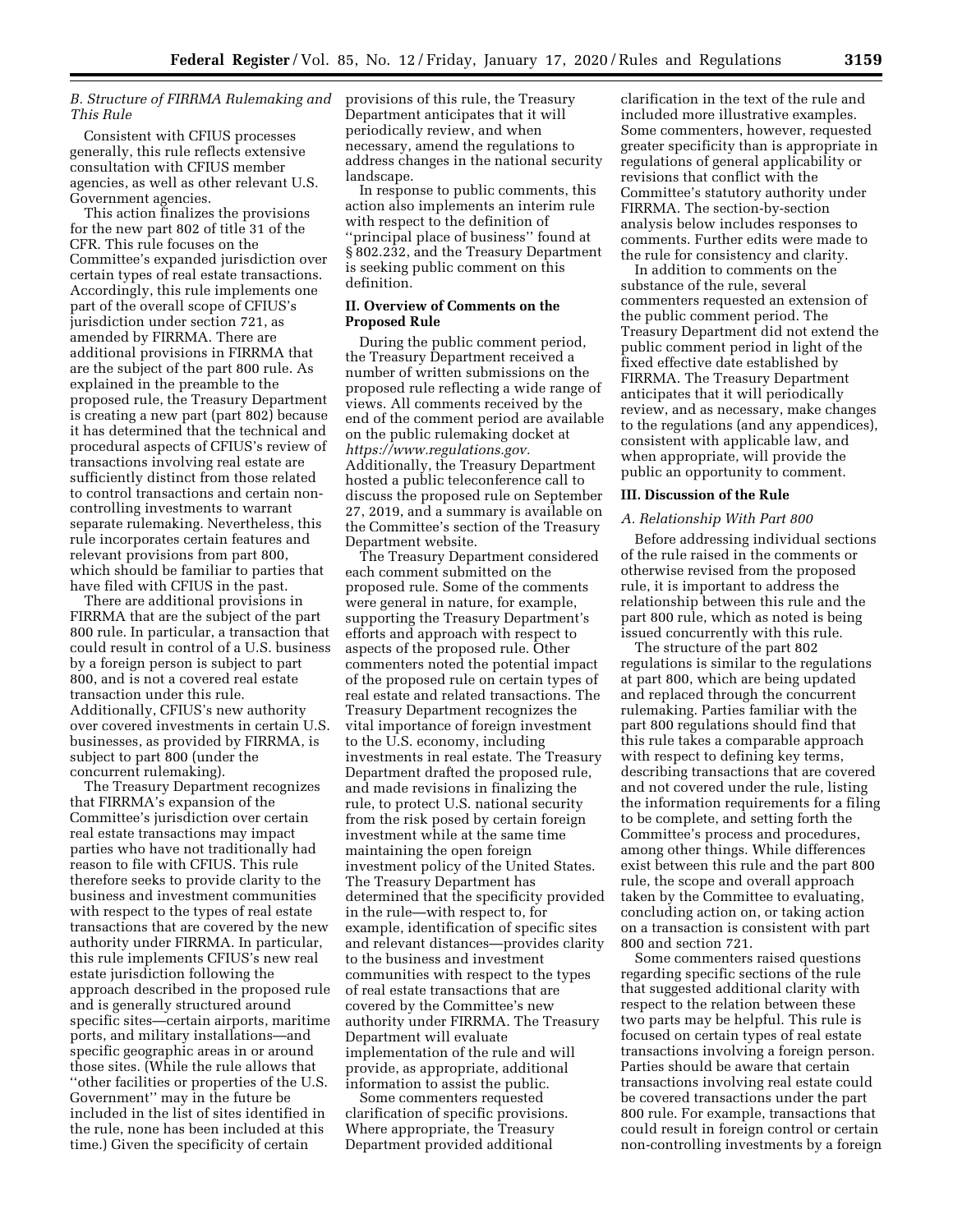person in an entity engaged in interstate commerce in the United States and that owns real estate could be subject to part 800 instead of part 802. In some cases, a collection of assets that includes real estate may constitute a U.S. business under part 800. Additionally, a longterm lease or concession arrangement under which a lessee makes substantially all business decisions concerning the operation of a leased entity, as if it were the owner, could be subject to part 800 instead of part 802. In order to comprehensively understand the transactions that could fall within the scope of this rule, in contrast to the transactions that could fall within the scope of the part 800 rule, the public is encouraged to be aware of the separate and concurrent rulemaking on part 800.

Finally, although FIRRMA introduces the term ''close proximity'' in the context of real estate transactions, and this rule defines the geographic coverage for real estate transactions, CFIUS has and will continue to retain the authority to assess and, if necessary, take action with respect to any covered transaction under the part 800 rule that gives rise to national security concerns on the basis of proximity to any government site and activity. The Committee's authority under the part 800 rule to review and take action on a transaction is not limited in any way by the sites or distances specified in this rule.

# *B. Interim Rule: Section 802.232— Principal Place of Business*

This rule includes a definition of ''principal place of business'' as an interim rule. The interim rule is effective as of February 13, 2020, and the Treasury Department is seeking public comment on the new definition through February 18, 2020.

The proposed rule used the term ''principal place of business'' but did not define it. A commenter urged the Committee to provide additional clarity by defining the term. In response to this comment and comments received on the part 800 rule, § 802.232 now provides a definition of a party's ''principal place of business'' as ''the primary location where an entity's management directs, controls, or coordinates the entity's activities, or, in the case of an investment fund, where the fund's activities and investments are primarily directed, controlled, or coordinated by or on behalf of the general partner, managing member, or equivalent,'' subject to the qualification in § 802.232(b). For those entities whose nerve center is in the United States, the purpose of the qualification in § 802.232(b) is to nevertheless ensure

consistent treatment of an entity's principal place of business in accordance with its own assertions to government entities, provided the facts have not changed since those assertions.

Because the definition of ''principal place of business'' in § 802.232 is new, it is being made effective by this rule on an interim basis and may be amended based on comments received. As an interim rule, § 802.232 will become effective on the same date as the other provisions in this rule (*i.e.,* February 13, 2020) to provide clarity and certainty for transaction parties. The Treasury Department invites comments on this interim rule.

# *C. Summary of Comments and Changes From the Proposed Rule*

# 1. Subpart A—General

Section 802.102—Risk-Based Analysis

The proposed rule, at § 802.102, defined the terms ''threat,'' ''vulnerabilities,'' and ''consequences to national security'' in describing the riskbased analyses undertaken by the Committee to determine whether a specific transaction represents a risk to national security. One commenter sought clarification about how, specifically, these terms would be applied to use and lease agreements with foreign airlines.

The rule makes no change to the proposed text of § 802.102 in response to this comment because the rule applies to many types of real estate transactions, and it would be inappropriate in regulations of general applicability to specify the application of this provision to a particular type of transaction. In conducting a risk-based analysis for any transaction, CFIUS analyzes the particular facts and circumstances of the transaction to identify the national security considerations, if any, presented by the transaction. Section 721(f) of the DPA, as amended, provides an illustrative list of factors for consideration by CFIUS and the President in determining whether a covered transaction poses a national security risk. Some of these factors may be relevant to covered real estate transactions. While further discussing the specific factors relevant to particular types of real estate transactions in one sector is not appropriate for a broader rule, the Committee will consider whether additional information can be made publicly available to assist parties in understanding the Committee's analysis in general. In the meantime, parties may find helpful the Treasury Department's previously published Guidance Concerning the National Security

Review Conducted by CFIUS, 73 FR 74567 (December 8, 2008), which is still in effect.

Section 802.105—Rules of Construction and Interpretation

The rule adds a new section to clarify that the examples included in the regulations are provided for informational purposes and should not be construed to alter the meaning of the text of the regulations in this part, as well as to clarify that, as used throughout the regulations, the term ''including'' means ''including without limitation.

### 2. Subpart B—Definitions

Subpart B sets forth the defined terms for part 802. More than half of the defined terms in this rule are incorporated from the part 800 rule, with conforming changes to apply in the context of real estate transactions, as applicable. The remainder of the terms are specifically defined for part 802.

### Section 802.203—Close Proximity

The proposed rule defined ''close proximity'' as the area that extends outward one mile from the boundary of a relevant site. Some commenters encouraged the Committee to ensure that applicable set-back distances are appropriately tailored to each individual site. A number of commenters supported an online resource—such as a map or other interactive tool—to assist the public in understanding the geographic areas that are subject to CFIUS jurisdiction under the rule.

The rule makes no change to this definition in response to these comments. The identification of particular military installations and the distances around those sites were determined by the Department of Defense based upon an evaluation of national security considerations. The Department of Defense will continue on an ongoing basis to assess its military installations and the geographic scope set under the rule to ensure appropriate application in light of national security considerations.

With respect to the comments seeking an online resource, the Treasury Department anticipates making available a web-based tool to help the public understand the geographic coverage of the rule. In the meantime, information relevant to certain aspects of the rule is available online. For example, the Census Bureau within the Department of Commerce maintains a web-based system, TIGERweb, which allows users to select features (*e.g.,*  military installations, urbanized areas,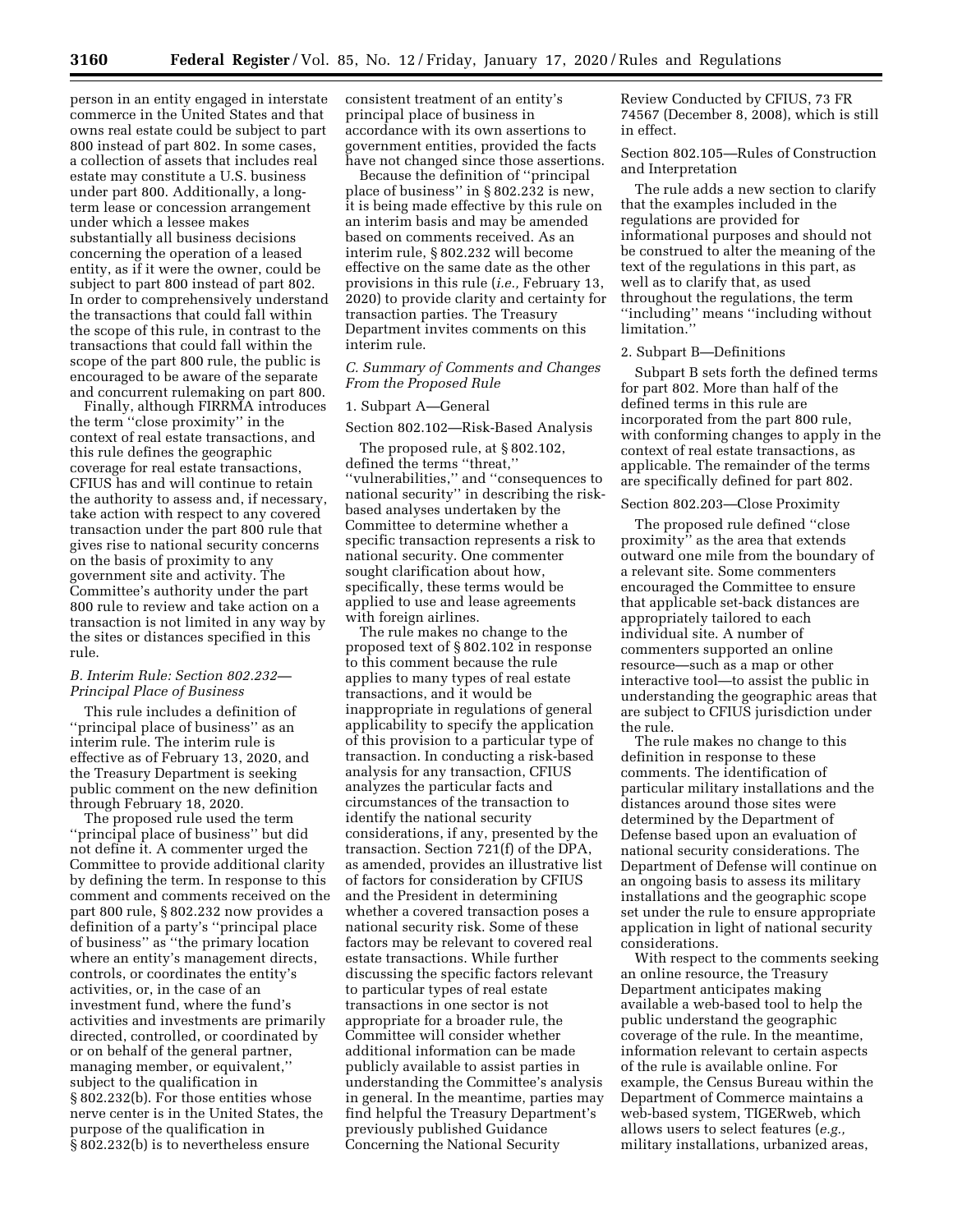and urban clusters) and view such attributes on a map. Additionally, each of the National Oceanic and Atmospheric Administration and the Bureau of Ocean Energy Management maintains a web-based map delineating U.S. maritime boundaries, including the territorial sea and other attributes relevant to the geographic coverage under the rule.

#### Section 802.206—Concession

The proposed rule defined ''concession'' as a grant of rights by a U.S. public entity for the purpose of developing or operating infrastructure for an airport or maritime port. A commenter noted that this term is defined differently in the Department of Transportation regulations regarding airport concessions and suggested that the specific definition in the proposed rule might cause confusion given the term's usage in the Department of Transportation regulations.

The rule makes no change to this definition in response to the comment. The Department of Transportation definition does not match the intended scope of real estate transactions subject to CFIUS's jurisdiction as implemented by the rule. Nevertheless, parties in all industries, including the airport concession industry, should not be confused about the meaning of the term ''concession'' in the rule as it is explicitly defined as a type of real estate transaction. For greater clarity, the rule does contain a revision specifying that the defined term includes the assignment of part of a concession.

#### Section 802.208—Control

The proposed rule adopted the definition of ''control'' from the proposed rule for part 800. The part 800 rule makes a technical correction to the definition of ''control,'' and in order to remain consistent with part 800, this rule makes the same technical correction. In particular, § 802.208(c)(4) has been revised to clarify that antidilution protections are more accurately characterized as a right instead of a power.

# Section 802.210—Covered Port

The proposed rule provided definitions for the terms ''airport'' and ''maritime port.'' A commenter suggested that the Committee publish an appendix listing the airports and maritime ports that meet the definitions in the proposed rule, noting that the list of relevant sites may change and some practitioners are not familiar with information published by the Department of Transportation. Another commenter suggested that the

Committee make available on its website hyperlinks to the relevant lists of airports and maritime ports maintained by the Department of Transportation.

Several revisions have been made to the rule in response to the comments. First, the rule combines the definitions of ''airport'' and ''maritime port'' from the proposed rule into a new term, ''covered port.'' This definition of ''covered port'' identifies in § 802.210(a) the relevant lists maintained by the Department of Transportation and clarifies the specific references to the various lists. Second, the definition includes provisions to clarify the effective date of any changes to the Department of Transportation lists. Specifically, § 802.210(b)(1) sets forth a 30-day delayed effectiveness for any additions to any of the airport and maritime port lists under the definition of ''covered port'' in paragraph (a). This was done because changes to the lists are not published in the **Federal Register**, and the Treasury Department wanted to provide the public with a notice period for any additions. By contrast, when an airport or maritime port no longer meets the rule's definition of covered port in paragraph (a), the removal of the port from the relevant list will be recognized immediately upon publication of the updated list by the Department of Transportation. The rule adds § 802.210(b)(2) to make clear that the airport or maritime port list that applies for any particular transaction is the list that is in effect (taking into account the 30-day delayed effectiveness in paragraph (b)(1)) on the day prior to the earlier of the date on which the parties have signed a written document establishing the material terms of the transaction or the completion date.

With respect to compiling all covered ports into a single list, the Treasury Department has determined it most practicable to direct the public to available online resources maintained and updated by the Department of Transportation. The Treasury Department anticipates making information available on the CFIUS web page that will assist the public in navigating to the relevant lists maintained by the Department of Transportation.

# Section 802.211—Covered Real Estate

The proposed rule defined ''covered real estate'' in a manner that connected specific sites with the relevant geographic coverage in and around those sites. Commenters did not suggest specific changes to the text of this definition. Instead, commenters

generally supported the approach in the proposed rule of identifying specific sites and distances, and supported having online resources available to assist the public in understanding the geographic coverage of the rule. In particular, commenters expressed an interest in understanding the delineation of certain boundaries, including the U.S. coastline.

The rule revises paragraph (b)(4) of this section by replacing the 12 nautical mile reference with a reference to the territorial sea. The Treasury Department has determined that a reference to the territorial sea provides greater clarity to the public. Additionally, as noted above, the Treasury Department anticipates making a web-based tool available in the near-term to assist the public. In the meantime, existing U.S. Government resources provide relevant information for purposes of understanding various aspects of this rule.

# Section 802.212—Covered Real Estate Transaction

The proposed rule defined ''covered real estate transaction'' to capture the types of transactions subject to CFIUS's jurisdiction under the rule. A commenter suggested that the definition explicitly exclude transactions between a foreign person and its parent as well as between a foreign person and one or more of its controlled affiliates. The commenter also requested clarification with respect to submitting a single declaration or filing a single notice for multiple covered real estate transactions that are in close proximity to one another and associated with a single project such as in the renewable energy industry. Another commenter suggested that the rule cover other categories of real estate transactions—such as those involving cropland and rare earth minerals.

The rule makes no change to the definition of ''covered real estate transaction'' in response to the comments. First, an intra-company transfer of assets, including real estate, carried out to achieve some legal, financial, or other business objective, might not constitute a covered real estate transaction, and in any case might not result in a change in the ultimate parent of the entity with the covered real estate and, therefore, might not present new national security considerations. However, the particular facts and circumstances of the specific arrangement would need to be considered. Second, with respect to multiple covered real estate transactions that are part of a larger project, a revision to the rule is not necessary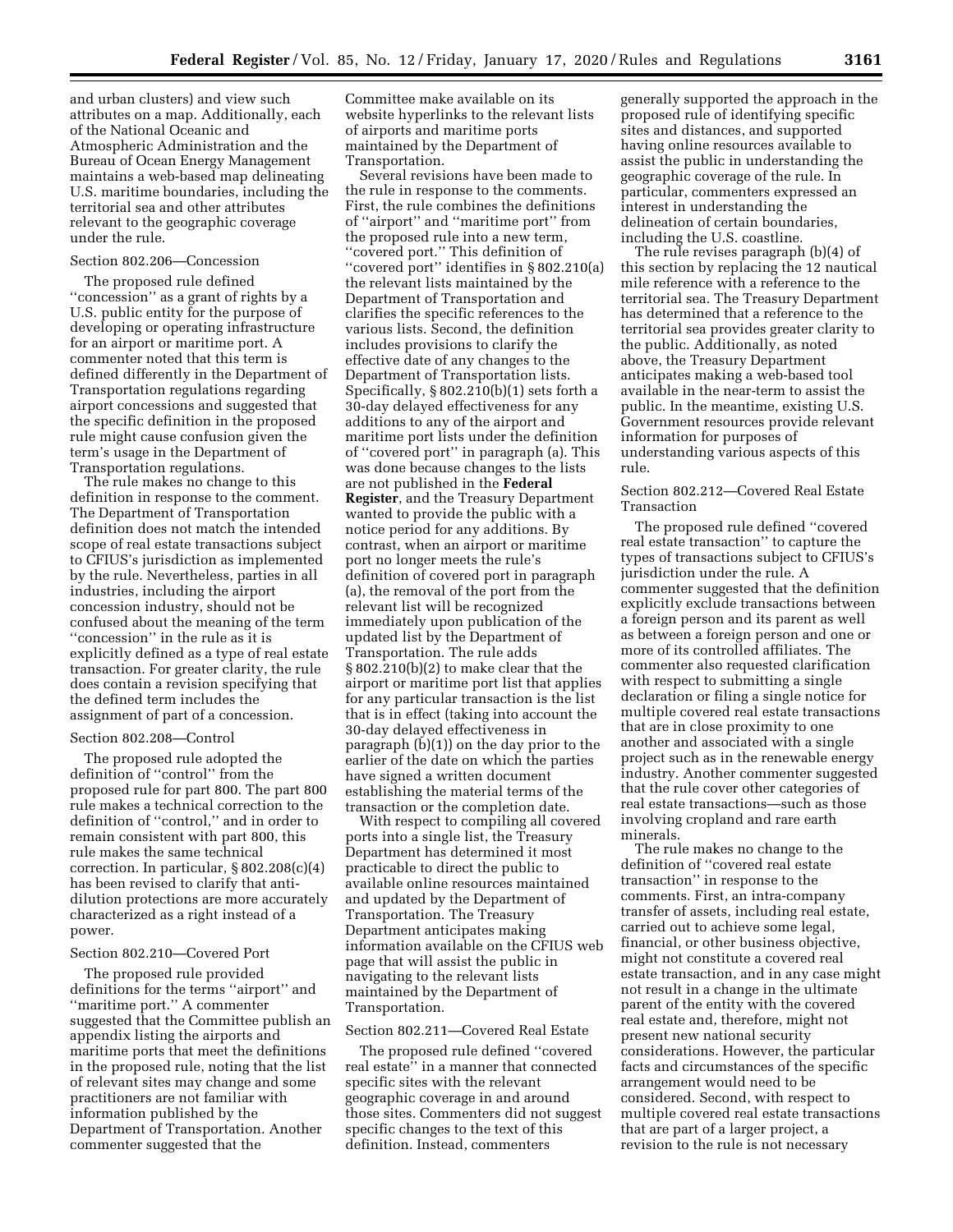because parties can and should consider the particular circumstances of any transaction, including related transactions, in determining whether to submit a single declaration or notice or multiple to the Committee for review. National security factors, timing considerations, and other transaction characteristics may weigh in favor of taking a particular approach. Related to this comment, however, the rule has been revised in the sections describing the contents of declarations and notices to include a description of whether the transaction is part of a larger project undertaken by the foreign person. Finally, the Committee has not expanded this definition to cover other categories of real estate transactions because the categories suggested by the commenter are not authorized under FIRRMA.

This section incorporates other revisions including to § 802.212(b) to clarify that a purchase, lease, or concession, where there is a subsequent change in rights that could result in the foreign person having at least three property rights, is a covered real estate transaction.

Section 802.214—Excepted Real Estate Foreign State

The Treasury Department received a number of comments on the definition of ''excepted real estate foreign state.'' Commenters supported the concept of the excepted real estate foreign state and requested that the initial list be published as soon as possible. Commenters suggested particular countries or defined groups of countries be included as excepted real estate foreign states and that advance notice be given prior to any rescission. Commenters also requested that the factors for a determination under § 802.1001 be precise and transparent and that the Committee consult with foreign states seeking to qualify as excepted real estate foreign states.

The rule makes no change to the proposed text in response to these comments. With respect to the eligible foreign states, the Committee has initially selected Australia, Canada, and the United Kingdom of Great Britain and Northern Ireland. The Committee identified these countries due to aspects of their robust intelligence-sharing and defense industrial base integration mechanisms with the United States. Additionally, as noted in the preamble to the proposed rule, the concept and definition of ''excepted real estate foreign states'' are new and an expansive application carries potentially significant implications for the national security of the United

States. Consequently, the Committee is initially identifying a limited number of eligible foreign states and may expand the list in the future.

The rule revises this section to clarify that the definition of ''excepted real estate foreign state'' operates as a twocriteria conjunctive test, with delayed effectiveness for the second criterion. Thus, as of February 13, 2020, each of the three foreign states that the Committee identifies as eligible foreign states will be an excepted real estate foreign state, without regard to the second criterion (*i.e.,* favorable determination under § 802.1001). In order for each of these countries to remain an excepted real estate foreign state after the end of the two-year delayed effectiveness period (*i.e.,*  February 13, 2022), the Committee must make a determination under § 802.1001. This two-year period is intended to provide these initial eligible foreign states time to ensure that their national security-based foreign investment review processes and bilateral cooperation with the United States on national security-based investment reviews meet the requirement under § 802.1001. This two-year period also provides the Committee time to develop processes and procedures for making determinations under § 802.1001, which could be applied to a broader group of countries in the future. In selecting the initial eligible foreign states, the Committee takes no position on whether the foreign states currently meet the determination factors discussed below at § 802.1001.

Finally, the rule removes language regarding internal Committee processes (for which a conforming change was also made in § 802.1001), and revises note 1 to § 802.214 to clarify the publication mechanics for identifying the foreign states that have met each of the two separate criteria of the definition of ''excepted real estate foreign state.''

Section 802.215—Excepted Real Estate Investor

The proposed rule set forth a definition of ''excepted real estate investor,'' taking into account increasingly complex ownership structures and accounting for such structures in the application of the Committee's jurisdiction. With respect to the criteria to qualify as an excepted real estate investor, commenters discussed the board composition requirement, noting that it was limiting and suggested changes. Commenters also sought additional clarity regarding the process to be considered an excepted real estate investor, including

how an excepted real estate investor can prove that status, or whether an excepted real estate investor would receive a form or certificate from the Committee establishing that status. Other commenters suggested that the Committee adopt a parallel category to excepted real estate investor, which some termed ''excepted trusted real estate investor,'' that would allow certain investors who are not connected to an excepted real estate foreign state to receive the benefits of being an excepted real estate investor. A commenter suggested various criteria for this concept, including the individual investor's previous interactions with the Committee.

In response to these comments and similar comments received on the part 800 proposed rule, the rule modifies the definition of ''excepted real estate investor.'' First, the board member nationality criterion is revised to allow up to 25 percent representation by foreign nationals of foreign states that are not excepted real estate foreign states. Second, the percentage ownership limit for an individual investor in an excepted real estate investor is revised from five to 10 percent. Third, the definition of 'minimum excepted ownership'' under § 802.228 is revised as discussed below.

The rule does not make other changes in response to the comments. All of the conditions under § 802.215(a)(3), including the minimum excepted ownership conditions, apply to *each parent* (as defined at § 802.229) of the foreign person. There is no separate process for the Committee to provide a determination for a prospective investor on whether it qualifies as an excepted real estate investor. As with other jurisdictional determinations, parties themselves should assess whether they qualify as excepted real estate investors. It is important to note that not qualifying as an excepted real estate investor should not be interpreted as an individualized assessment that the particular foreign person poses a threat to national security.

Consistent with FIRRMA, the ''excepted real estate investor'' definition focuses on the investor's connection to an excepted real estate foreign state, which provides the greatest clarity to the business and investment communities while protecting national security interests. Such a definition also furthers the Committee's efforts to encourage partner countries to implement robust processes to review foreign investment in their countries and increase cooperation with the United States. Notably, the excepted real estate investor definition eliminates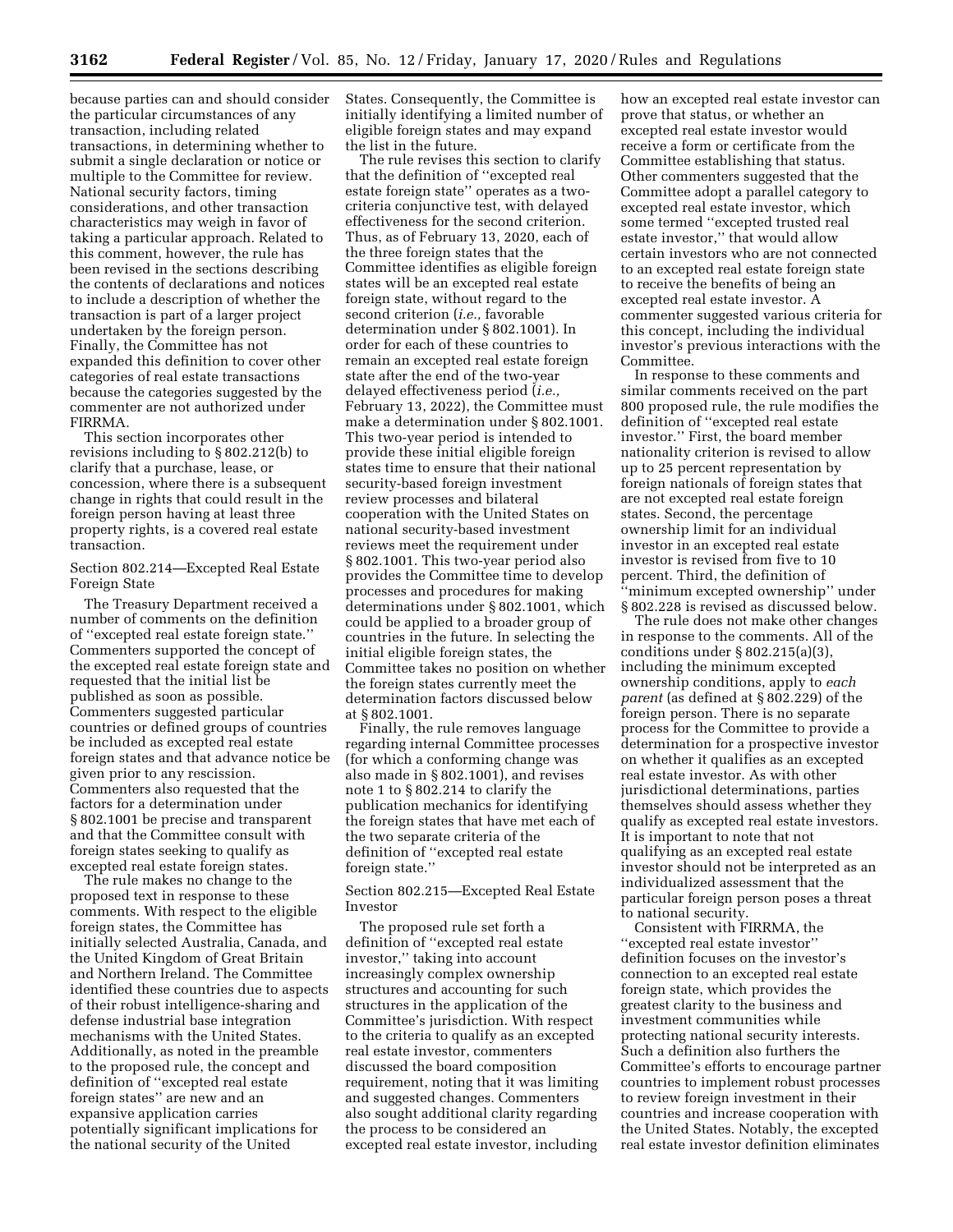Committee jurisdiction for specified real estate transactions by certain investors. Therefore, some criteria suggested by commenters as part of the ''excepted trusted real estate investor'' concept are less suitable for determining jurisdiction and more suitable for other issues, such as certain aspects of the part 800 rule relating to mandatory declarations.

Finally, the rule revises § 802.215(b) to specify when the ownership interests of separate foreign persons will be aggregated for the purposes of § 802.215(a)(3)(iv). The rule also modifies § 802.215(d) to include the criteria in  $\S 802.215(c)(1)(i)$  through (iii) in order to retain jurisdiction over certain transactions where the foreign investor is deemed not to be an excepted real estate investor subsequent to the transaction due to action by the President under section 721, or enforcement by the Committee of violations under this part, parts 800 or 801, or section 721.

Section 802.216—Excepted Real Estate Transaction

The proposed rule defined ''excepted real estate transaction'' by listing specific types of transactions that are not covered real estate transactions, as well as examples. Some commenters sought clarification with respect to when the acquisition of commercial real estate constitutes the acquisition of a U.S. business. Some commenters suggested broadening certain exceptions. A couple of these comments noted the application of the rule in the airport context and suggested broadening the exception for retail trade, accommodation, and food service sector establishments, as well as excepting foreign air carrier leasing arrangements. One commenter sought clarification on the exception related to commercial space and whether 10 percent of tenants should be determined by the number of leaseholders or by the number of employee-occupants in the commercial space. Another commenter suggested excluding certain shore-based and offshore areas and structures.

The rule is revised in response to certain of the comments. First, the rule adds an exception for ''foreign air carriers,'' as defined in 49 U.S.C. 40102, to the extent that the lease or concession is related to the foreign person's activities as a foreign air carrier, and for whom the Department of Homeland Security's Transportation Security Administration has accepted a security program under 49 CFR 1546.105. This exception was added in light of the Department of Homeland Security's existing oversight with respect to foreign air carriers. Second, the rule

revises the exception for retail trade, accommodation, and food service sector establishments by eliminating the reference to the North American Industry Classification System codes and instead applying the exception to leases and concessions of real estate that may be used only for the purposes of engaging in the retail sale of consumer goods or services to the public. This revision provides a broader exception for retail services as compared to the proposed rule, with respect to, for example, car rental and parking. Finally, the rule clarifies through the text of § 802.216(f) and illustrates through a new example that the exception related to commercial space in a building is based on the number of parties that own, lease or have a concession to the commercial space in the building.

The rule makes other clarifying edits to this section, including in the illustrative examples. Changes were not made in this section in response to the comment regarding certain shore-based and offshore areas and structures based on a balancing of various considerations.

### Section 802.217—Extended Range

The proposed rule defined the ''extended range'' to mean the area that extends 99 miles outward from the outer boundary of close proximity of certain military installations, but, where applicable, no more than 12 nautical miles seaward of the coastline of the United States. Commenters sought to understand the rationale behind the specific distance set in the regulations and the interaction with the exception under § 802.216(c) for urbanized areas and urban clusters.

The rule makes no change to the proposed definition of ''extended range'' in response to the comments. The particular military installations listed in the appendix and the covered distances defined in the regulations were determined by the Department of Defense based upon an evaluation of national security considerations. The Department of Defense will continue on an ongoing basis to assess its military installations and the geographic scope set under the rule to ensure appropriate application in light of national security considerations. The rule does replace the reference to 12 nautical miles with a reference to the territorial sea. As noted above in the definition of ''covered real estate,'' the Treasury Department has determined that a reference to the territorial sea will be more useful to the public as a geographic reference.

### Section 802.224—Investment Fund

The rule adds a definition for investment fund that conforms to the term used in the part 800 rule. This term was added in part 802 to provide clarity with respect to the new interim definition of ''principal place of business.''

### Section 802.226—Lease

The definition of ''lease'' is modified in the rule to clarify that the term includes assignments in whole or part.

# Section 802.228—Minimum Excepted Ownership

To conform with changes to part 800, in response to comments received on specific provisions of that separate rulemaking, the rule amends the text of § 802.228 by revising the minimum excepted ownership percentage in § 802.228(b) from 90 to 80 percent.

# Section 802.229—Parent

To conform with changes to part 800, in response to comments received on that separate rulemaking, the rule adds a provision at § 802.229(a)(2) that explicitly includes a general partner, managing member, or equivalent of an entity within the definition of ''parent.'' The rule also makes some minor technical edits and adds an example illustrating an entity with more than one parent.

#### Section 802.233—Property Right

The proposed rule included as an element of a covered real estate transaction that certain ''property rights'' be afforded to the foreign person through the purchase, lease, or concession of covered real estate. The rule adds examples under this definition. The first example illustrates that the right to exclude others from physically accessing the property need not be absolute with respect to all other persons or activities. The second example illustrates that a right is afforded, even if it is not exercisable until a separate regulatory approval is received.

### Section 802.238—United States

The rule revises the definition of ''United States'' for consistency with the definition in FIRRMA.

### Section 802.241—U.S. Business

The proposed rule defined ''U.S. business'' to conform to the definition in FIRRMA. Commenters to the proposed rule for part 800 requested clarity with respect to the Committee's intended interpretation of the term U.S. business. Consistent with the concurrent rulemaking finalizing part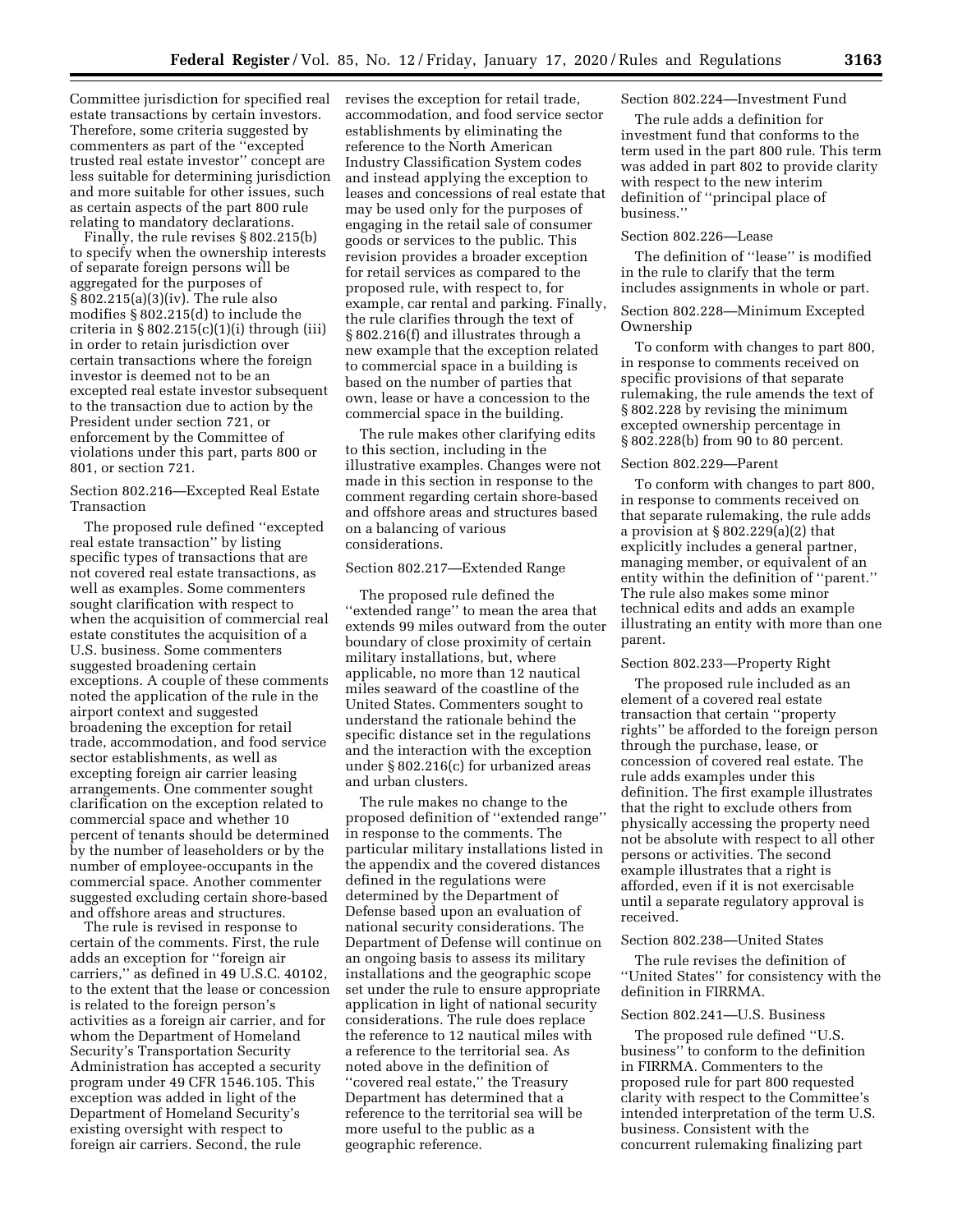800, the rule makes no change to the proposed definition of ''U.S. business.'' The proposed definition tracks the language of FIRRMA and is not intended to suggest that the extent of a business's activities in interstate commerce in the United States is irrelevant to the Committee's analysis of national security risk.

# Section 802.244—Voting Interest

The proposed rule provided a definition for the term ''voting interest.'' One commenter sought clarification of the term and whether it includes consent, veto, right to appoint a board member (without a shareholder vote), or other special rights. The commenter also suggested the term be limited to voting interests in major decisions. Similar comments were made on this provision in the part 800 rule.

The rule makes no change in response to the comments. The definition of ''voting interest'' is long-established, and, any revisions will have wideranging effects throughout the part 802 and part 800 regulations because voting interest is incorporated into other defined terms, such as parent. Where appropriate, the Treasury Department provided clarification through revisions to the part 800 rule.

### 3. Subpart C—Coverage

Section 802.302—Transactions That Are Not Covered Real Estate Transactions

One commenter requested a sample list of transactions that are not covered real estate transactions. The commenter provided examples and noted its understanding that such scenarios would not be covered real estate transactions because they would not meet the criteria under the rule if a foreign person were an investor.

No change was made to this section in response to this comment because whether a particular type of transaction is covered by the rule is determined by the particular facts and circumstances. This section was revised for clarity by streamlining the provisions and removing an example.

### Section 802.303—Lending Transactions

The proposed rule discussed lending transactions at § 802.303, which include commercial mortgages. While a lending transaction generally shall not, by itself, constitute a covered real estate transaction, the proposed rule discussed factors that CFIUS will consider in determining whether the lending transaction is a covered real estate transaction. One commenter requested language be added that would except from CFIUS jurisdiction lenders who take possession of property in

foreclosure and put the property back on the market a short period of time later. No change was made to this section in response to this comment because an assessment of the particular facts and circumstances would be needed to determine whether national security concerns arise from the transaction. The proposed rule noted the factors the Committee will consider with respect to whether a default under a lending transaction would afford the foreign person the property rights defined in the proposed rule. In determining whether to accept a declaration or notice, the Committee also will consider the immediacy or occurrence of the default or other condition. The rule makes clarifying revisions in this section including incorporating the change in rights construct to paragraph (a)(1) and consideration of whether the foreign person had made arrangements to transfer the ownership or property rights to an excepted real estate investor under paragraph (a)(2).

# 4. Subpart D—Declarations

The proposed rule, in subpart D, set out an abbreviated filing process through the submission of a declaration.

# Section 802.401—Procedures for **Declarations**

A commenter expressed concern about having public entities, such as airports, submit declarations or file notices. No change was made to this section in response to this comment. The Treasury Department has attempted to minimize the burden of this rule on U.S. public entities, particularly where the counterparty has the relevant information to submit a notice or file a declaration.

# Section 802.402—Contents of Declarations

The rule modifies this section to require additional information including to allow the Committee to more efficiently assess whether a transaction falls under its jurisdiction for real estate transactions. The rule requires a brief description of whether the transaction is part of a larger project undertaken by the foreign person, and whether the foreign person is acquiring a collection of assets or interest in an entity. This information will help the Committee better determine whether there is a U.S. business that is the subject of the transaction. Additionally, this section is revised to require parties to provide a brief description of any U.S. Government leases involved in the transaction. With respect to the foreign person and its affiliates, the final rule

further clarifies what relevant address information should be included in a declaration. Finally, the rule requires that parties provide additional information about the transaction such as any applicable term, current physical security of premises, and distance to covered port(s) or military installation(s) relevant to CFIUS's geographic coverage under the rule.

### Section 802.405—Committee Actions

The rule clarifies that the Committee may request that parties file a written notice under subpart E if it has reason to believe that the transaction may raise national security considerations.

# 5. Subpart E—Notices

The rule makes revisions to § 802.502(b) similar to the revisions discussed above under § 802.402, and makes other clarifying edits.

### 6. Subpart I—Penalties and Damages

The proposed rule set out the penalty provisions, at subpart I. A number of clarifying and technical edits were made to this subpart. Additionally, the rule revises § 802.901(e) to allow tolling of the Committee's deadline to respond to a petition, upon written agreement with the party, to facilitate further negotiations, including for settlement of the potential civil monetary penalty.

### 7. Appendix A

The appendix to the proposed rule identified bases, ranges, and other installations that meet the definition of ''military installation'' at § 802.227, and, as applicable, related counties or other geographic areas throughout the United States that are covered real estate for the purposes of this part. A commenter sought additional information about whether, and how, appendix A will be revised in the future. The Treasury Department anticipates updating appendix A, as appropriate, through notices published in the **Federal Register**.

The rule includes revisions to appendix A to remove one site and to further refine the geographic areas covered in connection with the sites listed at part 3 of the appendix.

### 8. Other Comments

The Treasury Department received several comments that did not address any specific provision of the rule. For example, one commenter sought guidance from the Committee on when parties should submit a declaration rather than file a notice. Such advice is beyond the purview of this rule; whether a party files a notice or submits a declaration will depend on many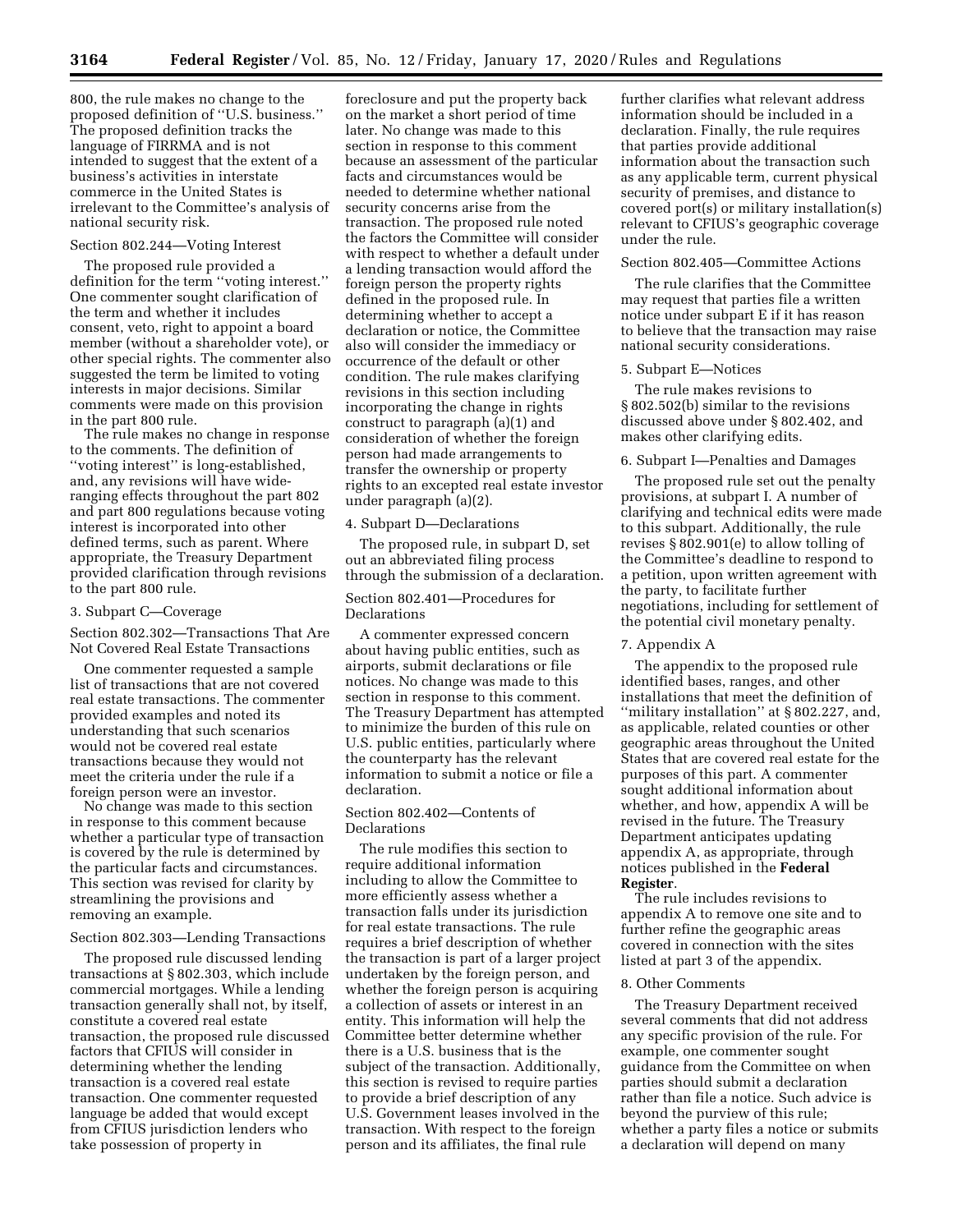factors specific to the party and to the transaction.

# **IV. Rulemaking Requirements**

# *Executive Order 12866*

These regulations are not subject to the general requirements of Executive Order 12866, which governs review of regulations by the Office of Information and Regulatory Affairs (OIRA) in the Office of Management and Budget (OMB), because they relate to a foreign affairs function of the United States, pursuant to section 3(d)(2) of that order. In addition, these regulations are not subject to review under section 6(b) of Executive Order 12866 pursuant to section 7(c) of the April 11, 2018 Memorandum of Agreement between the Treasury Department and OMB, which states that CFIUS regulations are not subject to OMB's standard centralized review process under Executive Order 12866.

# *Justification for Interim Rule*

The proposed rule, and the proposed rule for part 800 at 84 FR 50174, included provisions that use the term ''principal place of business.'' The Treasury Department received comments on these provisions, including recommendations to add a definition for the term.

In response to these comments, a definition for ''principal place of business'' has been included. The Treasury Department believes it would benefit the public and the Committee to receive comments from the public on this definition before it is made final. This rule therefore contains an interim rule that implements a definition for the term ''principal place of business'' that will become effective with the rest of the rule, and the Treasury Department is providing the public 30 days to comment on the new definition of ''principal place of business.''

It is in the public interest to make the ''principal place of business'' definition effective on the same date as the rule. Commenters requested greater clarity concerning which parties are subject to CFIUS jurisdiction. The new definition directly addresses those requests and provides greater transactional certainty. By clarifying that certain transactions are not subject to CFIUS jurisdiction, the addition of the definition of ''principal place of business'' reduces the regulatory burden on the public, allowing some parties to forego the expense, time, and uncertainty involved in submitting a declaration or filing a notice with the Committee. Because of the added clarity and potential reduction in regulatory burden the

definition provides to the public, having it become effective immediately is in the public's interest. Nonetheless, the Treasury Department is requesting comments to that definition and will consider them before finalizing the interim rule.

# *Paperwork Reduction Act*

The collections of information contained in this rule were submitted to OMB for review along with the proposed rule, in accordance with the Paperwork Reduction Act of 1995 (PRA, 44 U.S.C. 3507(d)). No comments were received to the PRA estimates. However, and as noted above, the Treasury Department has modified some of the information requests associated with notices and on the declarations form. These changes represent clarifications that the Treasury Department identified in its review of the information requirements, as well as changes necessary to implement certain provisions that were modified from the proposed rule. The additional information requested is not substantially different from the information that was proposed to be collected, and the Treasury Department's estimates of burden hours for completing declarations and notices do not differ from those estimated at the proposed rule stage. These collections have been submitted to OMB under control number 1505–0121.

Under the PRA, an agency may not conduct or sponsor, and a person is not required to respond to, a collection of information unless it displays a valid control number assigned by OMB.

# *Regulatory Flexibility Act*

Regardless of whether the provisions of the Regulatory Flexibility Act (RFA, 5 U.S.C. 601 *et seq.*), apply to this rulemaking, for reasons noted in the preamble to the proposed rule, the Treasury Department prepared for public comment an Initial Regulatory Flexibility Analysis and determined through that analysis that the proposed rule would most likely not affect a substantial number of small entities. The Treasury Department specifically requested comments on the proposed rule's effect on small entities; no such public comments were received. The Secretary of the Treasury hereby certifies that the rule will not have a significant economic impact on a substantial number of small entities, based on the following reasons.

The rule expands the jurisdiction of the Committee to review the purchase or lease by, or concession to, a foreign person of certain real estate in the United States. Accordingly, the rule

may impact any U.S. business, including a small U.S. business, that engages in a covered real estate transaction.

There is no single source for information on the number of small U.S. businesses that would be involved in some way in the purchase or lease by, or concession to a foreign person of real estate that could be covered under this rule. However, the Treasury Department anticipates only 350 real estate transactions, out of the thousands or more of the annual number of real estate transactions in the United States, will be the subject of a declaration or notice of a covered real estate transaction. Even if each of these 350 transactions involved a small U.S. business, based on past experience it is likely that only a small, and not significant, percentage of those anticipated 350 real estate transactions will incur impacts, such as incurring additional costs through mitigation or action by the President.

Additionally, the Treasury Department also has taken steps to reduce the burden of this rule on small entities. For example, in addition to filing notices of transactions with the Committee, the rule allows parties to submit shorter declarations to the Committee using an online fillable form. Also, the Committee anticipates making available a free, web-based tool to help the public understand the geographic coverage of the rule. As noted above, in the meantime, information relevant to certain aspects of the rule is available online. These tools should help reduce compliance costs for small entities.

### *Congressional Review Act*

This rule has been submitted to OIRA, which has determined that the rule is a ''major'' rule under the Congressional Review Act (CRA). However, the Treasury Department has determined there is good cause under 5 U.S.C. 808(2) to publish the rule notwithstanding the timing requirements for major rules under 5 U.S.C. 801(a)(3) because delaying the effectiveness of this rule beyond 30 days is impracticable, unnecessary, and contrary to the public interest. Under FIRRMA, the provisions expanding jurisdiction over real estate transactions and establishing declarations, among others, will become effective on February 13, 2020, regardless of whether this rule is published and effective. *See*  Section 1727(b)(1)(A) of FIRRMA. Without the processes, procedures and definitions provided by the rule as directed by FIRRMA, market participants will face substantial hardship, delay, and expense in complying with the requirements of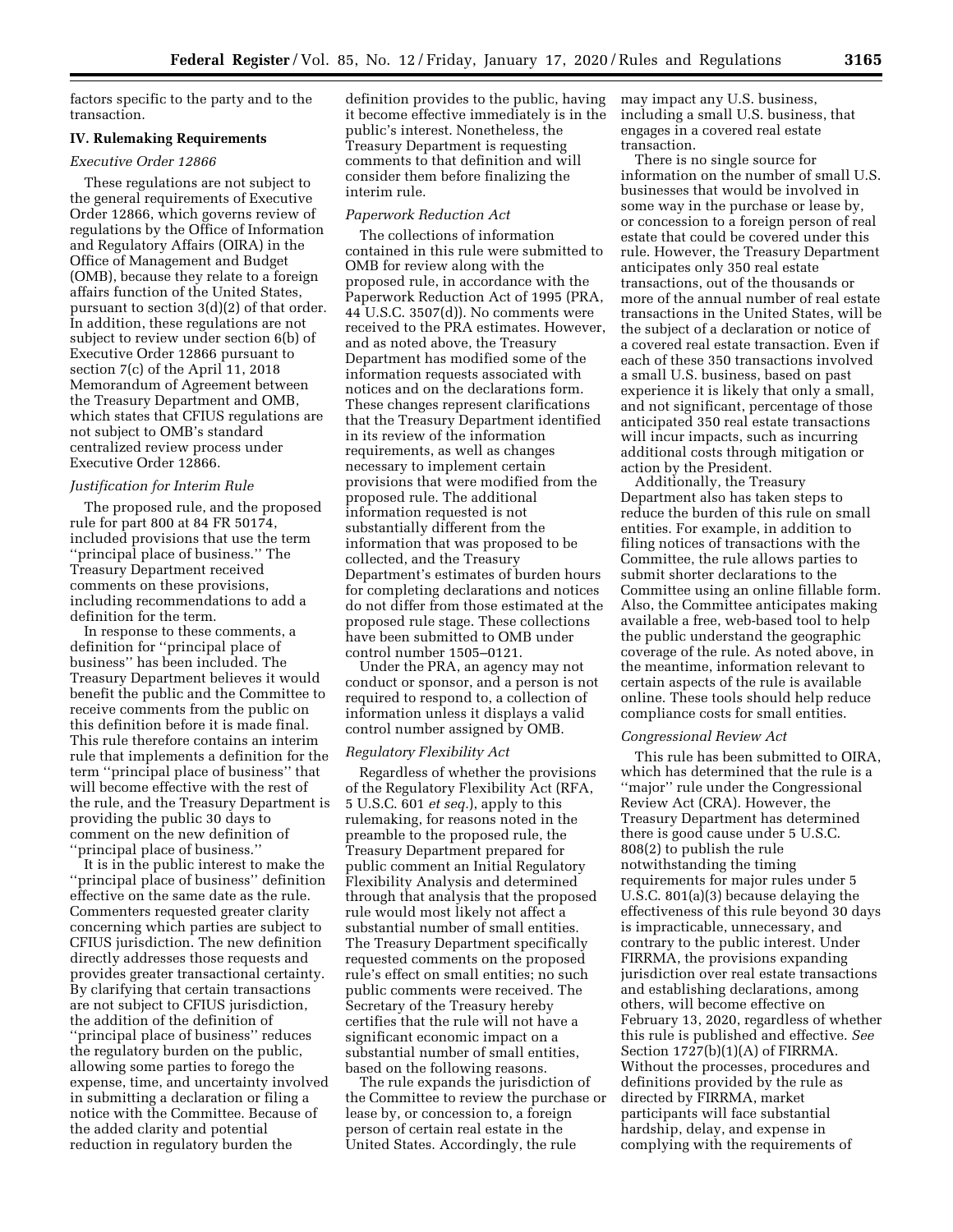FIRRMA. Accordingly, the Treasury Department finds good cause that notice and public procedure under 5 U.S.C. 801(a)(3) are impracticable, unnecessary, and contrary to the public interest. This rule will become effective on February 13, 2020, notwithstanding 5 U.S.C. 801(a)(3).

# **List of Subjects in 31 CFR Part 802**

Foreign investments in the United States, Federal buildings and facilities, Government property, Investigations, Investments, Investment companies, Land sales, National defense, Public lands, Real property acquisition, Reporting and recordkeeping requirements.

■ For the reasons set forth in the preamble, the Treasury Department adds part 802 to title 31 of the Code of Federal Regulations to read as follows:

# **PART 802—REGULATIONS PERTAINING TO CERTAIN TRANSACTIONS BY FOREIGN PERSONS INVOLVING REAL ESTATE IN THE UNITED STATES**

#### **Subpart A—General**

Sec. 802.101 Scope. 802.102 Risk-based analysis. 802.103 Effect on other law. 802.104 Applicability rule. 802.105 Rules of construction and interpretation.

#### **Subpart B—Definitions**

- 802.201 Business day.<br>802.202 Certification. Certification. 802.203 Close proximity.<br>802.204 Committee: Chai Committee; Chairperson of the Committee; Staff Chairperson.<br>802.205 Completion date. 802.205 Completion date. Concession. 802.207 Contingent equity interest. 802.208 Control.<br>802.209 Convers Conversion. 802.210 Covered port.<br>802.211 Covered real 802.211 Covered real estate.<br>802.212 Covered real estate Covered real estate transaction. 802.213 Entity. Excepted real estate foreign state. 802.215 Excepted real estate investor. 802.216 Excepted real estate transaction. 802.217 Extended range. 802.218 Foreign entity. Foreign government. 802.220 Foreign national. 802.221 Foreign person. 802.222 Hold. 802.223 Housing unit. Investment fund.
- 
- 802.225 Lead agency.
- 802.226 Lease.
- 802.227 Military installation.
- Minimum excepted ownership.
- 802.229 Parent.
- 802.230 Party to a transaction.
- 802.231 Person.
- 802.232 Principal place of business.
- 802.233 Property right.
- 802.234 Purchase. 802.235 Real estate. Section 721. 802.237 Transaction. 802.238 United States.<br>802.239 Urban cluster. Urban cluster. 802.240 Urbanized area.<br>802.241 U.S. business. 802.241 U.S. business.<br>802.242 U.S. national. U.S. national. 802.243 U.S. public entity.
- 802.244 Voting interest.

# **Subpart C—Coverage**

- 802.301 Transactions that are covered real estate transactions.
- 802.302 Transactions that are not covered real estate transactions.
- 802.303 Lending transactions.
- 802.304 Timing rule for a contingent equity interest.

#### **Subpart D—Declarations**

- 802.401 Procedures for declarations.
- 802.402 Contents of declarations.
- 802.403 Beginning of 30-day assessment period.
- 802.404 Rejection, disposition, or withdrawal of declarations.
- 802.405 Committee actions.

# **Subpart E—Notices**

- 802.501 Procedures for notices.<br>802.502 Contents of voluntary i
- Contents of voluntary notices.
- 802.503 Beginning of 45-day review period.
- 802.504 Deferral, rejection, or disposition of certain voluntary notices.
- 802.505 Determination of whether to undertake an investigation.
- 802.506 Determination not to undertake an investigation.<br>802.507 Commer
- Commencement of investigation.
- 802.508 Completion or termination of
- investigation and report to the President. 802.509 Withdrawal of notices.

#### **Subpart F—Committee Procedures**

- 802.601 General.
- 802.602 Role of the Secretary of Labor.
- 802.603 Materiality.
- 802.604 Tolling of deadlines during lapse in appropriations.

### **Subpart G—Finality of Action**

802.701 Finality of actions under section 721.

### **Subpart H—Provision and Handling of Information**

- 802.801 Obligation of parties to provide information. 802.802 Confidentiality.
- 

# **Subpart I—Penalties and Damages**

802.901 Penalties and damages. 802.902 Effect of lack of compliance.

# **Subpart J—Foreign National Security Investment Review Regimes**

- 802.1001 Determinations.
- 802.1002 Effect of determinations.
- Appendix A to Part 802—List of Military Installations and Other U.S. Government Sites
- **Authority:** 50 U.S.C. 4565; E.O. 11858, as amended, 73 FR 4677.

#### **Subpart A—General**

### **§ 802.101 Scope.**

(a) Section 721 of title VII of the Defense Production Act of 1950, as amended (50 U.S.C. 4565) authorizes the Committee on Foreign Investment in the United States to review transactions involving real estate that meet specified criteria, which are referred to in this part as ''covered real estate transactions'' and defined at § 802.212, and to mitigate any risk to the national security of the United States that arises as a result of such transactions. Section 721 also authorizes the President to suspend or prohibit any covered real estate transaction when, in the President's judgment, there is credible evidence that leads the President to believe that the foreign person engaging in a covered real estate transaction might take action that threatens to impair the national security of the United States, and when provisions of law other than section 721 and the International Emergency Economic Powers Act (50 U.S.C. 1701 *et seq.*) do not, in the judgment of the President, provide adequate and appropriate authority for the President to protect the national security of the United States in the matter before the President.

(b) This part implements regulations pertaining to covered real estate transactions. Regulations pertaining to ''covered transactions'' are addressed in part 800 of this chapter.

### **§ 802.102 Risk-based analysis.**

Any determination of the Committee with respect to a covered real estate transaction, to suspend, refer to the President, or to negotiate, enter into or impose, or enforce any agreement or condition under section 721 shall be based on a risk-based analysis, conducted by the Committee, of the effects on the national security of the United States of the covered real estate transaction. Any such risk-based analysis shall include credible evidence demonstrating the risk and an assessment of the threat, vulnerabilities, and consequences to national security related to the transaction. For purposes of this part, any such analysis of risk shall include and be informed by consideration of the following elements:

(a) The *threat,* which is a function of the intent and capability of a foreign person to take action to impair the national security of the United States;

(b) The *vulnerabilities,* which are the extent to which the nature of the covered real estate presents susceptibility to impairment of national security; and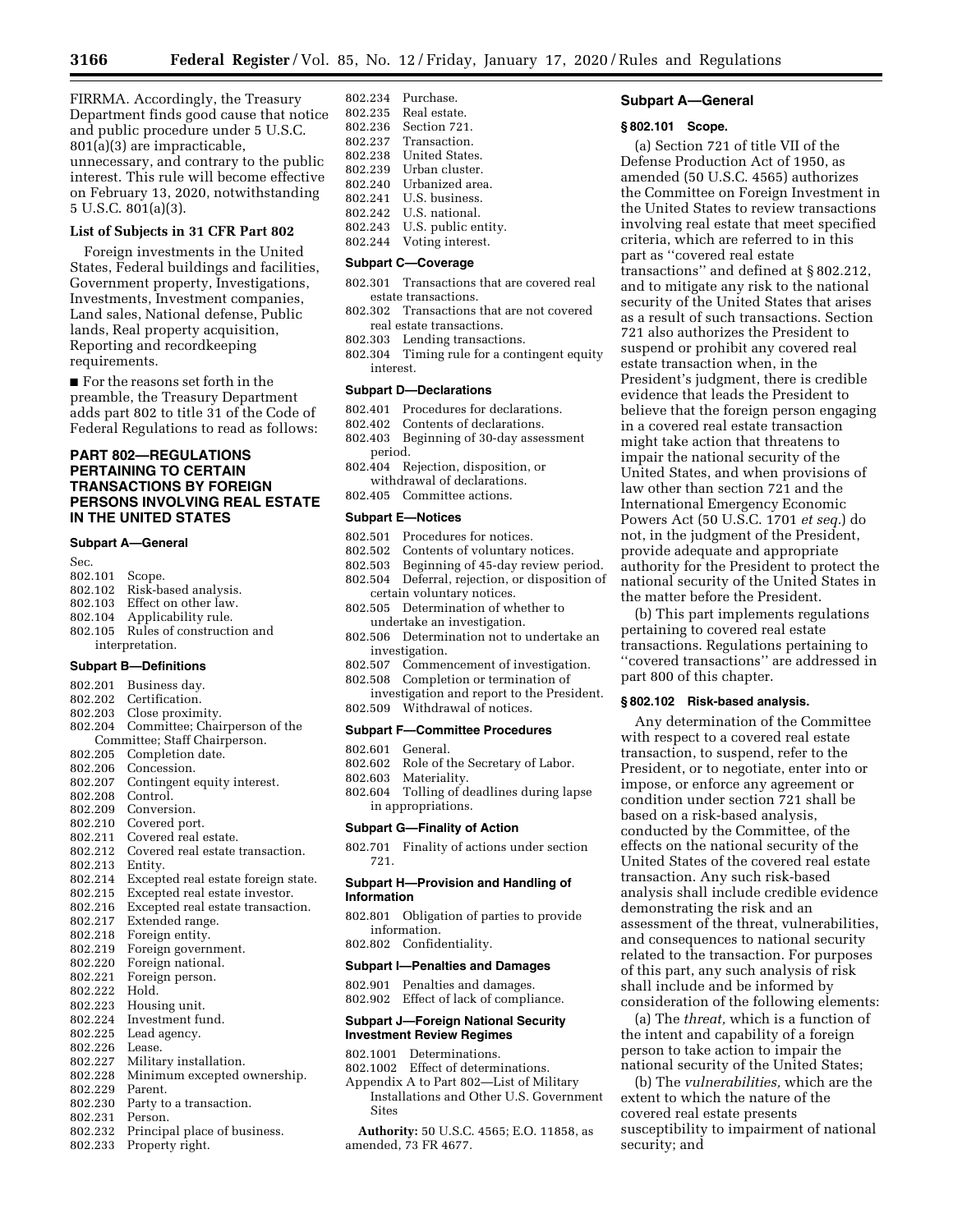(c) The *consequences to national security,* which are the potential effects on national security that could reasonably result from the exploitation of the vulnerabilities by the threat actor.

# **§ 802.103 Effect on other law.**

Nothing in this part shall be construed as altering or affecting any other authority, process, regulation, investigation, enforcement measure, or review provided by or established under any other provision of federal law, including the International Emergency Economic Powers Act, or any other authority of the President or the Congress under the Constitution of the United States.

# **§ 802.104 Applicability rule.**

(a) Except as provided in paragraph (b) of this section and otherwise in this part, the regulations in this part apply from February 13, 2020.

(b) The regulations in this part do not apply to any transaction for which:

(1) The completion date is prior to February 13, 2020; or

(2) The parties to the transaction have executed, prior to February 13, 2020, a binding written agreement, or other binding document, establishing the material terms of the transaction.

### **§ 802.105 Rules of construction and interpretation.**

(a) The examples included in this part are provided for informational purposes and should not be construed to alter the meaning of the text of the regulations in this part.

(b) As used in this part, the term ''including'' means ''including but not limited to.

### **Subpart B—Definitions**

#### **§ 802.201 Business day.**

The term *business day* means Monday through Friday, except the legal public holidays specified in 5 U.S.C. 6103, any day declared to be a holiday by federal statute or executive order, or any day with respect to which the U.S. Office of Personnel Management has announced that Federal agencies in the Washington, DC, area are closed. For purposes of calculating any deadline imposed by this part triggered by the submission of a party to a transaction under § 802.501(i), any submissions received after 5 p.m. Eastern Time are deemed to be submitted on the next business day.

**Note 1 to § 802.201:** See § 802.604 regarding the tolling of deadlines during a lapse in appropriations.

### **§ 802.202 Certification.**

(a) The term *certification* means a written statement signed by the chief

executive officer or other duly authorized designee of a party filing a notice, declaration, or information, certifying under the penalties provided in the False Statements Accountability Act of 1996, as amended (18 U.S.C. 1001) that the notice, declaration, or information filed:

(1) Fully complies with the requirements of section 721, the regulations in this part, and any agreement or condition entered into with the Committee or any member of the Committee, and

(2) Is accurate and complete in all material respects, as it relates to:

(i) The transaction; and

(ii) The party providing the certification, including its parents, subsidiaries, and any other related entities described in the notice, declaration, or information.

(b) For purposes of this section, a *duly authorized designee* is:

(1) In the case of a partnership, any general partner thereof;

(2) In the case of a corporation, any officer or director thereof;

(3) In the case of any entity lacking partners, officers, and directors, any individual within the organization exercising executive functions similar to those of a general partner of a partnership or an officer or director of a corporation; and

(4) In the case of an individual, such individual or his or her legal representative.

(c) In each case described in paragraphs (b)(1) through (4) of this section, such designee must possess actual authority to make the certification on behalf of the party filing a notice, declaration, or information.

**Note 1 to § 802.202:** A sample certification may be found at the Committee's section of the Department of the Treasury website. *See*  §§ 802.402(f) and 802.502(k) regarding filing procedures for transactions in which a U.S. public entity is a party to the transaction.

### **§ 802.203 Close proximity.**

The term *close proximity* means, with respect to a military installation or another facility or property of the U.S. Government identified in this part, the area that extends outward one mile from the boundary of such military installation, facility, or property.

### **§ 802.204 Committee; Chairperson of the Committee; Staff Chairperson.**

The term *Committee* means the Committee on Foreign Investment in the United States. The *Chairperson of the Committee* is the Secretary of the Treasury. The *Staff Chairperson* of the Committee is the Department of the Treasury official so designated by the

Secretary of the Treasury or by the Secretary's designee.

# **§ 802.205 Completion date.**

The term *completion date* means, with respect to a transaction, the earliest date upon which the purchase, lease, or concession is made legally effective, or a change in rights that could result in a covered real estate transaction occurs.

**Note 1 to § 802.205:** See § 802.304 regarding the timing rule for a contingent equity interest.

### **§ 802.206 Concession.**

The term *concession* means an arrangement, other than a purchase or lease, whereby a U.S. public entity grants a right to use real estate for the purpose of developing or operating infrastructure for a covered port. This term includes the assignment of a concession, in whole or in part, by the party who is not the U.S. public entity.

#### **§ 802.207 Contingent equity interest.**

The term *contingent equity interest*  means a financial instrument that currently does not constitute an equity interest but is convertible into, or provides the right to acquire, an equity interest upon the occurrence of a contingency or defined event.

# **§ 802.208 Control.**

(a) The term *control* means the power, direct or indirect, whether or not exercised, through the ownership of a majority or a dominant minority of the total outstanding voting interest in an entity, board representation, proxy voting, a special share, contractual arrangements, formal or informal arrangements to act in concert, or other means, to determine, direct, or decide important matters affecting an entity; in particular, but without limitation, to determine, direct, take, reach, or cause decisions regarding the following matters, or any other similarly important matters affecting an entity:

(1) The sale, lease, mortgage, pledge, or other transfer of any of the tangible or intangible principal assets of the entity, whether or not in the ordinary course of business;

(2) The reorganization, merger, or dissolution of the entity;

(3) The closing, relocation, or substantial alteration of the production, operational, or research and development facilities of the entity;

(4) Major expenditures or investments, issuances of equity or debt, or dividend payments by the entity, or approval of the operating budget of the entity;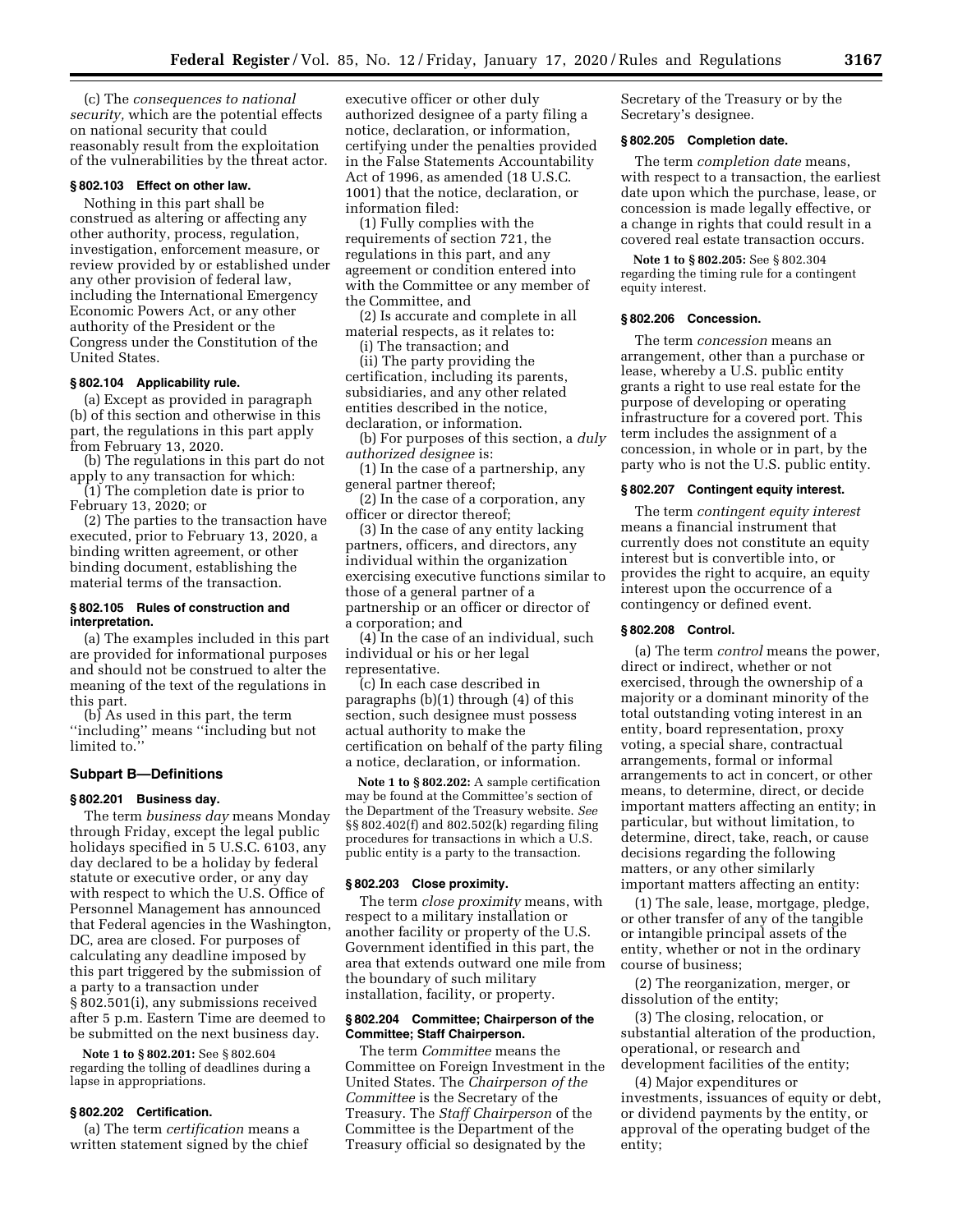(5) The selection of new business lines or ventures that the entity will pursue;

(6) The entry into, termination, or non-fulfillment by the entity of significant contracts;

(7) The policies or procedures of the entity governing the treatment of nonpublic technical, financial, or other proprietary information of the entity;

(8) The appointment or dismissal of officers or senior managers or, in the case of a partnership, the general partner;

(9) The appointment or dismissal of employees with access to critical technology or other sensitive technology or classified U.S. Government information; or

(10) The amendment of the Articles of Incorporation, constituent agreement, or other organizational documents of the entity with respect to the matters described in paragraphs (a)(1) through (9) of this section.

(b) In examining questions of control in situations where more than one foreign person has an ownership interest in an entity, consideration will be given to factors such as whether the foreign persons are related or have formal or informal arrangements to act in concert, whether they are agencies or instrumentalities of the national or subnational governments of a single foreign state, and whether a given foreign person and another person that has an ownership interest in the entity are both controlled by any of the national or subnational governments of a single foreign state.

(c) The following minority shareholder protections shall not in themselves be deemed to confer control over an entity:

(1) The power to prevent the sale or pledge of all or substantially all of the assets of an entity or a voluntary filing for bankruptcy or liquidation;

(2) The power to prevent an entity from entering into contracts with majority investors or their affiliates;

(3) The power to prevent an entity from guaranteeing the obligations of majority investors or their affiliates;

(4) The right to purchase an additional interest in an entity to prevent the dilution of an investor's pro rata interest in that entity in the event that the entity issues additional instruments conveying interests in the entity;

(5) The power to prevent the change of existing legal rights or preferences of the particular class of stock held by minority investors, as provided in the relevant corporate documents governing such shares; and

(6) The power to prevent the amendment of the Articles of Incorporation, constituent agreement, or other organizational documents of an entity with respect to the matters described in paragraphs (c)(1) through (5) of this section.

(d) The Committee will consider, on a case-by-case basis, whether minority shareholder protections other than those listed in paragraph (c) of this section do not confer control over an entity.

**Note 1 to § 802.208:** This definition is included herein for the purpose of determining whether a foreign person may be involved in a covered real estate transaction. For additional information, see the examples provided at § 800.208, as relevant.

# **§ 802.209 Conversion.**

The term *conversion* means the exercise of a right inherent in the ownership or holding of a particular financial instrument to exchange any such instrument for an equity interest.

### **§ 802.210 Covered port.**

(a) The term *covered port* means, subject to paragraph (b) of this section, any port that is listed:

(1) In the Department of Transportation, Federal Aviation Administration's annual final enplanement data as a ''large hub airport,'' as that term is defined in 49 U.S.C. 40102;

(2) In the Department of Transportation, Federal Aviation Administration's annual final all-cargo landed weight data as an airport with annual aggregate all-cargo landed weight greater than 1.24 billion pounds;

(3) By the Department of Transportation, Federal Aviation Administration as a ''joint use airport,'' as that term is defined in 49 U.S.C. 47175;

(4) By the Department of Transportation, Maritime Administration as a commercial strategic seaport within the National Port Readiness Network; or

(5) By the Department of Transportation, Bureau of Transportation Statistics as a top 25 tonnage, container, or dry bulk port.

(b) For purposes of determining whether a port constitutes a covered port under paragraph (a) of this section,

(1) Any port that is added after February 13, 2020 to any of the lists described in paragraph (a) of this section shall be deemed not to be in effect as a covered port until 30 days after the port's addition to the relevant list maintained by the Department of Transportation; and

(2) In the context of a particular transaction, the covered ports in effect

on the day immediately prior to, the earlier of, the date on which the parties sign a written document establishing the material terms of the transaction, or the completion date of the transaction, shall apply.

**Note 1 to § 802.210:** The lists described in paragraph (a) of this section are published on the Department of Transportation website.

#### **§ 802.211 Covered real estate.**

The term *covered real estate* means real estate that:

(a) Is, is located within, or will function as part of, a covered port; or (b) Is located within:

(1) Close proximity of any military installation described in § 802.227(b) to (o), or another facility or property of the U.S. Government, in each case as identified in the list at part 1 or part 2 of appendix A to this part;

(2) The extended range of any military installation described in § 802.227(h), (k), or (m), as identified in the list at part 2 of appendix A to this part;

(3) Any county or other geographic area identified in connection with any military installation described in § 802.227(a), as identified in the list at part 3 of appendix A to this part; or

(4) Any part of a military installation described in § 802.227(p), as identified at part 4 of appendix A to this part, to the extent located within the limits of the territorial sea of the United States.

### **§ 802.212 Covered real estate transaction.**

The term *covered real estate transaction* means:

(a) Other than an excepted real estate transaction, any purchase or lease by, or concession to, a foreign person of covered real estate, that affords the foreign person at least three of the property rights under § 802.233;

(b) Other than an excepted real estate transaction, any purchase or lease by, or concession to, a foreign person of covered real estate, that, through a subsequent change in the rights that a foreign person has with respect to that covered real estate, results in the foreign person having at least three of the property rights under § 802.233; or

(c) Any other transaction, transfer, agreement, or arrangement, the structure of which is designed or intended to evade or circumvent the application of section 721 as it relates to real estate transactions.

**Note 1 to § 802.212:** Any transaction, transfer, agreement, or arrangement described in this section that arises pursuant to a bankruptcy proceeding or other form of default on debt is a covered real estate transaction. See also § 802.303 for the treatment of certain lending transactions.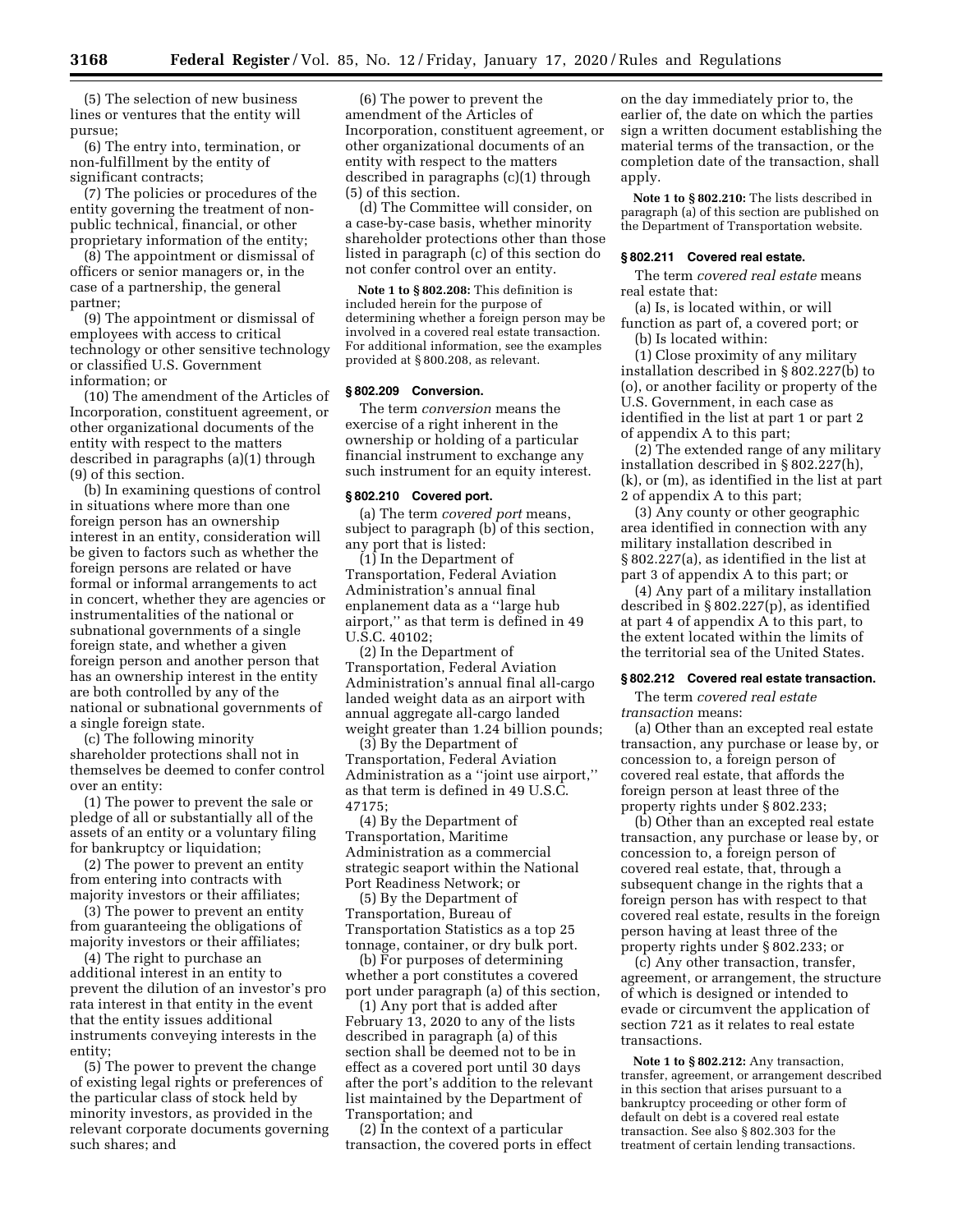### **§ 802.213 Entity.**

The term *entity* means any branch, partnership, group or sub-group, association, estate, trust, corporation or division of a corporation, or organization (whether or not organized under the laws of any State or foreign state); assets (whether or not organized as a separate legal entity) operated by any one of the foregoing as a business undertaking in a particular location or for particular products or services; and any government (including a foreign national or subnational government, the U.S. Government, a subnational government within the United States, and any of their respective departments, agencies, or instrumentalities).

# **§ 802.214 Excepted real estate foreign state.**

The term *excepted real estate foreign state* means, until February 13, 2022, a foreign state that meets the criteria in paragraph (a) of this section, and beginning on February 13, 2022, a foreign state that meets both the criteria in paragraphs (a) and (b) of this section:

(a) Is identified by the Committee as an eligible foreign state and

(b) Is a foreign state for which the Committee has made a determination under § 802.1001(a).

**Note 1 to § 802.214:** The name of each foreign state identified by the Committee as an eligible foreign state will be available at the Committee's section of the Department of the Treasury website. See § 802.1001(c) regarding the publication of a notice in the **Federal Register** of a determination under § 802.1001(a). The list of excepted real estate foreign states will also be available at the Committee's section of the Department of the Treasury website.

# **§ 802.215 Excepted real estate investor.**

(a) The term *excepted real estate investor* means a foreign person who is, as of the completion date of the transaction and subject to paragraphs (c) and (d) of this section:

(1) A foreign national who is a national of one or more excepted real estate foreign states and is not also a national of any foreign state that is not an excepted real estate foreign state;

(2) A foreign government of an excepted real estate foreign state; or

(3) A foreign entity that meets each of the following conditions with respect to itself and each of its parents (if any):

(i) Such entity is organized under the laws of an excepted real estate foreign state or in the United States;

(ii) Such entity has its principal place of business in an excepted real estate foreign state or in the United States;

(iii) Seventy-five percent or more of the members and 75 percent or more of the observers of the board of directors or equivalent governing body of such entity are:

(A) U.S. nationals; or

(B) Nationals of one or more excepted real estate foreign states who are not also nationals of any foreign state that is not an excepted real estate foreign state;

(iv) Any foreign person that individually, and each foreign person that is part of a group of foreign persons that in the aggregate, holds 10 percent or more of the outstanding voting interest of such entity; holds the right to 10 percent or more of the profits of such entity; holds the right in the event of dissolution to 10 percent or more of the assets of such entity; or otherwise could exercise control over such entity, is:

(A) A foreign national who is a national of one or more excepted real estate foreign states and is not also a national of any foreign state that is not an excepted real estate foreign state;

(B) A foreign government of an excepted real estate foreign state; or

(C) A foreign entity that is organized under the laws of an excepted real estate foreign state and has its principal place of business in an excepted real estate foreign state or in the United States; and

(v) The minimum excepted ownership of such entity is held, individually or in the aggregate, by one or more persons each of whom is:

(A) Not a foreign person;

(B) A foreign national who is a national of one or more excepted real estate foreign states and is not also a national of any foreign state that is not an excepted real estate foreign state;

(C) A foreign government of an excepted real estate foreign state; or

(D) A foreign entity that is organized under the laws of an excepted real estate foreign state and has its principal place of business in an excepted real estate foreign state or in the United States.

(b) For purposes of paragraph (a)(3)(iv) of this section, foreign persons who are related, have formal or informal arrangements to act in concert, or are agencies or instrumentalities of, or controlled by, the national or subnational governments of a single foreign state are considered part of a group of foreign persons and their individual ownerships are aggregated.

(c) Notwithstanding paragraph (a) of this section, a foreign person is not an excepted real estate investor with respect to a transaction if:

(1) In the five years prior to the completion date of the transaction the foreign person, any of its parents, or any entity of which it is a parent:

(i) Has received written notice from the Committee that it has submitted a

material misstatement or omission in a notice or declaration or made a false certification under this part or part 800 or 801 of this chapter;

(ii) Has received written notice from the Committee that it has violated a material provision of a mitigation agreement entered into with, material condition imposed by, or an order issued by, the Committee or a lead agency under section 721(l);

(iii) Has been subject to action by the President under section 721(d); (iv) Has:

(A) Received a written Finding of Violation or Penalty Notice imposing a civil monetary penalty from the Department of the Treasury, Office of Foreign Assets Control (OFAC); or

(B) Entered into a settlement agreement with OFAC with respect to apparent violations of U.S. sanctions laws administered by OFAC, including the International Emergency Economic Powers Act, the Trading With the Enemy Act, the Foreign Narcotics Kingpin Designation Act, each as amended, or of any executive order, regulation, order, directive, or license issued pursuant thereto;

(v) Has received a written notice of debarment from the Department of State, Directorate of Defense Trade Controls, as described in 22 CFR parts 127 and 128;

(vi) Has been a respondent or party in a final order, including a settlement order, issued by the Department of Commerce, Bureau of Industry and Security (BIS) regarding violations of U.S. export control laws administered by BIS, including the Export Control Reform Act of 2018 (50 U.S.C. 4801 *et seq.*), the Export Administration Regulations (15 CFR parts 730–774), or of any executive order, regulation, order, directive, or license issued pursuant thereto;

(vii) Has received a final decision from the Department of Energy, National Nuclear Security Administration imposing a civil penalty with respect to a violation of section 57 b. of the Atomic Energy Act of 1954, as implemented under 10 CFR part 810; or

(viii) Has been convicted of, or has entered into a deferred prosecution agreement or non-prosecution agreement with the Department of Justice with respect to, any felony in any jurisdiction within the United States; or

(2) The foreign person, any of its parents, or any entity of which it is a parent is, on the date on which the parties to the transaction first execute a binding written agreement, or other binding document, establishing the material terms of the transaction, listed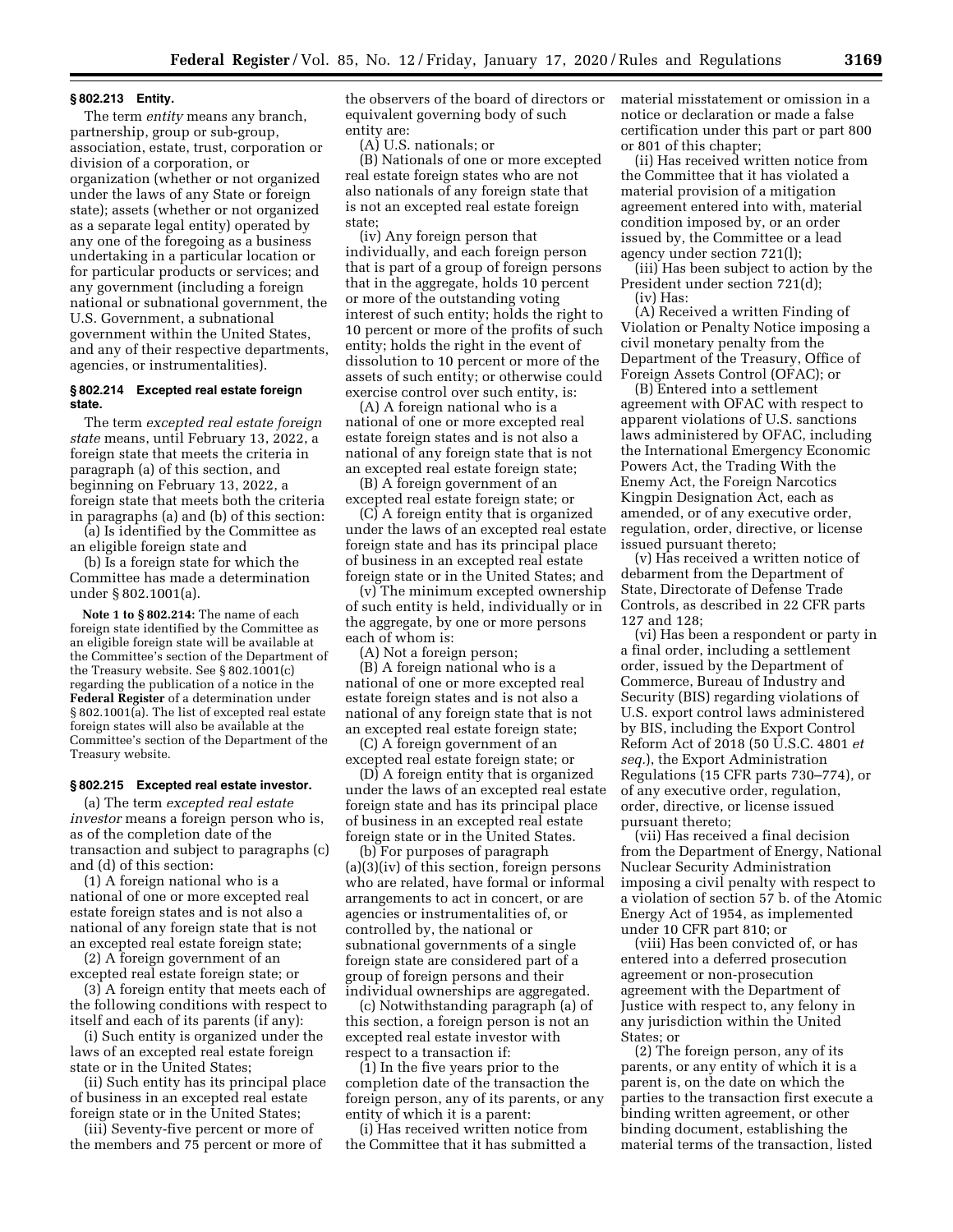on either the BIS Unverified List or Entity List in 15 CFR part 744.

(d) Irrespective of whether the foreign person satisfies the criteria in paragraph  $(a)(1)$  or  $(2)$ ,  $(a)(3)(i)$  through  $(iii)$ , or (c)(1)(i) through (iii) of this section as of the completion date, if at any time during the three-year period following the completion date the foreign person no longer meets all the criteria set forth in paragraph (a)(1) or (2), (a)(3)(i) through (iii), or (c)(1)(i) through (iii) of this section, the foreign person is not an excepted real estate investor with respect to the transaction from the completion date onward. This paragraph does not apply when an excepted real estate investor no longer meets any of the criteria solely due to a rescission of a determination under § 802.1001(b) or if the relevant foreign state otherwise ceases to be an excepted real estate foreign state.

(e) A foreign person may waive its status as an excepted real estate investor with respect to a transaction at any time by submitting a declaration under § 802.401 or filing a notice under § 802.501 regarding the transaction in which it explicitly waives such status. In such case, the foreign person will be deemed not to be an excepted real estate investor with respect to the transaction, and the relevant provisions of subpart D or E will apply.

**Note 1 to § 802.215:** See § 802.501(c)(2) regarding an agency notice where a foreign person is not an excepted real estate investor solely due to paragraph (d) of this section.

#### **§ 802.216 Excepted real estate transaction.**

The term *excepted real estate transaction* means the following:

(a) A purchase or lease by, or concession to, an excepted real estate investor of covered real estate, or a change in rights of an excepted real estate investor with respect to covered real estate.

(b) A covered transaction as defined in part 800 of this chapter that includes the purchase, lease, or concession of covered real estate.

(c) The purchase, lease, or concession of covered real estate that is within an urbanized area or urban cluster, except for real estate that is subject to paragraph (a) or  $(b)(1)$  of  $\S 802.211$ .

(d) The purchase, lease, or concession of covered real estate that is a single housing unit, including fixtures and adjacent land to the extent that such fixtures and land are incidental to the use of the real estate as a single housing unit.

(e) The lease by or a concession to a foreign person of covered real estate under paragraph (a) of § 802.211 if:

(1) The foreign person is a foreign air carrier, as that term is defined in 49 U.S.C. 40102(a)(21), for whom the Department of Homeland Security, Transportation Security Administration has accepted a security program under 49 CFR 1546.105, but only to the extent that the lease or concession is in furtherance of its activities as a foreign air carrier; or

(2) According to the terms of the lease or concession, the covered real estate may be used only for the purpose of engaging in the retail sale of consumer goods or services to the public.

(f) The purchase or lease by, or concession to, a foreign person of commercial space in a multi-unit building that is covered real estate, if, upon the completion of the transaction:

(1) The foreign person and its affiliates do not, in the aggregate, hold, lease, or have a concession with respect to commercial space in such building that exceeds 10 percent of the total square footage of the commercial space of such building; and

(2) The foreign person and its affiliates (each counted separately) do not represent more than 10 percent of the total number of tenants based on the number of ownership, lease and concession arrangements for commercial space in the building.

(g) The purchase or lease by, or a concession to, a foreign person of covered real estate either:

(1) Owned by an Alaska ''Native village,'' ''Native group,'' or ''Native Corporation'' as those terms are defined in the Alaska Native Claims Settlement Act at 43 U.S.C. 1602; or

(2) Held in trust by the United States for American Indians, Indian tribes, Alaska Natives, or any of the entities set forth in paragraph (g)(1) of this section. (h) Examples:

(1) *Example 1.* Corporation A, a foreign person, proposes to purchase all of the shares of Corporation X, a U.S. business. Corporation X is in the business of owning and leasing real estate, including real estate properties that are in close proximity to military installations identified in part 1 and part 2 of appendix A to this part. As the sole owner of Corporation X, Corporation A will have control over Corporation X. The proposed transaction is not a covered real estate transaction but is a covered transaction under part 800 of this chapter.

(2) *Example 2.* Same facts as the example in paragraph (h)(1) of this section. After the transaction contemplated in Example 1 of this section is completed, Corporation X leases from another person a tract of land that is in close proximity to a military installation identified in part 1 of appendix A to this part. Assuming no other relevant facts, the proposed transaction is a covered real estate transaction but only with respect to the new lease.

(3) *Example 3.* Corporation A, a foreign person, seeks to purchase from Corporation X an empty warehouse located in close proximity to a military installation identified in part 2 of appendix A to this part. Assuming no other relevant facts, the purchase of the covered real estate is not a covered transaction subject to part 800 of this chapter because Corporation A has not acquired a U.S. business, and the purchase is a covered real estate transaction.

(4) *Example 4.* Same facts as the example in paragraph (h)(3) of this section, except that, in addition to the proposed purchase of Corporation X's empty warehouse, Corporation A would also acquire from Corporation X the personnel, customer list, equipment, and inventory management software used to operate the warehouse. Under these facts, Corporation A is acquiring a U.S. business, and the proposed transaction is a covered transaction subject to part 800 of this chapter and therefore not a covered real estate transaction.

(5) *Example 5.* Corporation A, a foreign person, purchases covered real estate that is undeveloped and in close proximity to a military installation identified in part 1 of appendix A to this part. Corporation A, through a newly incorporated U.S. subsidiary, intends to use the covered real estate to set up a manufacturing facility. Assuming no other relevant facts, Corporation A has not acquired a U.S. business, the purchase of the covered real estate is not a covered transaction subject to part 800 of this chapter, and Corporation A's purchase of the covered real estate is a covered real estate transaction.

(6) *Example 6.* A foreign person purchases real estate. The nearest military installation is one that is identified in part 2 of appendix A to this part and is 40 miles away (*i.e.,* in the extended range) from the real estate. The real estate is located in a statistical geographic area with a population of 125,000 individuals. Assuming no other relevant facts, the transaction is not a covered real estate transaction because the covered real estate is located in an urbanized area.

(7) *Example 7.* Same facts as the example in paragraph (h)(6) of this section, except that the covered real estate is not located in an urbanized area or an urban cluster. Assuming no other relevant facts, the real estate transaction is a covered real estate transaction.

(8) *Example 8.* A foreign person purchases real estate that is 0.25 miles from a military installation identified in part 1 of appendix A to this part. The real estate is located in an urbanized area. Assuming no other relevant facts, the real estate transaction is a covered real estate transaction because it is in close proximity to a military installation listed in part 1 of appendix A to this part.

(9) *Example 9.* A foreign person purchases a single housing unit, including the one acre of land surrounding it, within 0.5 miles from a military installation identified in part 1 of appendix A to this part. Each home in the neighborhood sits on a separate lot, each of which is approximately one acre in size. The acre of land surrounding the housing unit is incidental to use of the land as a single housing unit, and the real estate transaction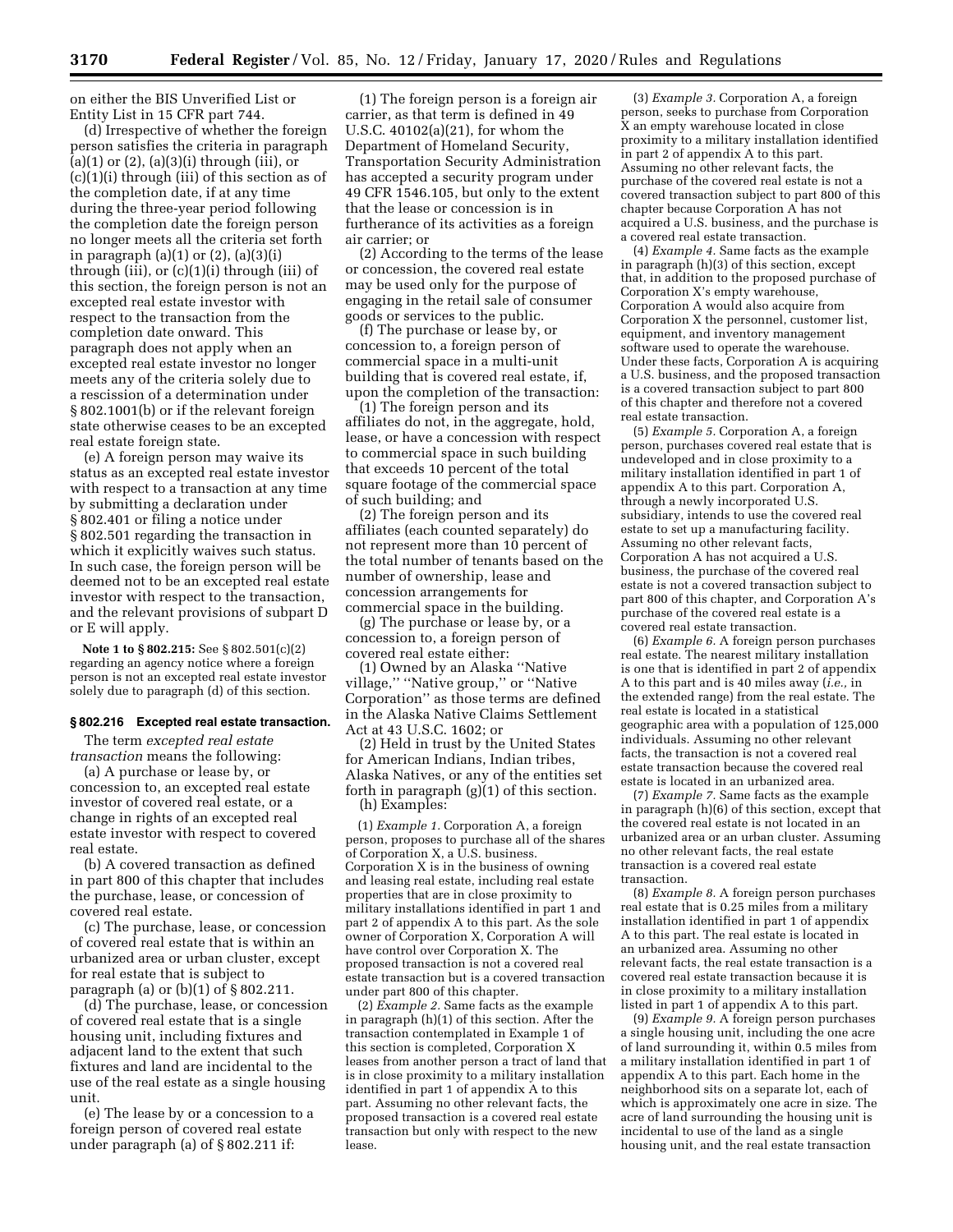therefore is not a covered real estate transaction.

(10) *Example 10.* Same facts as the example in paragraph (h)(9) of this section, except that the foreign person also purchases an adjacent five acres of undeveloped land a year later. Assuming no other relevant facts, the purchase of the adjacent land is a covered real estate transaction.

(11) *Example 11.* A foreign person leases five percent of the total commercial space in a building located 0.5 miles from a military installation identified in part 1 of appendix A to this part. There are nine other tenants that have leases for commercial space with the building owner. Assuming no other relevant facts, the transaction is a not a covered real estate transaction.

**Note 1 to § 802.216:** With respect to paragraph (d) of this section, for purposes herein, fixtures and land may be considered incidental if the size and nature of such is common for similar single housing units in the locality in which the unit is located.

# **§ 802.217 Extended range.**

The term *extended range* means, with respect to any military installation identified in  $\S 802.227(h)$ , (k), or (m), as listed in part 2 of appendix A to this part, the area that extends 99 miles outward from the outer boundary of close proximity to such military installation, but, where applicable, not exceeding the outer limit of the territorial sea of the United States.

#### **§ 802.218 Foreign entity.**

(a) The term *foreign entity* means any branch, partnership, group or sub-group, association, estate, trust, corporation or division of a corporation, or organization organized under the laws of a foreign state if either its principal place of business is outside the United States or its equity securities are primarily traded on one or more foreign exchanges.

(b) Notwithstanding paragraph (a) of this section, any branch, partnership, group or sub-group, association, estate, trust, corporation or division of a corporation, or organization that can demonstrate that a majority of the equity interest in such entity is ultimately owned by U.S. nationals is not a foreign entity.

#### **§ 802.219 Foreign government.**

The term *foreign government* means any government or body exercising governmental functions, other than the U.S. Government or a subnational government of the United States. The term includes, but is not limited to, national and subnational governments, including their respective departments, agencies, and instrumentalities.

# **§ 802.220 Foreign national.**

The term *foreign national* means any individual other than a U.S. national.

#### **§ 802.221 Foreign person.**

(a) The term *foreign person* means: (1) Any foreign national, foreign government, or foreign entity; or

(2) Any entity over which control is exercised or exercisable by a foreign national, foreign government, or foreign entity.

(b) Any entity over which control is exercised or exercisable by a foreign person is a foreign person.

(c) Examples:

(1) *Example 1.* Corporation A is organized under the laws of a foreign state and is engaged in business only outside the United States. All of its shares are held by Corporation X, which solely controls Corporation A. Corporation X is organized in the United States and is wholly owned and controlled by U.S. nationals. Assuming no other relevant facts, Corporation A, although organized and operating only outside the United States, is not a foreign entity due to § 802.218(b) and is not a foreign person.

(2) *Example 2.* Same facts as the first sentence of the example in paragraph (c)(1) of this section. The government of the foreign state under whose laws Corporation A is organized exercises control over Corporation A because a law establishing Corporation A gives the foreign state the right to appoint Corporation A's board members. Corporation A is a foreign person.

(3) *Example 3.* Corporation A is organized in the United States, is engaged in interstate commerce in the United States, and is controlled by Corporation X. Corporation X is organized under the laws of a foreign state, its principal place of business is located outside the United States, and 50 percent of its shares are held by foreign nationals and 50 percent of its shares are held by U.S. nationals. Both Corporation A and Corporation X are foreign persons. Corporation A is also a U.S. business.

(4) *Example 4.* Corporation A is organized under the laws of a foreign state and is owned and controlled by a foreign national. A branch of Corporation A engages in interstate commerce in the United States. Corporation A (including its branch) is a foreign person. The branch is also a U.S. business.

(5) *Example 5.* Corporation A is organized under the laws of a foreign state and its principal place of business is located outside the United States. Forty-five percent of the equity interest in Corporation A is owned in equal shares by numerous unrelated foreign investors, none of whom has control. The foreign investors have no formal or informal arrangement with any other holder of equity interest in Corporation A to act in concert regarding Corporation A. Corporation A can demonstrate that the remainder of the equity interest in Corporation A is ultimately held by U.S. nationals. Assuming no other relevant facts, Corporation A is not a foreign entity or foreign person.

(6) *Example 6.* Same facts as the example in paragraph (c)(5) of this section, except that one of the foreign investors, a foreign national, controls Corporation A. Assuming no other relevant facts, Corporation A is not a foreign entity due to § 802.218(b), but it is a foreign person under paragraph (a)(2) of this section because it is controlled by a foreign national.

### **§ 802.222 Hold.**

The terms *hold(s)* and *holding* mean legal or beneficial ownership, whether direct or indirect, whether through fiduciaries, agents, or other means.

# **§ 802.223 Housing unit.**

The term *housing unit* means a single family house, townhome, mobile home or trailer, apartment, group of rooms, or single room that is occupied as a separate living quarters, or, if vacant, is intended for occupancy as a separate living quarters.

# **§ 802.224 Investment fund.**

The term *investment fund* means any entity that is an ''investment company,'' as defined in section 3(a) of the Investment Company Act of 1940 (15 U.S.C. 80a–1 *et seq.*), or would be an ''investment company'' but for one or more of the exemptions provided in section 3(b) or 3(c) thereunder.

# **§ 802.225 Lead agency.**

The term *lead agency* means the Department of the Treasury and any other agency designated by the Chairperson of the Committee to have primary responsibility, on behalf of the Committee, for the specific activity for which the Chairperson designates it as a lead agency, including all or a portion of an assessment, a review, an investigation, or the negotiation or monitoring of a mitigation agreement or condition.

# **§ 802.226 Lease.**

(a) The term *lease* means an arrangement conveying a possessory interest in real estate, short of ownership, to a person for a specified time and in exchange for consideration. This term includes subleases and assignments in whole or part.

(b) Examples:

(1) *Example 1.* Foreign person A enters into an arrangement with a neighbor that allows the foreign person to use a private road running across the neighbor's land. The road will remain owned by the neighbor following the arrangement. The neighbor will also retain physical possession of his land despite the foreign person having permission to traverse the land while using the road. The arrangement does not convey a possessory interest in real estate. Assuming no other relevant facts, the foreign person has not entered into a lease.

(2) *Example 2.* Same facts as the example in paragraph  $(b)(1)$  of this section, except that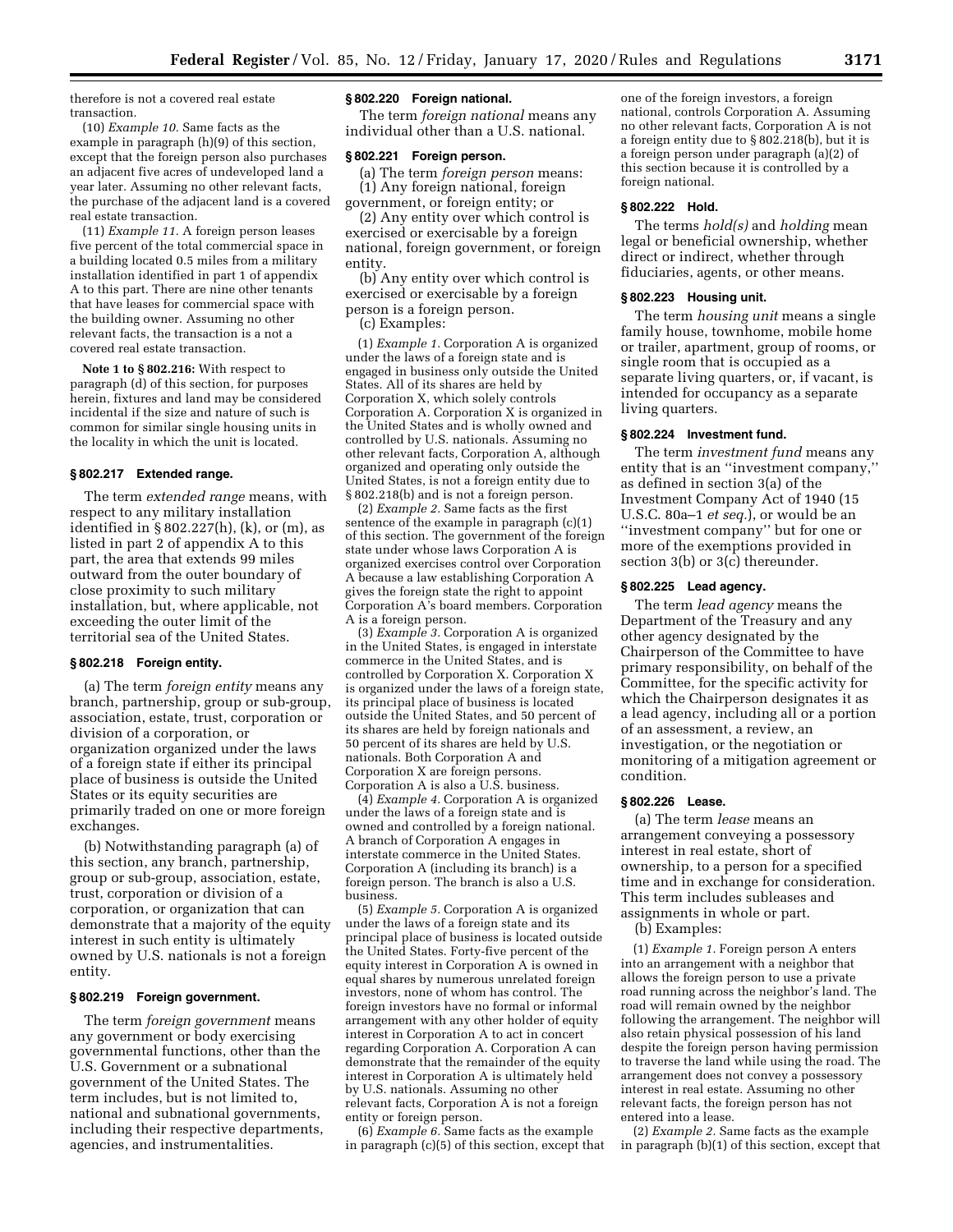the foreign person's arrangement with the neighbor gives the foreign person the exclusive right to occupy a portion of the neighbor's land and attach fixtures to the surface, in exchange for a fee for a specified period of time. The foreign person can unilaterally adjust, remove, and make other changes to the fixtures. The foreign person has entered into a lease.

**Note 1 to § 802.226:** See § 800.249(a)(5) for certain long-term leases and concessions that could be subject to part 800 of this chapter.

### **§ 802.227 Military installation.**

The term *military installation* means any site that meets the following category descriptions, as identified in the list at appendix A to this part:

(a) Active Air Force ballistic missile fields;

(b) Air Force bases administering active Air Force ballistic missile fields;

(c) Air Force bases and major annexes thereof containing a unit from the Air Force Air Combat Command;

(d) Air Force bases and major annexes thereof containing an Air Force research laboratory or test unit and associated sites;

(e) Air Force bases and major annexes thereof containing a unit of the North American Aerospace Defense Command and its regions;

(f) Air Force bases and Air Force stations and major annexes thereof containing satellite, telemetry, tracking, or commanding systems;

(g) Army bases, ammunition plants, centers of excellence and research laboratories and major annexes thereof, excluding depots, arsenals, and airfields that are not collocated with an Army installation included in this section;

(h) Army combat training centers located in the continental United States;

(i) Headquarters of the Office of the Secretary of Defense and Defense Advanced Research Projects Agency and major offices and annexes thereof;

(j) Long range radar sites and major annexes thereof in any of the following states: Alaska, North Dakota, California, or Massachusetts;

(k) Major range and test facility base activities as defined in 10 U.S.C. 196;

(l) Marine Corps bases and air stations and major annexes thereof, excluding detachments, installations, logistics battalions, recruit depots, and support facilities;

(m) Military ranges as defined in 10 U.S.C. 101(e)(1) owned by the Navy or Air Force, or joint forces training centers that are located in any of the following states: Oregon, Nevada, Idaho, Wisconsin, Mississippi, North Carolina, or Florida;

(n) Naval bases and air stations containing squadrons and supporting commands of the Submarine Force Atlantic or Submarine Force Pacific and major offices thereof;

(o) Naval surface, air, and undersea warfare centers and research laboratories and major annexes thereof; and

(p) Navy off-shore range complexes and off-shore operating areas.

# **§ 802.228 Minimum excepted ownership.**

The term *minimum excepted ownership* means:

(a) With respect to an entity whose equity securities are primarily traded on an exchange in an excepted real estate foreign state or the United States, a majority of its voting interest, the right to a majority of its profits, and the right in the event of dissolution to a majority of its assets; and

(b) With respect to an entity whose equity securities are not primarily traded on an exchange in an excepted real estate foreign state or the United States, 80 percent or more of its voting interest, the right to 80 percent or more of its profits, and the right in the event of dissolution to 80 percent or more of its assets.

# **§ 802.229 Parent.**

(a) The term *parent* means, with respect to an entity:

(1) A person who or which directly or indirectly:

(i) Holds or will hold at least 50 percent of the outstanding voting interest in the entity; or

(ii) Holds or will hold the right to at least 50 percent of the profits of the entity, or has or will have the right in the event of dissolution to at least 50 percent of the assets of the entity; or

(2) The general partner, managing member, or equivalent of the entity.

(b) Any entity that meets the conditions of paragraph (a)(1) or (2) of this section with respect to another entity (*i.e.,* the intermediate parent) is also a parent of any other entity of which the intermediate parent is a parent.

(c) Examples:

(1) *Example 1.* Corporation P holds 50 percent of the voting interest in Corporations R and S; Corporation R holds 40 percent of the voting interest in Corporation X; and Corporation S holds 50 percent of the voting interest in Corporation Y, which in turn holds 50 percent of the voting interest in Corporation Z. Corporation P is a parent of Corporations  $R$ ,  $S$ ,  $Y$ , and  $Z$ , but not of Corporation X. Corporation S is a parent of Corporation Y and Z, and Corporation Y is a parent of Corporation Z.

(2) *Example 2.* Corporation A holds warrants which when exercised will entitle it to vote 50 percent of the outstanding shares of Corporation B. Corporation A is a parent of Corporation B.

(3) *Example 3.* Investor A holds 60 percent of the outstanding voting interest in Corporation B. Investor C holds the right to 80 percent of the profits of Corporation B. Each of Investor A and Investor C is a parent of Corporation B.

### **§ 802.230 Party to a transaction.**

(a) The term *party to a transaction*  means:

(1) In the case of a purchase, the person acquiring the ownership interest, the person from whom such ownership interest is acquired, and the entity whose ownership interest is being acquired, without regard to any person providing brokerage or underwriting services for the transaction;

(2) In the case of a lease, the person acquiring the possessory interest, and the person from whom such possessory interest is acquired;

(3) In the case of a concession, the person receiving the right to use the covered real estate, and the U.S. public entity;

(4) In the case of a change in rights that a person has with respect to covered real estate as a result of a purchase, lease, or concession, the person whose rights change as a result of the transaction, and the person conveying those rights; and

(5) In the case of any other transaction, transfer, agreement, or arrangement, the structure of which is designed or intended to evade or circumvent the application of section 721, any person that participates in such transaction, transfer, agreement, or arrangement.

(6) In all cases, each party that submitted a declaration or notice to the Committee regarding a transaction.

(b) For purposes of section 721(l), the term *party to a transaction* includes any affiliate of any party described in paragraph (a) of this section that the Committee, or a lead agency acting on behalf of the Committee, determines is relevant to mitigating a risk to the national security of the United States.

#### **§ 802.231 Person.**

The term *person* means any individual or entity.

#### **§ 802.232 Principal place of business.**

(a) The term *principal place of business* means, subject to paragraph (b) of this section, the primary location where an entity's management directs, controls, or coordinates the entity's activities, or, in the case of an investment fund, where the fund's activities and investments are primarily directed, controlled, or coordinated by or on behalf of the general partner, managing member, or equivalent.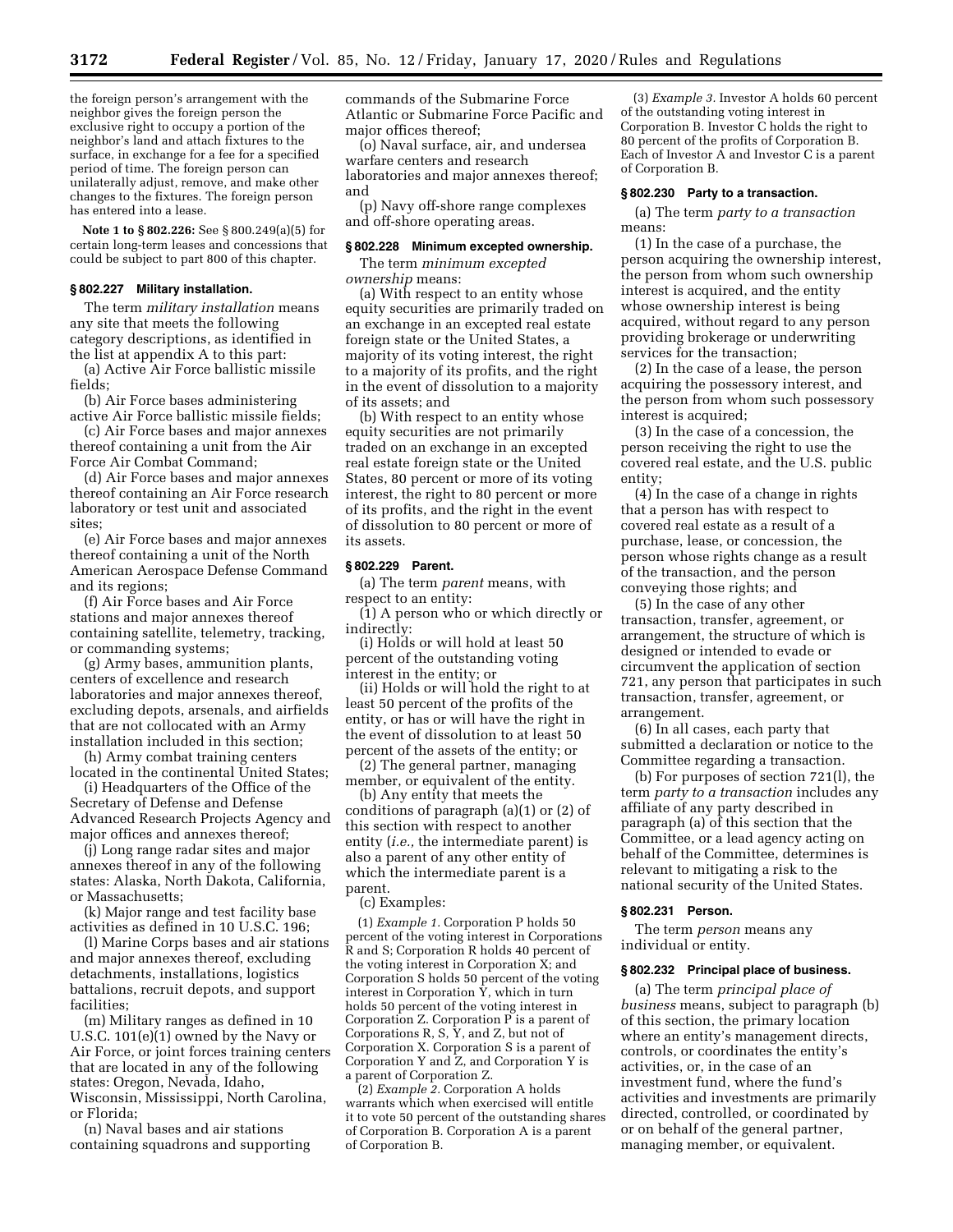(b) If the location determined under paragraph (a) of this section is in the United States and the entity has represented to the U.S. Government or a subnational government of the United States or any foreign government, in the most recent submission or filing to such government (other than a submission or filing to the Committee) in which the entity has identified its principal place of business, principal office and place of business, address of principal executive offices, address of headquarters, or equivalent, that any of the foregoing is outside the United States, then the location identified in such submission or filing is deemed for purposes of this definition to be the entity's principal place of business unless the entity can demonstrate that such location has changed to the United States since such submission or filing.

# **§ 802.233 Property right.**

(a) The term *property right* means, with respect to real estate, any of the following rights or abilities, whether or not exercised, whether or not shared concurrently with any other person, and whether or not the underlying real estate is subject to an easement or other encumbrance:

(1) To physically access the real estate;

(2) To exclude others from physically accessing the real estate;

(3) To improve or develop the real estate; or

(4) To attach fixed or immovable structures or objects to the real estate. (b) Examples:

(1) *Example 1.* Corporation A, a foreign person, enters into a lease of real estate. Although at least one other person shares concurrently with Corporation A the right to access the property, Corporation A retains the right to physically exclude others from access that would interfere with its rights under the lease. Under the lease, Corporation A has the right to exclude others from physically accessing the real estate, and therefore affords the foreign person a property right.

(2) *Example 2.* Corporation A, a foreign person, enters into a lease of real estate that allows Corporation A to develop the real estate. The exercise of the right to develop the real estate is subject to Corporation A obtaining the appropriate regulatory permits. Notwithstanding the fact that Corporation A has not fully exercised its lease right pending the issuance of the permits, Corporation A is a party to lease that affords it a property right for purposes of this part.

# **§ 802.234 Purchase.**

(a) The term *purchase* means an arrangement conveying an ownership interest in real estate to a person in exchange for consideration.

(b) Example: Person A, a foreign person, acquires covered real estate

from Person B, a U.S. national, in exchange for land and services. Person A has purchased the covered real estate because the arrangement was predicated on consideration in the form of land and services.

# **§ 802.235 Real estate.**

The term *real estate* means any land, including subsurface and submerged, or structure attached to land, including any building or any part thereof, that is located in the United States.

### **§ 802.236 Section 721.**

The term *section 721* means section 721 of title VII of the Defense Production Act of 1950, as amended (50 U.S.C. 4565).

### **§ 802.237 Transaction.**

The term *transaction* means any purchase or lease by, or concession to, a person of real estate, whether proposed or completed.

# **§ 802.238 United States.**

The term *United States* or *U.S.* means the United States of America, the States of the United States, the District of Columbia, and any commonwealth, territory, dependency, or possession of the United States, or any subdivision of the foregoing, and includes the territorial sea of the United States. For purposes of these regulations and their examples in this part, an entity organized under the laws of the United States of America, one of the States, the District of Columbia, or a commonwealth, territory, dependency, or possession of the United States is an entity organized ''in the United States.''

### **§ 802.239 Urban cluster.**

The term *urban cluster* means a statistical geographic area as identified in the most recent U.S. Census consisting of a densely settled core created from census tracts or blocks and contiguous qualifying territory that together have at least 2,500 individuals but fewer than 50,000 individuals.

### **§ 802.240 Urbanized area.**

The term *urbanized area* means a statistical geographic area as identified in the most recent U.S. Census consisting of a densely settled core created from census tracts or blocks and contiguous qualifying territory that together have a minimum population of at least 50,000 individuals.

#### **§ 802.241 U.S. business.**

The term *U.S. business* means any entity, irrespective of the nationality of the persons that control it, engaged in interstate commerce in the United States.

**Note 1 to § 802.241:** See examples to definition in § 800.252.

### **§ 802.242 U.S. national.**

The term *U.S. national* means an individual who is a U.S. citizen or an individual who, although not a U.S. citizen, owes permanent allegiance to the United States.

# **§ 802.243 U.S. public entity.**

The term *U.S. public entity* means the U.S. Government, a subnational government of the United States, or any other body exercising governmental functions of the United States, including air and maritime port authorities. The term includes, but is not limited to, the respective departments, agencies, and instrumentalities of the U.S. Government and the subnational governments of the United States.

### **§ 802.244 Voting interest.**

The term *voting interest* means any interest in an entity that entitles the owner or holder of that interest to vote for the election of directors of the entity (or, with respect to unincorporated entities, individuals exercising similar functions) or to vote on other matters affecting the entity.

# **Subpart C—Coverage**

# **§ 802.301 Transactions that are covered real estate transactions.**

Transactions that are covered real estate transactions include:

(a) A transaction that meets the criteria of § 802.212, including where a foreign person (other than an excepted real estate investor) enters into a purchase or lease of, or obtains a concession to, covered real estate either directly or indirectly. (See the examples in paragraphs (h)(1) and (2) of this section.)

(b) A purchase by a foreign person (other than an excepted real estate investor) of less than full ownership of covered real estate that nevertheless affords the foreign person at least three property rights with respect to the covered real estate. (See the example in paragraph (h)(3) of this section.)

(c) A purchase or lease by, or concession to, a foreign person (other than an excepted real estate investor) of real estate, a portion of which is covered real estate with respect to which the foreign person has at least three property rights. (See the example in paragraph (h)(4) of this section.)

(d) A purchase or lease by, or concession to, a foreign person (other than an excepted real estate investor) of a portion of covered real estate with respect to which the foreign person has at least three property rights. (See the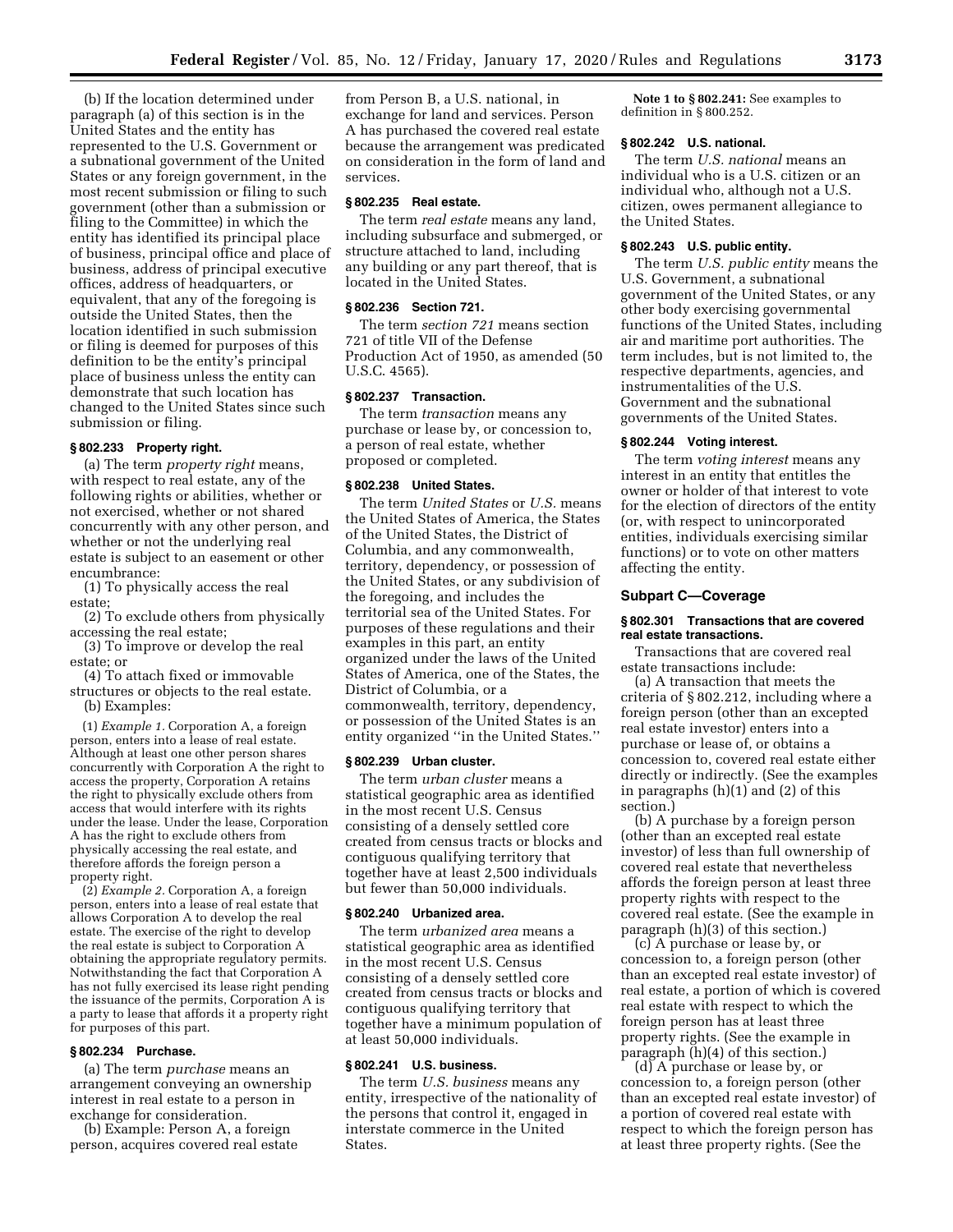example in paragraph (h)(5) of this section.)

(e) A purchase, lease, or assignment of a concession, of covered real estate that meets the criteria of § 802.212 by one foreign person (other than an excepted real estate investor) from another foreign person. (See the example in paragraph (h)(6) of this section.)

(f) A purchase or lease by, or concession to, a foreign person (other than an excepted real estate investor) of covered real estate, that, through a subsequent change in the rights that a foreign person has with respect to covered real estate, results in the foreign person having at least three property rights. (See the example in paragraph (h)(7) of this section.)

(g) A transaction the structure of which is designed or intended to evade or circumvent the application of this part.

# (h) Examples:

(1) *Example 1.* Corporation A, a foreign person, acquires Corporation X, a U.S. business. As a result, Corporation X is a foreign person. Subsequently, Corporation X purchases real estate that is in close proximity to a military installation identified in part 1 of appendix A to this part and obtains all of the property rights with respect to such real estate. Assuming no other relevant facts, the transaction is a covered real estate transaction.

(2) *Example 2.* Corporation A purchases covered real estate that is undeveloped land. Corporation A's only asset in the United States is the covered real estate, and Corporation A is not itself nor does it own a U.S. business. In a subsequent transaction, Corporation B, a foreign person, purchases 100 percent of the shares of Corporation A. Assuming no other relevant facts, the subsequent transaction as an indirect purchase of real estate is a covered real estate transaction.

(3) *Example 3.* Corporation A, a foreign person, together with Corporation B, a U.S. business, purchases real estate that is in close proximity to a military installation identified in part 2 of appendix A to this part. Neither party has full ownership; rather, the title to the real estate is held by the two parties jointly. Corporation A is afforded at least three property rights as a result of the transaction. Assuming no other relevant facts, the transaction is a covered real estate transaction.

(4) *Example 4.* Corporation A, a foreign person, purchases real estate. Half of such real estate is located in close proximity to a military installation identified in part 1 of appendix A to this part of and is therefore covered real estate. The other half of the real estate purchased by Corporation A is not located in close proximity to any such military installation. Assuming no other relevant facts, Corporation A's purchase is a covered real estate transaction.

(5) *Example 5.* Corporation A, a U.S. business, purchases covered real estate that is entirely located in close proximity to a

military installation identified in part 2 of appendix A to this part. Corporation B, a foreign person, leases from Corporation A a part of that real estate. Corporation B is entitled to at least three property rights with respect to the real estate as a result of the transaction. Assuming no other relevant facts, Corporation B's lease is a covered real estate transaction.

(6) *Example 6.* Corporation A, a foreign person, purchases covered real estate and is afforded three property rights with respect to the covered real estate. In a subsequent transaction, Corporation B, another foreign person, leases the covered real estate from Corporation A, and is also afforded three property rights. Assuming no other relevant facts, each transaction is a covered real estate transaction.

(7) *Example 7.* Corporation A, a foreign person, leases from Person B covered real estate, and is afforded two property rights. Person B subsequently provides Corporation A an additional property right in connection with the lease. Assuming no other relevant facts, the lease is a covered real estate transaction because the subsequent change in rights results in the foreign person having at least three property rights.

### **§ 802.302 Transactions that are not covered real estate transactions.**

Transactions that are not covered real estate transactions include:

(a) A transaction that meets the definition of excepted real estate transaction in § 802.216.

(b) A purchase or lease by, or concession to, a foreign person of covered real estate, or a subsequent change in rights, that does not afford or result in the foreign person having at least three of the property rights with respect to the covered real estate.

(c) An acquisition of securities by a person acting as a securities underwriter, in the ordinary course of business and in the process of underwriting.

(d) An acquisition pursuant to a condition in a contract of insurance relating to fidelity, surety, or casualty obligations if the contract was made by an insurer in the ordinary course of business.

#### **§ 802.303 Lending transactions.**

(a) The extension of a mortgage, loan, or similar financing arrangement by a foreign person to another person for the purpose of the purchase, lease, or concession of covered real estate, regardless of whether accompanied by the creation in favor of the foreign person of a secured interest in the covered real estate, shall not, by itself, constitute a covered real estate transaction.

(1) The Committee will accept notices or declarations concerning a mortgage, loan, or similar financing arrangement that does not, by itself, constitute a

covered real estate transaction only at the time that, because of imminent or actual default or other condition, there is a significant possibility that a purchase or lease by, concession to, or a change in rights involving a foreign person may result from the default or other condition and that would constitute a covered real estate transaction.

(2) Where the Committee accepts a notice or declaration concerning a mortgage, loan, or similar financing arrangement under paragraph (a)(1) of this section, and a party to the transaction is a foreign person that makes mortgages or loans in the ordinary course of business, the Committee will take into account whether the foreign person has made any arrangements to transfer the ownership and property rights over the covered real estate to U.S. nationals or excepted real estate investors for purposes of determining whether such mortgage, loan, or financing arrangement constitutes a covered real estate transaction.

(b) Notwithstanding paragraph (a) of this section, a mortgage, loan, or similar financing arrangement through which a foreign person acquires property rights over covered real estate may constitute a covered real estate transaction to the extent that the arrangement would constitute a purchase, lease, or concession under this part.

(c) Example: Corporation A, a foreign bank, makes a secured loan to Corporation B in order for Corporation B to purchase a building that constitutes covered real estate. The collateral for the loan is the building that Corporation B is purchasing, and upon default, Corporation A would obtain an ownership interest and be afforded at least three property rights with respect to the building. Corporation B defaults on the loan. Assuming no other relevant facts, the Committee would accept a notice or declaration of the imminent default or default transferring ownership of the building to Corporation A, which would constitute a covered real estate transaction.

# **§ 802.304 Timing rule for a contingent equity interest.**

(a) For purposes of determining whether to include the rights that a holder of a contingent equity interest will acquire upon conversion of, or exercise of a right provided by, that interest in the Committee's analysis of whether a notified transaction is a covered real estate transaction, the Committee will consider factors that include: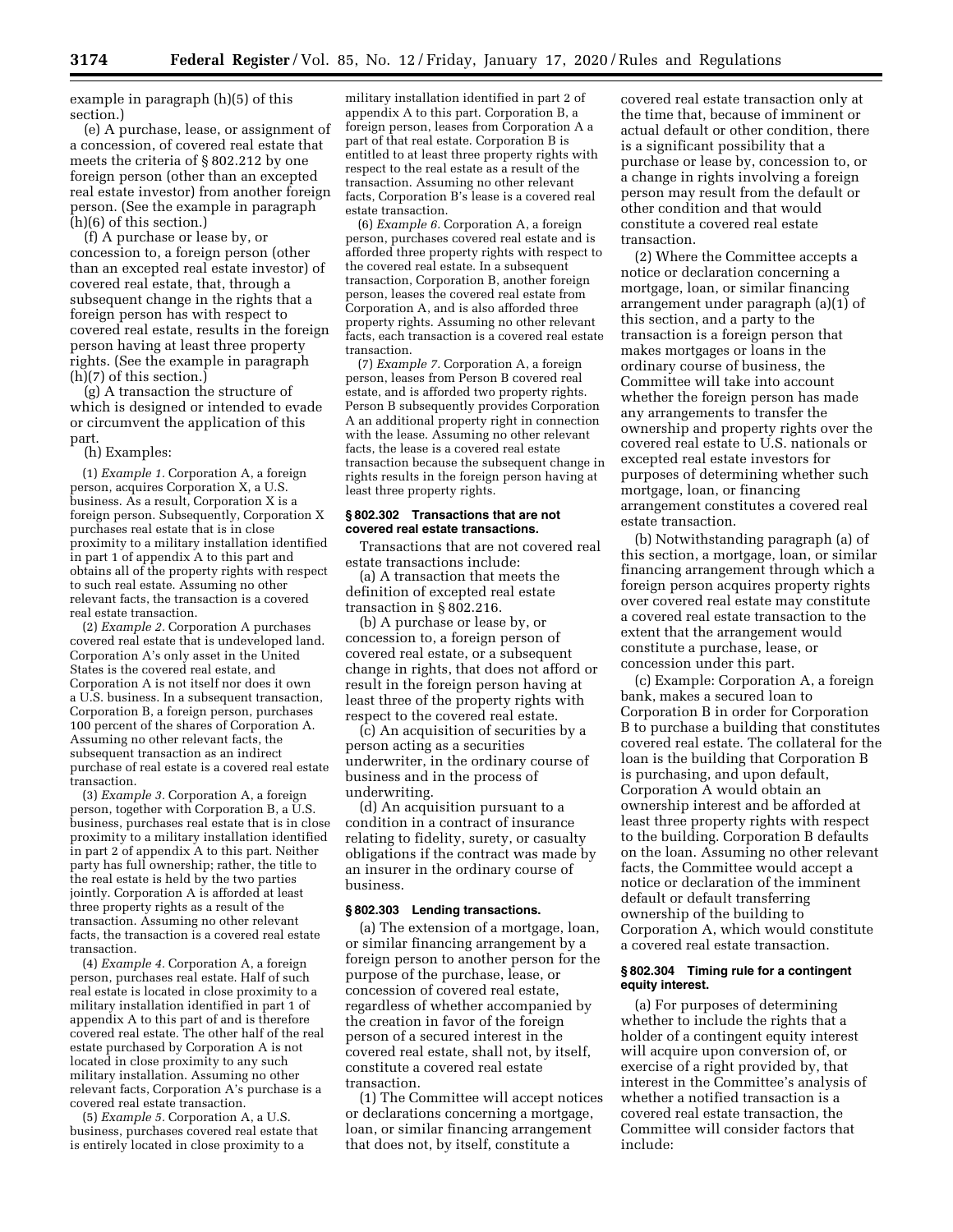(1) The imminence of conversion or satisfaction of contingent conditions;

(2) Whether conversion or satisfaction of contingent conditions depends on factors within the control of the acquiring party; and

(3) Whether the amount of interest and the rights that would be acquired upon conversion or satisfaction of contingent conditions can be reasonably determined at the time of acquisition.

(b) When the Committee, applying paragraph (a) of this section, determines that the rights that the holder will acquire upon conversion or satisfaction of contingent condition will not be included in the Committee's analysis of whether a notified or submitted transaction is a covered real estate transaction, the Committee will disregard the contingent equity interest for purposes of that transaction except to the extent that they convey immediate rights to the holder with respect to the entity that issued the interest.

# **Subpart D—Declarations**

# **§ 802.401 Procedures for declarations.**

(a) A party or parties may submit a voluntary declaration of a transaction by submitting electronically the information set out in § 802.402, including the certifications required thereunder, to the Staff Chairperson in accordance with the submission instructions on the Committee's section of the Department of the Treasury website.

(b) No communications other than those described in paragraph (a) of this section shall constitute the submission of a declaration for purposes of section 721.

(c) Information and other documentary material submitted to the Committee under this section shall be considered to have been filed with the President or the President's designee for purposes of section 721(c) and § 802.802.

(d) Persons filing a declaration shall, during the time that the matter is pending before the Committee, promptly advise the Staff Chairperson of any material changes in plans, facts, or circumstances regarding the transaction, and any material change in information provided or required to be provided to the Committee under § 802.402. Unless the Committee rejects the declaration on the basis of such material changes in accordance with  $\S 802.404(a)(2)(i)$ , such changes shall become part of the declaration filed by such persons under this section, and the certification required under § 802.403(d) shall apply to such changes.

(e) Parties to a transaction that have filed with the Committee a written notice regarding a transaction under § 802.501 or § 800.501 or a declaration under § 800.403 may not submit to the Committee a declaration regarding the same transaction or a substantially similar transaction without the written approval of the Staff Chairperson.

### **§ 802.402 Contents of declarations.**

(a) The party or parties submitting a voluntary declaration of a transaction under § 802.401 shall provide the information set out in this section, which must be accurate and complete with respect to the party or parties filing the voluntary declaration and to the transaction. (See also paragraphs (d), (e), and (f) of this section.)

(b) Other than as provided under paragraph (f) of this section, if fewer than all the parties to a transaction submit a declaration, the Committee may, at its discretion, request that the parties to the transaction file a written notice of the transaction under § 802.501, if the Staff Chairperson determines that the information provided by the submitting party or parties in the declaration is insufficient for the Committee to assess the transaction.

(c) Subject to paragraph (e) of this section, a declaration submitted under § 802.401 shall describe or provide, as applicable:

(1) The name of the foreign person(s) and the current holder(s) of interest in the real estate that are parties to, or, in applicable cases, the subject of the transaction, as well as the name, telephone number, and email address of the primary point of contact for each party.

(2) The following information regarding the transaction in question:

(i) A brief description of the rationale for and nature of the transaction, including its structure (*e.g.,* purchase, lease, or concession) and term, whether the foreign person is acquiring a collection of assets or interest in an entity, and whether it is part of a larger project undertaken by the foreign person;

(ii) The total transaction value in U.S. dollars;

(iii) The status of the transaction, including the actual or expected completion date of the transaction;

(iv) All sources of financing for the transaction and any real estate agents/ brokers involved; and

(v) A copy of the definitive documentation of the transaction, such as a purchase, lease, or concession agreement, or if none exists, the document establishing the material

terms of the transaction, which in the context of a transaction involving a covered port, must be signed and dated.

(3) The following information regarding the real estate that is the subject of the transaction:

(i) The location, by address and geographic coordinates in decimal degrees to the fourth digit, of the real estate that is the subject of the transaction;

(ii) The name(s) of and distance(s) to any covered port, military installation, or any other facility or property of the U.S. Government as identified in this part and that is relevant to CFIUS jurisdiction given the location of the real estate.

(iii) A description of the real estate that is the subject of the transaction including the approximate size (in acres, feet, or other appropriate measurement); nature of the real estate (*e.g.,* zoning type and the major topographical or other features of the real estate); and current use of the real estate including any physical security measures.

(iv) A description of the plans of the foreign person with respect to the real estate and structures that are or will be on the real estate; and

(v) A description of any leases, licenses, permits, easements, encumbrances, or other grants or approvals associated with the real estate, including whether any involve the U.S. Government.

(4) A statement as to whether the foreign person will have any of the following rights or abilities with respect to the real estate as a result of the transaction:

(i) To physically access the real estate; (ii) To exclude others from physically accessing the real estate;

(iii) To improve or develop the real estate; or

(iv) To attach fixed or immovable structures or objects to the real estate.

(5) The name of the ultimate parent of the foreign person.

(6) The address and principal place of business of the foreign person and its ultimate parent.

(7) A complete pre-transaction organizational chart (and posttransaction, if different) including, information that identifies the name, principal place of business, place of incorporation or other legal organization (for entities); nationality (for individuals); and ownership percentage (expressed in terms of both voting and economic interest, if different) for each of the following:

(i) The immediate parent, the ultimate parent, and each intermediate parent, if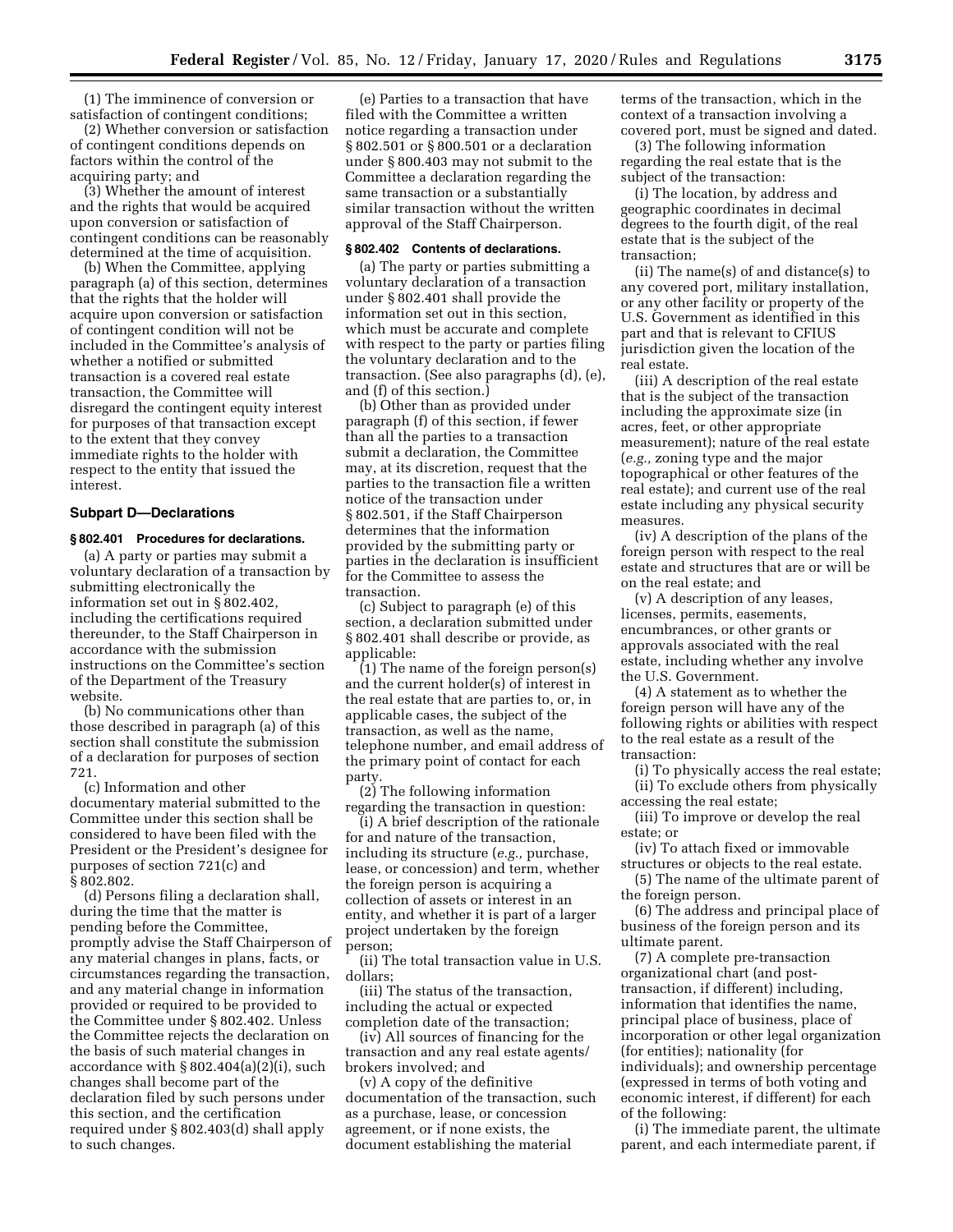any, of each foreign person that is a party to the transaction;

(ii) Where the ultimate parent is a private company, the ultimate owner(s) of such parent; and

(iii) Where the ultimate parent is a public company, any shareholder with an interest of greater than five percent in such parent.

(8) Information regarding all foreign government ownership in the foreign person's ownership structure, including nationality and percentage of ownership, as well as any rights that a foreign government holds, directly or indirectly, with respect to the foreign person.

(9) With respect to the foreign person that is party to the transaction and any of its parents, as applicable, a brief summary of their respective business activities.

(10) A statement as to whether a party to the transaction is stipulating that the transaction is a covered real estate transaction and a description of the basis for the stipulation.

(11) A statement as to whether any party to the transaction has been party to another transaction previously notified or submitted to the Committee, and the case number assigned by the Committee regarding such transaction(s).

(12) A statement (including relevant jurisdiction and criminal case law number or legal citation) as to whether the holder of the real estate, the foreign person, any parent of the foreign person, or any person of which the foreign person is a parent, has been convicted in the last 10 years of a crime in any jurisdiction.

(d) Each party submitting a declaration shall provide a certification of the information contained in the declaration consistent with § 802.202. A sample certification may be found on the Committee's section of the Department of the Treasury website.

(e) A party that offers a stipulation under paragraph (c)(10) of this section acknowledges that the Committee and the President are entitled to rely on such stipulation in determining whether the transaction is a covered real estate transaction for the purposes of section 721 and all authorities thereunder, and waives the right to challenge any such determination. Neither the Committee nor the President is bound by any such stipulation, nor does any such stipulation limit the ability of the Committee or the President to act on any authority provided under section 721 with respect to any covered real estate transaction.

(f) In the case of a transaction where a U.S. public entity is a party to the

transaction and is not submitting a declaration, the other party or parties to the transaction shall provide the information set out in this section with respect to itself and, to the extent known or reasonably available to it, with respect to the U.S. public entity.

# **§ 802.403 Beginning of 30-day assessment period.**

(a) Upon receipt of a declaration submitted under § 802.401, the Staff Chairperson shall promptly inspect the declaration and shall promptly notify in writing all parties to a transaction that have submitted a declaration that:

(1) The Staff Chairperson has accepted the declaration and circulated the declaration to the Committee, and the date on which the assessment described in paragraph (b) of this section begins; or

(2) The Staff Chairperson has determined not to accept the declaration and circulate the declaration to the Committee because the declaration is incomplete, and an explanation of the material respects in which the declaration is incomplete.

(b) A 30-day period for assessment of a transaction that is the subject of a declaration shall commence on the date on which the declaration is received by the Committee from the Staff Chairperson. Such period shall end no later than the thirtieth day after it has commenced, or if the thirtieth day is not a business day, no later than the next business day after the thirtieth day.

(c) During the 30-day assessment period, the Staff Chairperson may invite the parties to a covered real estate transaction to attend a meeting with the Committee staff to discuss and clarify issues pertaining to the transaction.

(d) If the Committee notifies the parties to a transaction that have submitted a declaration under § 802.401 that the Committee intends to conclude all action under section 721 with respect to that transaction, each party that has submitted additional information subsequent to the original declaration shall file a certification as described in § 802.202. A sample certification may be found on the Committee's section of the Department of the Treasury website.

(e) If a party fails to provide the certification required under paragraph (d) of this section, the Committee may, at its discretion, take any of the actions under § 802.405.

### **§ 802.404 Rejection, disposition, or withdrawal of declarations.**

(a) The Committee, acting through the Staff Chairperson, may:

(1) Reject any declaration that does not comply with § 802.402 and so inform the parties promptly in writing;

(2) Reject any declaration at any time, and so inform the parties promptly in writing, if, after the declaration has been submitted and before the Committee has taken one of the actions specified in § 802.405:

(i) There is a material change in the covered real estate transaction as to which a declaration has been submitted; or

(ii) Information comes to light that contradicts material information provided in the declaration by the party (or parties); or

(3) Reject any declaration at any time after the declaration has been submitted, and so inform the parties promptly in writing, if the party (or parties) that submitted the declaration does not provide follow-up information requested by the Staff Chairperson within two business days of the request, or within a longer time frame if the party (or parties) so request in writing and the Staff Chairperson grants that request in writing.

(b) The Staff Chairperson shall notify the party (or parties) that submitted a declaration when the Committee has found that the transaction that is the subject of a declaration is not a covered real estate transaction.

(c) Parties to a transaction that have submitted a declaration under § 802.401 may request in writing, at any time prior to the Committee taking action under § 802.405, that such declaration be withdrawn. Such request shall be directed to the Staff Chairperson and shall state the reasons why the request is being made and state whether the transaction that is the subject of the declaration is being fully and permanently abandoned. An official of the Department of the Treasury will promptly advise the parties to the transaction in writing of the Committee's decision.

(d) The Committee may not request or recommend that a declaration be withdrawn and refiled, except to permit parties to a covered real estate transaction to correct material errors or omissions, or describe material changes to the transaction, in the declaration submitted with respect to that covered real estate transaction.

(e) A party (or parties) may not submit more than one declaration for the same or a substantially similar transaction without approval from the Staff Chairperson.

**Note 1 to § 802.404:** See § 802.401(e) regarding the prohibition on submitting a declaration regarding the same transaction or a substantially similar transaction for which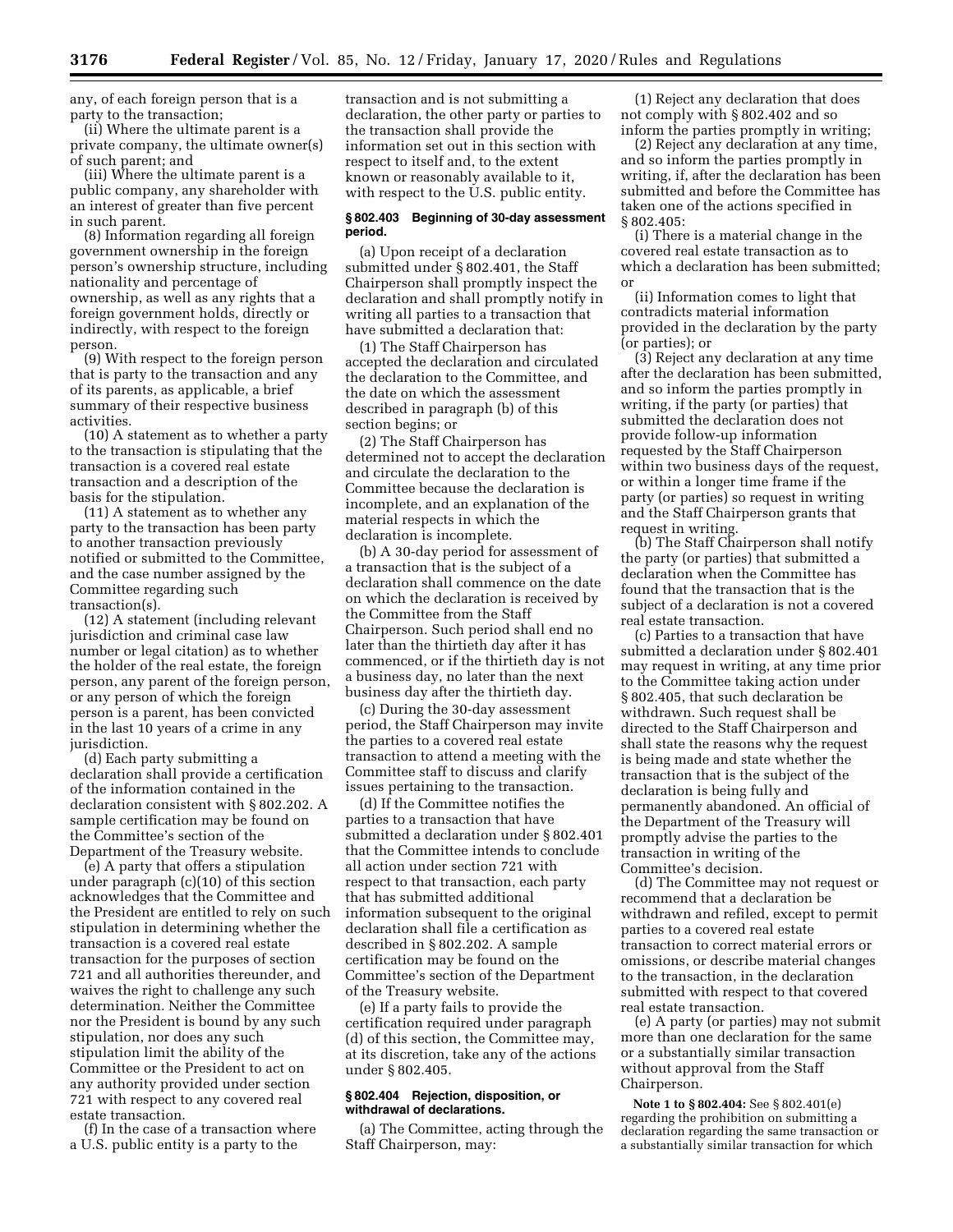a written notice has been filed, or a declaration submitted under part 800 of this chapter, without the approval of the Staff Chairperson.

### **§ 802.405 Committee actions.**

(a) Upon receiving a declaration submitted under § 802.401 with respect to a covered real estate transaction, the Committee may, at the discretion of the Committee:

(1) If the Committee has reason to believe that the transaction may raise national security considerations, request that the parties to the transaction file a written notice under subpart E;

(2) Inform the parties to the transaction that the Committee is not able to conclude action under section 721 with respect to the transaction on the basis of the declaration and that the parties may file a written notice under subpart E to seek written notification from the Committee that the Committee has concluded all action under section 721 with respect to the transaction;

(3) Initiate a unilateral review of the transaction under § 802.501(c); or

(4) Notify the parties in writing that the Committee has concluded all action under section 721 with respect to the transaction.

(b) The Committee shall take action under paragraph (a) of this section within the time period set forth in § 802.403(b).

# **Subpart E—Notices**

### **§ 802.501 Procedures for notices.**

(a) Except as otherwise prohibited under paragraph (j) of this section, a party or parties to a proposed or completed transaction may file a voluntary notice of the transaction with the Committee. Voluntary notice to the Committee is filed by sending an electronic copy of the notice that includes, in English, the information set out in § 802.502, including the certification required under paragraph (h) of that section. For electronic submission instructions, see the Committee's section of the Department of the Treasury website.

(b) If the Committee determines that a transaction for which no voluntary notice has been filed under this part, and with respect to which the Committee has not informed the parties in writing that the Committee has concluded all action under section 721, may be a covered real estate transaction and may raise national security considerations, the Staff Chairperson, acting on the recommendation of the Committee, may request the parties to the transaction to provide to the Committee the information necessary to determine whether the transaction is a covered real estate transaction, and if the Committee determines that the transaction is a covered real estate transaction, to file a notice of such covered real estate transaction under paragraph (a) of this section.

(c) With respect to any covered real estate transaction:

(1) Any member of the Committee, or his or her designee at or above the Under Secretary or equivalent level, may, subject to paragraph (c)(2) of this section, file an agency notice to the Committee through the Staff Chairperson regarding a transaction if:

(i) That member has reason to believe that the transaction is a covered real estate transaction and may raise national security considerations and:

(A) The Committee has not informed the parties to such transaction in writing that the Committee has concluded all action under section 721 with respect to such transaction; and

(B) The President has not announced a decision not to exercise the President's authority under section 721(d) with respect to such transaction; or

(ii) The transaction is a covered real estate transaction and:

(A) The Committee has informed the parties to such transaction in writing that the Committee has concluded all action under section 721 with respect to such transaction or determined that such transaction is not a covered real estate transaction, or the President has announced a decision not to exercise the President's authority under section 721(d) with respect to such transaction; and

(B) Either:

(*1*) A party to such transaction submitted false or misleading material information to the Committee in connection with the Committee's consideration of such transaction or omitted material information, including material documents, from information submitted to the Committee; or

(*2*) A party to such transaction breaches a mitigation agreement or condition described in section 721(l)(3)(A), such breach is certified to the Committee by the lead department or agency monitoring and enforcing such agreement or condition as a material breach, and the Committee determines that there are no other adequate and appropriate remedies or enforcement tools available to address such breach.

(2)(i) That is a transaction where a foreign person is not an excepted real estate investor due to the application of § 802.215(d), any member of the Committee, or his or her designee at or above the Under Secretary or equivalent level, may file an agency notice to the Committee through the Staff Chairperson regarding such transaction if:

(A) That member has reason to believe that the transaction is a covered real estate transaction and may raise national security considerations;

(B) The Committee has not informed the parties to such transaction in writing that the Committee has concluded all action under section 721 with respect to such transaction; and

(C) The President has not announced a decision not to exercise the President's authority under section 721(d) with respect to such transaction.

(ii) No notice filed under this paragraph (c)(2) shall be made with respect to a transaction more than one year after the completion date of the transaction, unless the Chairperson of the Committee determines, in consultation with other members of the Committee, that because the foreign person no longer meets all the criteria set forth in § 802.215(a)(1) or (2), (a)(3)(i) through (iii), or (c)(1)(i) through (iii), the transaction may threaten to impair the national security of the United States, and in no event shall an agency notice under this paragraph be made with respect to such a transaction more than three years after the completion date of the transaction.

(d) Notices filed under paragraph (c) of this section are deemed accepted upon their receipt by the Staff Chairperson. No agency notice under paragraph (c)(1) of this section shall be made with respect to a real estate transaction more than three years after the completion date of the transaction, unless the Chairperson of the Committee, in consultation with other members of the Committee, files such an agency notice.

(e) No communications other than those described in paragraphs (a) and (c) of this section shall constitute the filing or submitting of a notice for purposes of section 721.

(f) Upon receipt of the electronic copy of a notice filed under paragraph (a) of this section, including the certification required by § 802.502(h), the Staff Chairperson shall promptly inspect such notice for completeness.

(g) Parties to a transaction are encouraged to consult with the Committee in advance of filing a notice and, in appropriate cases, to file with the Committee a draft notice or other appropriate documents to aid the Committee's understanding of the transaction and to provide an opportunity for the Committee to request additional information to be included in the notice. Any such pre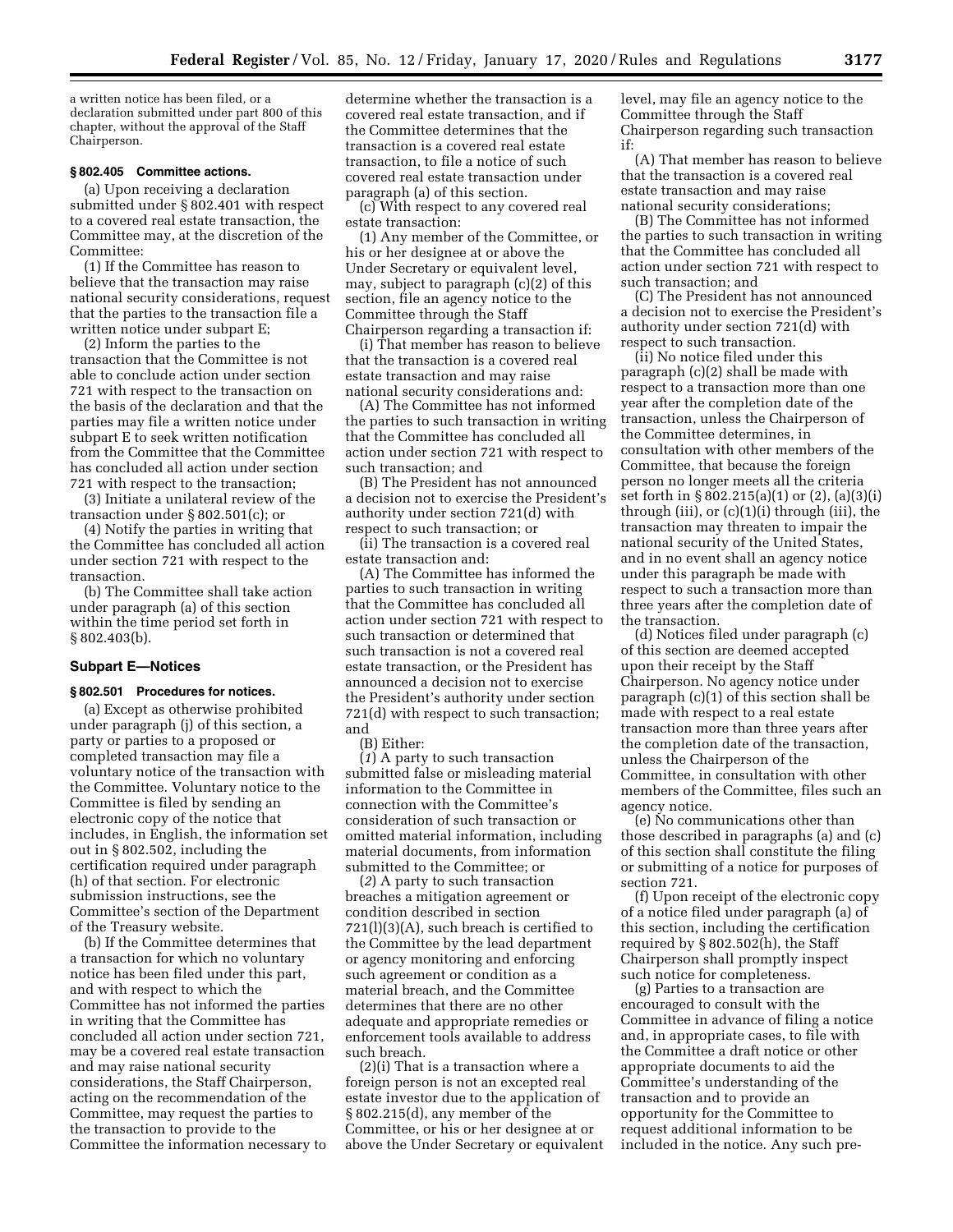notice consultation should take place, or any draft notice should be provided, at least five business days before the filing of a voluntary notice. All information and documentary material made available to the Committee under this paragraph shall be considered to have been filed with the President or the President's designee for purposes of section 721(c) and § 802.802.

(h) Information and other documentary material provided by any party to the Committee after the filing of a voluntary notice under this section shall be part of the notice, and shall be subject to the final certification required under § 802.502(l).

(i) For any voluntarily submitted draft or formal written notice that includes a stipulation under section § 802.502(j) that a transaction is a covered real estate transaction, the Committee shall provide comments on the draft or formal written notice or accept the formal written notice of a covered real estate transaction not later than the date that is 10 business days after the date of submission of the draft or formal written notice.

(j) No party to a transaction may file a notice under paragraph (a) of this section if the transaction has been the subject of a declaration submitted under subpart D and the Committee has not yet taken any action with respect to the transaction under § 802.405.

### **§ 802.502 Contents of voluntary notices.**

(a) If a party or the parties to a transaction file a voluntary notice, they shall provide in detail the information set out in this section, which must be accurate and complete with respect to the party or parties filing the voluntary notice and to the transaction. (See also paragraph (k) of this section regarding U.S. public entities and paragraph (h) of this section and § 802.202 regarding certification requirements.)

(b) A voluntary notice filed under § 802.501 shall describe or provide, as applicable:

(1) The following information regarding the transaction in question:

(i) A summary setting forth the essentials of the transaction, including a statement of the purpose of the transaction, its scope, both within and outside of the United States, as applicable, whether the foreign person is acquiring a collection of assets or interest in an entity, and the extent to which it is part of a larger project undertaken by the foreign person;

(ii) The nature of the transaction, for example, whether the transaction involves a purchase, lease, or concession of real estate and the term, if any;

(iii) The name, United States address (if any), website address (if any), nationality (for individuals) or place of incorporation or other legal organization (for entities), and address of the principal place of business of each foreign person that is a party to the transaction;

(iv) The name, address, website address (if any), principal place of business, and place of incorporation or other legal organization of the current holder of interest in the real estate that is the subject of the transaction;

(v) In the case that a U.S. public entity is a party to the covered real estate transaction, the name, telephone number, and email address of the primary point of contact for the U.S. public entity;

(vi) The name, address, and nationality (for individuals) or place of incorporation or other legal organization (for entities) of:

(A) The immediate parent, the ultimate parent, and each intermediate parent, if any, of the foreign person that is a party to the transaction;

(B) Where the ultimate parent is a private company, the ultimate owner(s) of such parent; and

(C) Where the ultimate parent is a public company, any shareholder with an interest of greater than five percent in such parent;

(vii) The name, address, website address (if any), and nationality (for individuals) or place of incorporation or other legal organization (for entities) of the foreign person or foreign persons that will be afforded property rights with respect to the real estate that is the subject of the covered real estate transaction;

(viii) The actual or expected completion date of the transaction;

(ix) A good faith approximation of the fair market value of the interest acquired in the covered real estate in U.S. dollars, as of the date of the notice;

(x) The name of any and all financial institutions and real estate agents/ brokers involved in the transaction, including as advisors, underwriters, or sources of financing for the transaction;

(xi) A copy of the definitive documentation of the transaction, such as a purchase, lease, or concession agreement, or if none exists, the document establishing the material terms of the transaction, which in the context of a transaction involving a covered port, must be signed and dated;

(xii) Whether the foreign person will have any of the following rights or abilities with respect to the real estate as a result of the transaction and any additional information regarding such property rights:

(A) To physically access the real estate;

(B) To exclude others from physically accessing the real estate;

(C) To improve or develop the real estate; or

(D) To attach fixed or immovable structures or objects to the real estate.

(2) A detailed description of real estate that is the subject of the transaction, including as applicable:

(i) The location, by address and geographic coordinates in decimal degrees to the 4th digit, of the real estate that is the subject of the covered real estate transaction;

(ii) A description of the real estate that is the subject of the covered real estate transaction including the approximate size (in acres, feet, or other appropriate measurement); nature of the real estate (*e.g.,* zoning type and the major topographical or other features of the real estate); current use of the real estate; and structures that are or will be on the real estate;

(iii) A description of any leases, licenses, permits, easements, encumbrances, or other grants or approvals associated with the real estate, including whether any involve the U.S. Government, as well as any feasibility studies conducted with respect to the real estate; and

(iv) The name(s) of and distance(s) to any relevant covered port, military installation, or any other facility or property of the U.S. Government as identified in this part, and that is relevant to CFIUS jurisdiction given the location of the real estate that is the subject of the transaction.

(3) With respect to the foreign person engaged in the transaction and its parents:

(i) A description of the business or businesses of the foreign person and its ultimate parent, and the CAGE codes, NAICS codes, and DUNS numbers, if any, for such businesses;

(ii) The plans of the foreign person for the real estate with respect to:

(A) Use and development of the real estate;

(B) Changing the nature of the real estate including building new structures or removing or altering current structures, including the anticipated dimensions and any physical security measures employed at the real estate; and

(C) Assigning, modifying, or terminating any leases, licenses, permits, easements, encumbrances, or other grants or approvals referred to in paragraph (b)(2)(iii) of this section;

(iii) Whether the foreign person is controlled by or acting on behalf of a foreign government, including as an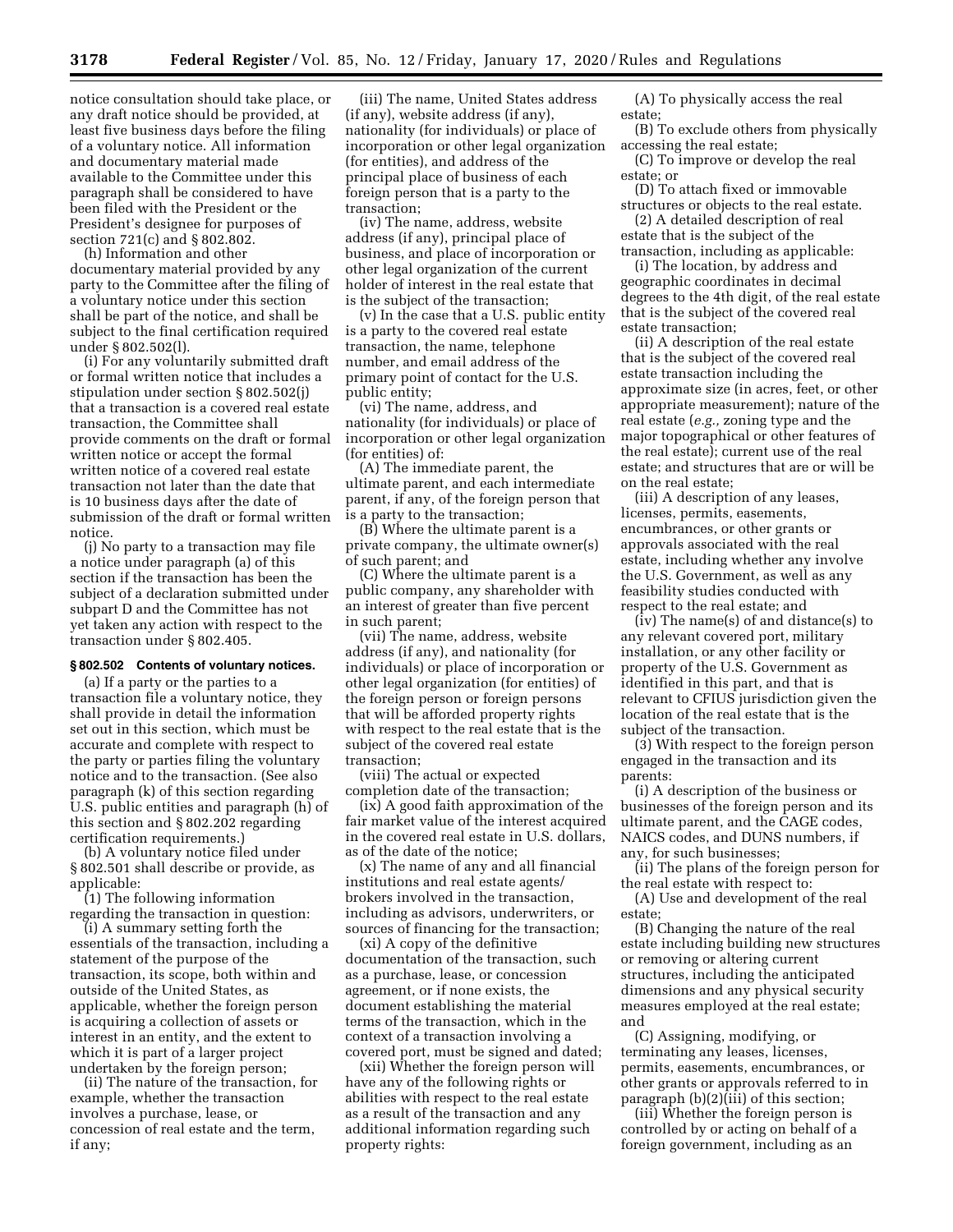agent or representative, or in some similar capacity, and if so, the identity of the foreign government;

(iv) Whether a foreign government or a person controlled by or acting on behalf of a foreign government:

(A) Has or controls property rights or has or controls ownership interests, including contingent equity interest, of the foreign person that is a party to the transaction or any parent of the foreign person, and if so, the nature and amount of any such interests, and with regard to contingent equity interest, the terms and timing of conversion;

(B) Has the right or power to appoint any of the principal officers or the members of the board of directors (including other persons who perform the duties usually associated with such titles) of the foreign person that is a party to the transaction or any parent of that foreign person;

(C) Holds any other contingent interest (for example, such as might arise from a lending transaction) in the foreign person that is a party to the transaction and, if so, the rights that are covered by this contingent interest, and the manner in which they would be enforced; or

(D) Has any other affirmative or negative rights or powers with respect to control over the foreign person engaged in the transaction, and if there are any such rights or powers, their source (for example, a ''golden share,'' shareholders agreement, contract, statute, or regulation) and the mechanics of their operation;

(v) Any formal or informal arrangements among foreign persons that hold an ownership interest in any foreign person that is a party to the transaction or between such foreign person and other foreign persons to act in concert on particular matters affecting the real estate that is the subject of the transaction, and provide a copy of any documents that establish those rights or describe those arrangements;

(vi) For each member of the board of directors or equivalent governing body (including external directors and other persons who perform duties usually associated with such titles) and officers (including president, senior vice president, executive vice president, and other persons who perform duties normally associated with such titles) of the foreign person engaged in the transaction and its immediate, intermediate, and ultimate parents, and for any individual having an ownership interest of five percent or more in the foreign person engaged in the transaction and in the foreign person's

ultimate parent, the following information:

(A) A curriculum vitae or similar professional synopsis, provided as part of the main notice, and

(B) The following ''personal identifier information,'' which, for privacy reasons, and to ensure limited distribution, shall be set forth in a separate document, not in the main notice:

(*1*) Full name (last, first, middle name);

(*2*) All other names and aliases used; (*3*) Business address;

(*4*) Country and city of residence;

(*5*) Date of birth, in the format MM/ DD/YYYY;

(*6*) Place of birth;

(*7*) U.S. Social Security number (where applicable);

(*8*) National identity number, including nationality, date and place of issuance, and expiration date (where applicable);

(*9*) U.S. or foreign passport number (if more than one, all must be fully disclosed), nationality, date and place of issuance, and expiration date and, if a U.S. visa holder, the visa type and number, date and place of issuance, and expiration date; and

(*10*) Dates and nature of foreign government and foreign military service (where applicable), other than military service at a rank below the top two noncommissioned ranks of the relevant foreign country; and

(vii) The following ''business identifier information'' for the immediate, intermediate, and ultimate parents of the foreign person engaged in the transaction, including their main offices and branches:

(A) Business name, including all names under which the business is known to be or has been doing business;

(B) Business address;

(C) Business phone number, website address, and email address; and

(D) Employer identification number or other domestic tax or corporate identification number.

(c) The voluntary notice shall list any filings with, or reports to, agencies of the U.S. Government that have been or will be made with respect to the transaction prior to its completion, indicating the agencies concerned, the nature of the filing or report, the date on which it was filed or the estimated date by which it will be filed, and a relevant contact point and/or telephone number within the agency, if known.

(d) In the case of the establishment of a joint venture in which one or more of the parties is contributing covered real estate, information for the voluntary notice shall be prepared on the

assumption that the foreign person that is party to the joint venture has made a purchase or lease, or been granted a concession to, the covered real estate that the other party to the joint venture is contributing or transferring to the joint venture. The voluntary notice shall describe the name and address of the joint venture and the entities that established, or are establishing, the joint venture.

(e) Parties filing a voluntary notice shall, during the time that the matter is pending before the Committee or the President, promptly advise the Staff Chairperson of any material changes in plans, facts and circumstances addressed in the notice, and information provided or required to be provided to the Committee under this section, and shall file amendments to the notice to reflect such material changes. Such amendments shall become part of the notice filed by such persons under § 802.501, and the certifications required under paragraphs (h) and (l) of this section shall apply to such amendments.

(f) Parties filing a voluntary notice shall include:

(1) A complete pre-transaction organizational chart (and posttransaction, if different) including, information that identifies the name, principal place of business, and place of incorporation or other legal organization (for entities); nationality (for individuals); and ownership percentage (expressed in terms of both voting and economic interest, if different) for each of the following:

(i) The immediate parent, the ultimate parent, and each intermediate parent, if any, of each foreign person that is a party to the transaction;

(ii) Where the ultimate parent is a private company, the ultimate owner(s) of such parent; and

(iii) Where the ultimate parent is a public company, any shareholder with an interest of greater than five percent in such parent.

(2) The opinion of the person regarding whether:

(i) It is a foreign person;

(ii) It is controlled by a foreign government; and

(iii) The transaction has resulted or could result in a foreign person being afforded property rights with respect to covered real estate, and the reasons for its view, focusing in particular on any powers (for example, by virtue of an agreement, statute, or regulation) that the foreign person will have with regard to the covered real estate, and how those powers can or will be exercised.

(g) Parties filing a voluntary notice shall include information as to whether: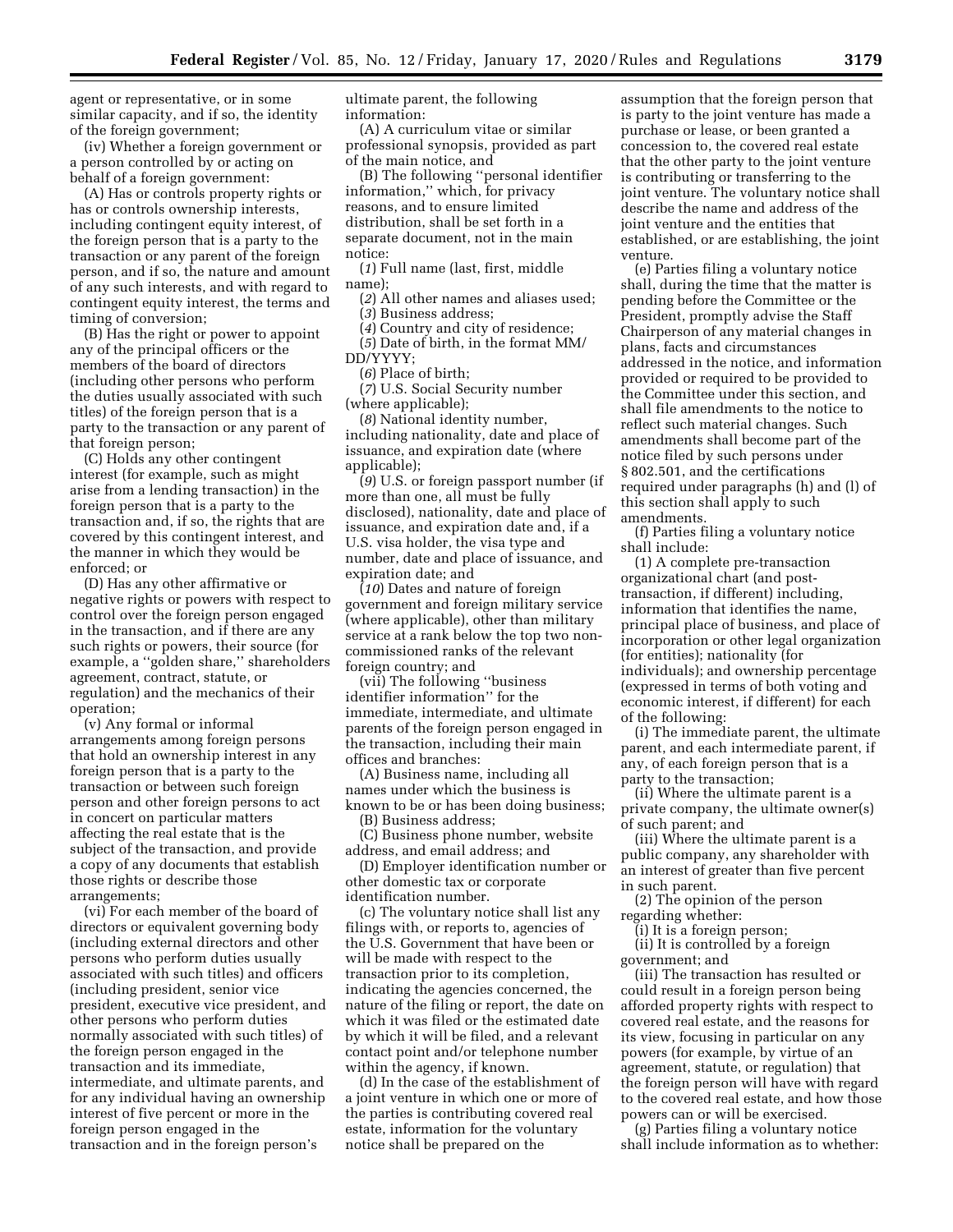(1) Any party to the transaction is, or has been, a party to a mitigation agreement entered into or condition imposed under section 721, and if so, shall specify the date and purpose of such agreement or condition and the U.S. Government signatories; and

(2) Any party to the transaction (including such party's parents, subsidiaries, or entities under common control with the party) has been a party to a transaction previously notified to the Committee.

(h) Each party filing a voluntary notice shall provide a certification of the notice consistent with § 802.202. A sample certification may be found on the Committee's section of the Department of the Treasury website.

(i) Parties filing a voluntary notice shall include with the notice a list identifying each document provided as part of the notice, including all documents provided as attachments or exhibits to the narrative response.

(j) A party filing a voluntary notice may stipulate that the transaction is a covered real estate transaction. A stipulation offered by any party under this section must be accompanied by a detailed description of the basis for the stipulation. A party that offers such a stipulation acknowledges that the Committee and the President are entitled to rely on such stipulation in determining whether the transaction is a covered real estate transaction for the purposes of section 721 and all authorities thereunder, and waives the right to challenge any such determination. Neither the Committee nor the President is bound by any such stipulation, nor does any such stipulation limit the ability of the Committee or the President to act on any authority provided under section 721 with respect to any covered real estate transaction.

(k) In the case of a transaction where a U.S. public entity is a party to the transaction, the notifying party or parties may be the non-U.S. public entity. Each notifying party shall provide the information set out in this section with respect to itself and, to the extent known or reasonably available to it, with respect to the U.S. public entity.

(l) At the conclusion of a review or investigation, each party that has filed additional information subsequent to the original notice shall file a final certification. (See § 802.202.) A sample certification may be found at the Committee's section of the Department of the Treasury website.

### **§ 802.503 Beginning of 45-day review period.**

(a) The Staff Chairperson shall accept a voluntary notice the next business day after the Staff Chairperson has:

(1) Determined that the notice complies with § 802.502; and

(2) Disseminated the notice to all members of the Committee.

(b) A 45-day period for review of a transaction shall commence on the date on which the voluntary notice has been accepted, agency notice has been received by the Staff Chairperson, or the Chairperson of the Committee has requested a notice under § 802.501(b). Such review shall end no later than the forty-fifth day after it has commenced, or if the forty-fifth day is not a business day, no later than the next business day after the forty-fifth day.

(c) The Staff Chairperson shall promptly advise in writing all parties to a transaction that have filed a voluntary notice of:

(1) The acceptance of the notice;

(2) The date on which the review begins; and

(3) The designation of any lead agency or agencies.

(d) Within two business days after receipt of an agency notice by the Staff Chairperson, the Staff Chairperson shall send written advice of such notice to the parties to the transaction that is subject to the notice. Such written advice shall identify the date on which the review began.

(e) The Staff Chairperson shall promptly circulate to all Committee members any draft pre-filing notice, any agency notice, any complete notice, and any subsequent information filed by the parties.

### **§ 802.504 Deferral, rejection, or disposition of certain voluntary notices.**

(a) The Committee, acting through the Staff Chairperson, may:

(1) Reject any voluntary notice that does not comply with § 802.501 or § 802.502 and so inform the parties promptly in writing;

(2) Reject any voluntary notice at any time, and so inform the parties promptly in writing, if, after the notice has been submitted and before action by the Committee or the President has been concluded:

(i) There is a material change in the transaction as to which notification has been made; or

(ii) Information comes to light that contradicts material information provided in the notice by the parties;

(3) Reject any voluntary notice at any time after the notice has been accepted, and so inform the parties promptly in writing, if the party or parties that have

submitted the voluntary notice do not provide follow-up information requested by the Staff Chairperson within three business days of the request, or within a longer time frame if the parties so request in writing and the Staff Chairperson grants that request in writing; or

(4) Reject any voluntary notice before the conclusion of a review or investigation, and so inform the parties promptly in writing, if one of the parties submitting the voluntary notice has not submitted the final certification required by § 802.502(l).

(b) Notwithstanding the authority of the Staff Chairperson under paragraph (a) of this section to reject an incomplete notice, the Staff Chairperson may defer acceptance of the notice, and the beginning of the review period specified by § 802.503, to obtain any information required under this section that has not been submitted by the notifying party or parties or other parties to the transaction. Where necessary to obtain such information, the Staff Chairperson may inform any non-notifying party or parties that notice has been filed with respect to a transaction involving the party, and request that certain information required under this section, as specified by the Staff Chairperson, be provided to the Committee within seven days after receipt of the Staff Chairperson's request.

(c) The Staff Chairperson shall notify the parties when the Committee has found that the transaction that is the subject of a voluntary notice is not a covered real estate transaction.

(d) Example: The Staff Chairperson receives a joint notice from Corporation A, a foreign person, and Corporation X, a company that is selling covered real estate. The joint notice does not contain any information described under § 802.502 concerning the nature of the real estate. The Staff Chairperson may reject the notice or defer the start of the review period until the parties have supplied the omitted information.

# **§ 802.505 Determination of whether to undertake an investigation.**

(a) After a review of a notified transaction under § 802.503, the Committee shall undertake an investigation of any transaction that it has determined to be a covered real estate transaction if:

(1) A member of the Committee (other than a member designated as ex officio under section  $721(k)$  advises the Staff Chairperson that the member believes that the transaction threatens to impair the national security of the United States and that the threat has not been mitigated; or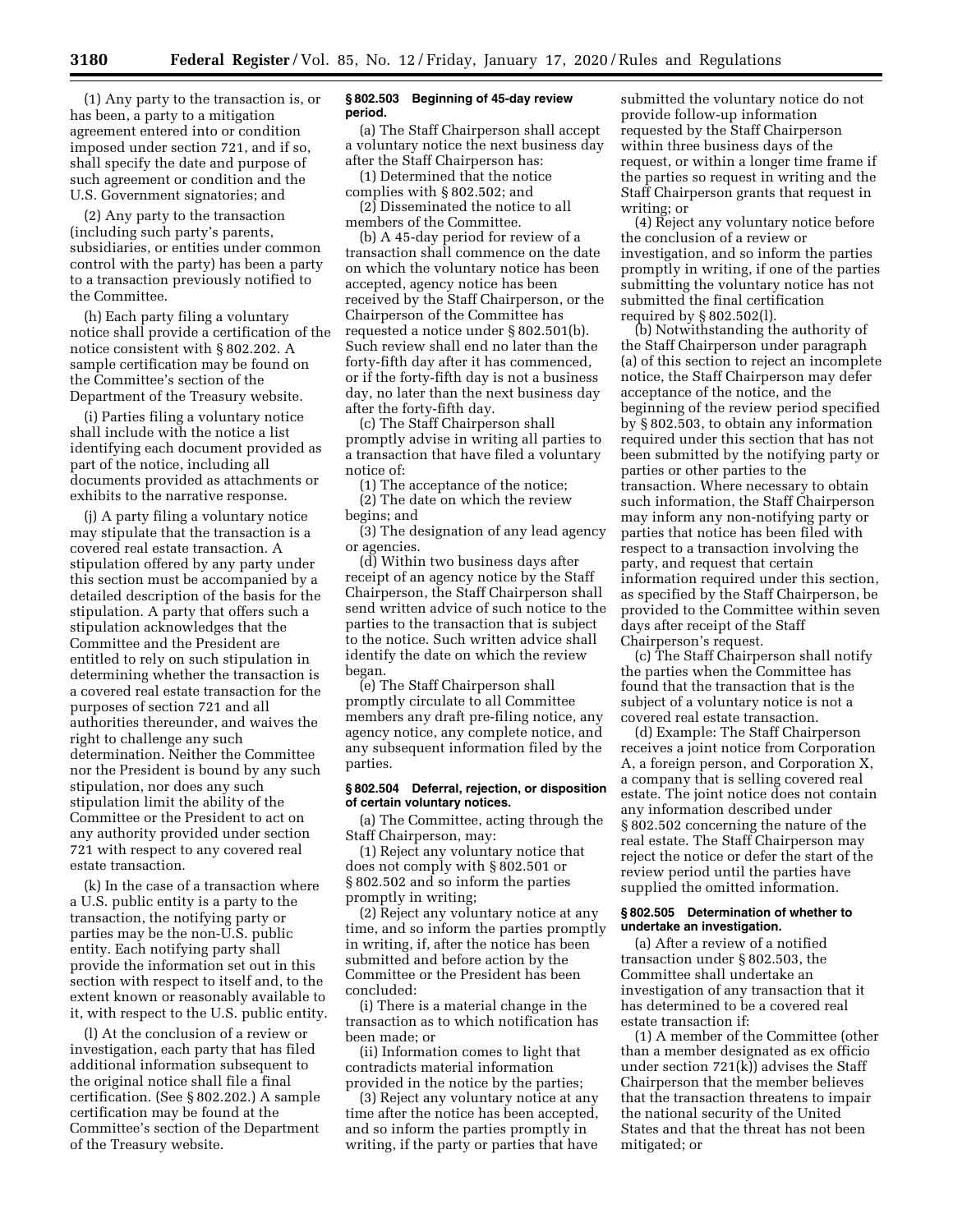(2) The lead agency recommends, and the Committee concurs, that an investigation be undertaken.

(b) The Committee shall also undertake, after a review of a covered real estate transaction under § 802.503, an investigation to determine the effects on national security of any covered real estate transaction that would result in control by a foreign person of critical infrastructure, as defined in § 800.214 of this title, of or within the United States, if the Committee determines that the transaction could impair the national security and such impairment has not been mitigated.

(c) The Committee shall undertake an investigation as described in paragraph (b) of this section unless the Chairperson of the Committee (or the Deputy Secretary of the Treasury) and the head of any lead agency (or his or her delegee at the deputy level or equivalent) designated by the Chairperson determine on the basis of the review that the covered real estate transaction will not impair the national security of the United States.

### **§ 802.506 Determination not to undertake an investigation.**

If the Committee determines, during the review period described in § 802.503, not to undertake an investigation of a notified covered real estate transaction, action under section 721 shall be concluded. An official at the Department of the Treasury shall promptly inform the parties to a covered real estate transaction in writing of a determination of the Committee not to undertake an investigation and to conclude action under section 721.

### **§ 802.507 Commencement of investigation.**

(a) If it is determined that an investigation should be undertaken, such investigation shall commence no later than the end of the review period described in § 802.503.

(b) An official of the Department of the Treasury shall promptly inform the parties to a covered real estate transaction in writing of the commencement of an investigation.

# **§ 802.508 Completion or termination of investigation and report to the President.**

(a) Subject to paragraph (e) of this section, the Committee shall complete an investigation no later than the fortyfifth day after the date the investigation commences, or, if the forty-fifth day is not a business day, no later than the next business day after the forty-fifth day.

(b) Upon completion or termination of any investigation, the Committee shall

send a report to the President requesting the President's decision if:

(1) The Committee recommends that the President suspend or prohibit the transaction;

(2) The Committee is unable to reach a decision on whether to recommend that the President suspend or prohibit the transaction; or

(3) The Committee requests that the President make a determination with regard to the transaction.

(c) In circumstances when the Committee sends a report to the President requesting the President's decision with respect to a covered real estate transaction, such report shall include information relevant to sections  $721(d)(4)(A)$  and (B), and shall present the Committee's recommendation. If the Committee is unable to reach a decision to present a single recommendation to the President, the Chairperson of the Committee shall submit a report of the Committee to the President setting forth the differing views and presenting the issues for decision.

(d) Upon completion or termination of an investigation, if the Committee determines to conclude all deliberative action under section 721 with regard to a notified covered real estate transaction without sending a report to the President, action under section 721 shall be concluded. An official at the Department of the Treasury shall promptly advise the parties to such a transaction in writing of a determination to conclude action.

(e) In extraordinary circumstances, the Chairperson may, upon a written request signed by the head of a lead agency, extend an investigation for one 15-day period. A request to extend an investigation must describe, with particularity, the extraordinary circumstances that warrant the Chairperson extending the investigation. The authority of the head of a lead agency to request the extension of an investigation may not be delegated to any person other than the deputy head (or equivalent thereof) of the lead agency. If the Chairperson extends an investigation under this paragraph with respect to a covered real estate transaction, the Committee shall promptly notify the parties to the transaction of the extension.

(f) For purposes of paragraph (e) of this section, the term *extraordinary circumstances* means circumstances for which extending an investigation is necessary and the appropriate course of action, in the Chairperson's discretion, due to a force majeure event or to protect the national security of the United States.

# **§ 802.509 Withdrawal of notices.**

(a) A party (or parties) to a transaction that has filed notice under § 802.501(a) may request in writing, at any time prior to conclusion of all action under section 721, that such notice be withdrawn. Such request shall be directed to the Staff Chairperson and shall state the reasons why the request is being made. Such requests will ordinarily be granted, unless otherwise determined by the Committee. An official of the Department of the Treasury will promptly advise the parties to the transaction in writing of the Committee's decision.

(b) Any request to withdraw an agency notice by the agency that filed it shall be in writing and shall be effective only upon approval by the Committee. An official of the Department of the Treasury shall advise the parties to the transaction in writing of the Committee's decision to approve the withdrawal request within two business days of the Committee's decision.

(c) In any case where a request to withdraw a notice is granted under paragraph (a) of this section:

(1) The Staff Chairperson, in consultation with the Committee, shall establish, as appropriate:

(i) A process for tracking actions that may be taken by any party to the covered real estate transaction before a notice is refiled under § 802.501; and

(ii) Interim protections to address specific national security concerns with the covered real estate transaction identified during the review or investigation of the covered real estate transaction.

(2) The Staff Chairperson shall specify a time frame, as appropriate, for the parties to resubmit a notice and shall advise the parties of that time frame in writing.

(d)  $\overline{A}$  notice of a transaction that is submitted under paragraph (c)(2) of this section shall be deemed a new notice for purposes of the regulations in this part, including § 802.701.

# **Subpart F—Committee Procedures**

# **§ 802.601 General.**

(a) In any assessment, review, or investigation of a covered real estate transaction, the Committee should consider the factors specified in section 721(f), as applicable, and, as appropriate, require the parties to provide to the Committee the information necessary to consider such factors. The Committee's assessment, review, or investigation (if necessary) shall examine, as appropriate, whether:

(1) The transaction is a covered real estate transaction;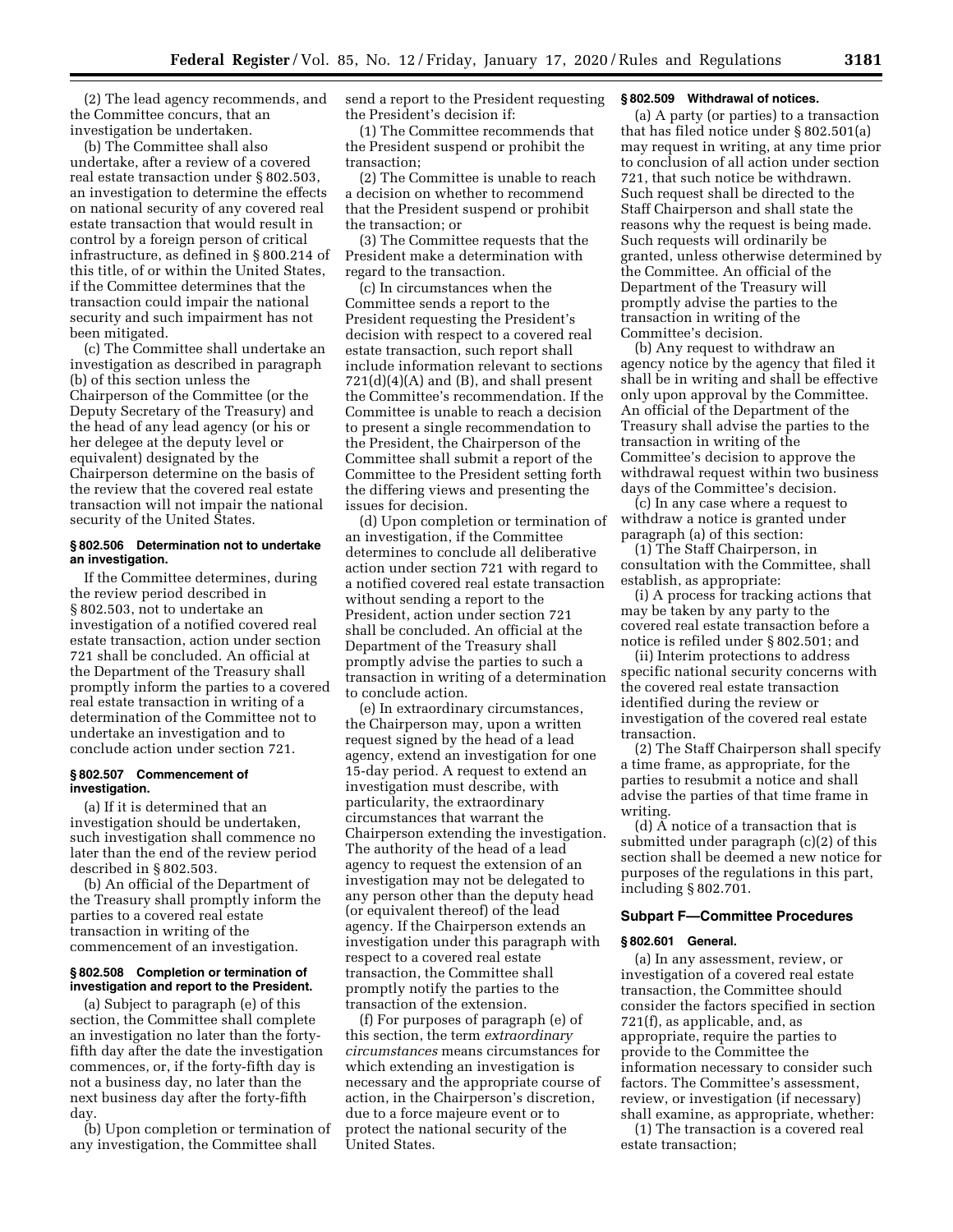(2) There is credible evidence to support a belief that any foreign person party to a covered real estate transaction might take action that threatens to impair the national security of the United States; and

(3) Provisions of law, other than section 721 and the International Emergency Economic Powers Act, provide adequate and appropriate authority to protect the national security of the United States.

(b) During an assessment, review, or investigation, the Staff Chairperson may invite the parties to a notified transaction to attend a meeting with the Committee staff to discuss and clarify issues pertaining to the transaction. During an investigation, a party to the transaction under investigation may request a meeting with the Committee staff; such a request ordinarily will be granted.

(c) The Staff Chairperson shall be the point of contact for receiving material filed with the Committee, including notices and declarations.

(d) Where more than one lead agency is designated, communications on material matters between a party to the transaction and a lead agency shall include all lead agencies designated with regard to those matters.

(e) The parties' description of a transaction in a declaration or notice does not limit the ability of the Committee to, as appropriate, assess, review, or investigate, or exercise any other authorities available under section 721 with respect to any covered real estate transaction that the Committee identifies as having been notified to the Committee based upon the facts set forth in the declaration or notice, any additional information provided to the Committee subsequent to the original declaration or notice, or any other information available to the Committee.

# **§ 802.602 Role of the Secretary of Labor.**

In response to a request from the Chairperson of the Committee, the Secretary of Labor shall identify for the Committee any risk mitigation provisions proposed to or by the Committee that would violate U.S. employment laws or require a party to violate U.S. employment laws. The Secretary of Labor shall serve no policy role on the Committee.

# **§ 802.603 Materiality.**

The Committee generally will not consider as material minor inaccuracies, omissions, or changes relating to financial or commercial factors not having a bearing on national security.

### **§ 802.604 Tolling of deadlines during lapse in appropriations.**

Any deadline or time limitation under subparts D or E imposed on the Committee shall be tolled during a lapse in appropriations.

### **Subpart G—Finality of Action**

### **§ 802.701 Finality of actions under section 721.**

All authority available to the President or the Committee under section 721(d), including divestment authority, shall remain available at the discretion of the President with respect to any covered real estate transaction. Subject to § 802.501(c)(1)(ii), such authority shall not be exercised if:

(a) The Committee, through its Staff Chairperson, has advised a party (or the parties) in writing that a particular transaction with respect to which a voluntary notice or a declaration has been filed is not a covered real estate transaction;

(b) The parties to the transaction have been advised in writing under § 802.405(a)(4), § 802.506, or § 802.508(d) that the Committee has concluded all action under section 721 with respect to the covered real estate transaction; or

(c) The President has previously announced, under section 721(d), his or her decision not to exercise his or her authority under section 721 with respect to the covered real estate transaction.

# **Subpart H—Provision and Handling of Information**

### **§ 802.801 Obligation of parties to provide information.**

(a) Parties to a transaction that is notified or declared under subpart D or E, or a transaction for which no notice or declaration has been submitted and for which the Staff Chairperson has requested information to assess whether the transaction is a covered real estate transaction, shall provide information to the Staff Chairperson that will enable the Committee to conduct a full assessment, review, and/or investigation of the transaction. Parties to a transaction that have filed information with the Committee shall promptly advise the Staff Chairperson of any material changes to such information. If deemed necessary by the Committee, information may be obtained from parties to a transaction or other persons through subpoena or otherwise, under the Defense Production Act Reauthorization of 2003, as amended (50 U.S.C. 4555(a)).

(b) Documentary materials or information required or requested to be filed with the Committee under this part shall be submitted in English. Supplementary materials written in a foreign language shall be submitted in certified English translation.

(c) Any information filed with the Committee in connection with any action for which a report is required under section 721(l)(6)(B) with respect to the implementation of a mitigation agreement or condition described in section  $721(1)(3)(A)$  shall be accompanied by a certification that complies with the requirements of section 721(n) and § 802.202. A sample certification may be found at the Committee's section of the Department of the Treasury website.

#### **§ 802.802 Confidentiality.**

(a) Except as provided in paragraph (b) of this section, any information or documentary material submitted or filed with the Committee under this part, including information or documentary material filed under § 802.501(g), shall be exempt from disclosure under the Freedom of Information Act, as amended (5 U.S.C. 552 *et seq.*), and no such information or documentary material may be made public.

(b) Paragraph (a) of this section shall not prohibit disclosure of the following:

(1) Information relevant to any administrative or judicial action or proceeding;

(2) Information to Congress or to any duly authorized committee or subcommittee of Congress;

(3) Information important to the national security analysis or actions of the Committee to any domestic governmental entity, or to any foreign governmental entity of a United States ally or partner, under the exclusive direction and authorization of the Chairperson, only to the extent necessary for national security purposes, and subject to appropriate confidentiality and classification requirements; or

(4) Information that the parties have consented to be disclosed to third parties;

(c) This section shall continue to apply with respect to information and documentary material submitted or filed with the Committee in any case where:

(1) Action has concluded under section 721 concerning a notified transaction;

(2) A request to withdraw a notice or a declaration is granted under § 802.509 or § 802.404(c), respectively, or where a notice or a declaration has been rejected under § 802.504(a) or § 802.404(a), respectively;

(3) The Committee determines that a notified or declared transaction is not a covered real estate transaction; or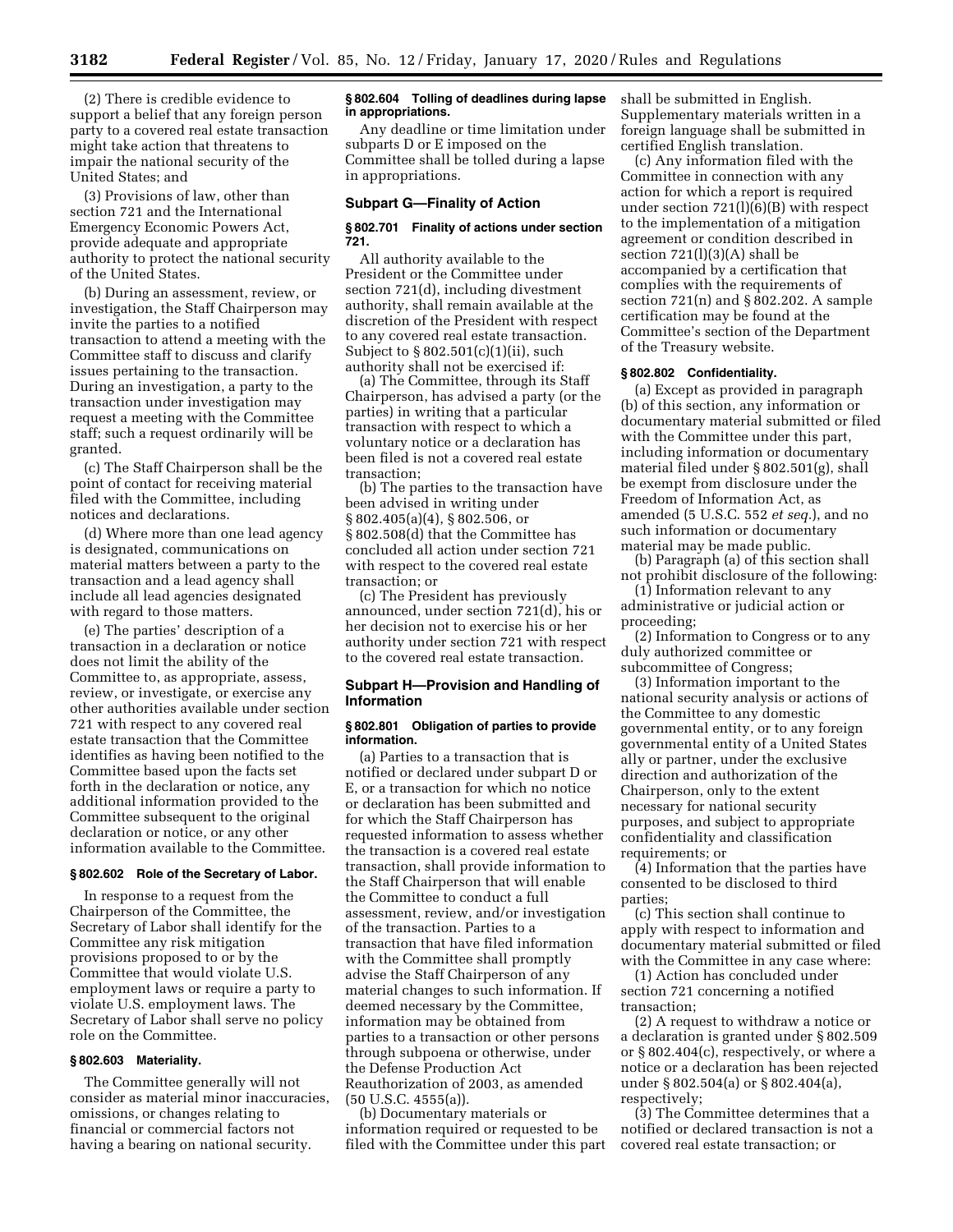(4) Such information or documentary material was filed under subpart D and the parties do not subsequently file a notice under subpart E.

(d) Nothing in paragraph (a) of this section shall be interpreted to prohibit the public disclosure by a party of documentary material or information that it has submitted or filed with the Committee. Any such documentary material or information so disclosed may subsequently be reflected in the public statements of the Chairperson, who is authorized to communicate with the public and the Congress on behalf of the Committee, or of the Chairperson's designee.

(e) The provisions of the Defense Production Act Reauthorization of 2003, as amended (50 U.S.C. 4555(d)) relating to fines and imprisonment shall apply with respect to the disclosure of information or documentary material filed with the Committee under these regulations.

# **Subpart I—Penalties and Damages**

### **§ 802.901 Penalties and damages.**

(a) Any person who submits a declaration or notice with a material misstatement or omission or makes a false certification under § 802.402, § 802.403, or § 802.502 may be liable to the United States for a civil penalty not to exceed \$250,000 per violation. The amount of the penalty imposed for a violation shall be based on the nature of the violation.

(b) Any person who violates a material provision of a mitigation agreement with, a material condition imposed by, or an order issued by, the United States under section 721(l) may be liable to the United States for a civil penalty not to exceed \$250,000 per violation or the value of the transaction, whichever is greater. For clarification, under the previous sentence, whichever penalty amount is greater may be imposed per violation, and the amount of the penalty imposed for a violation shall be based on the nature of the violation.

(c) A mitigation agreement entered into or amended under section 721(l) may include a provision providing for liquidated or actual damages for breaches of the agreement. The mitigation agreement shall specify the amount of any liquidated damages that are a reasonable assessment of the harm to the national security that could result from a breach of the agreement. Any mitigation agreement containing a liquidated damages provision shall include a provision specifying that the Committee may consider the severity of the breach in deciding whether to seek

a lesser amount than that stipulated in the agreement.

(d) A determination to impose penalties under paragraph (a) or (b) of this section must be made by the Committee. Notice of the penalty, including a written explanation of the conduct to be penalized and the amount of the penalty, shall be sent to the subject person electronically and by U.S. mail or courier service. Notice shall be deemed to have been effected by the earlier of the date of electronic transmission and the date of receipt of U.S. mail or courier service. For the purposes of this section, the term *subject person* means the person or persons who may be liable to the United States for a civil penalty.

(e) Upon receiving notice of a penalty to be imposed under paragraphs (a) through (c) of this section, the subject person may, within 15 business days of receipt of such notice, submit a petition for reconsideration to the Staff Chairperson, including a defense, justification, or explanation for the conduct to be penalized. The Committee will review the petition and issue any final penalty determination within 15 business days of receipt of the petition. The Staff Chairperson and the subject person may extend either such period through written agreement. The Committee and the subject person may reach an agreement on an appropriate remedy at any time before the Committee issues any final penalty determination.

(f) The penalties and damages authorized in paragraphs (a) through (c) of this section may be recovered in a civil action brought by the United States in federal district court.

(g) Section 2 of the False Statements Accountability Act of 1996, as amended (18 U.S.C. 1001), shall apply to all information provided to the Committee under section 721, including by any party to a covered real estate transaction.

(h) The penalties and damages available under this section are without prejudice to other penalties, civil or criminal, available under law.

(i) The imposition of a civil monetary penalty or damages under these regulations creates a debt due to the U.S. Government. The Department of the Treasury may take action to collect the penalty or damages assessed if not paid within the time prescribed by the Committee and notified to the applicable party or parties. In addition or instead, the matter may be referred to the Department of Justice for appropriate action to recover the penalty or damages.

# **§ 802.902 Effect of lack of compliance.**

If, at any time after a mitigation agreement or condition is entered into or imposed under section 721(l), the Committee or a lead agency in coordination with the Staff Chairperson, as the case may be, determines that a party or parties to the agreement or condition are not in compliance with the terms of the agreement or condition, the Committee or a lead agency in coordination with the Staff Chairperson may, in addition to the authority of the Committee to impose penalties under section 721(h) and to unilaterally initiate a review of any covered real estate transaction under section 721(b)(1)(D)(iii):

(a) Negotiate a plan of action for the party or parties to remediate the lack of compliance, with failure to abide by the plan or otherwise remediate the lack of compliance serving as the basis for the Committee to find a material breach of the agreement or condition;

(b) Require that the party or parties submit a written notice or declaration under clause (i) of section 721(b)(1)(C) with respect to a covered real estate transaction initiated after the date of the determination of noncompliance and before the date that is five years after the date of the determination to the Committee to initiate a review of the transaction under section 721(b); or (c) Seek injunctive relief.

# **Subpart J—Foreign National Security Investment Review Regimes**

# **§ 802.1001 Determinations.**

(a) The Committee may determine at any time that a foreign state has made significant progress toward establishing and effectively utilizing a robust process to analyze foreign investments for national security risks and to facilitate coordination with the United States on matters relating to investment security.

(b) The Committee may rescind a determination under paragraph (a) of this section if the Committee determines that such a rescission is appropriate.

(c) The Chairperson of the Committee shall publish a notice of any determination or rescission of a determination under paragraph (a) or (b) of this section, respectively, in the **Federal Register**.

# **§ 802.1002 Effect of determinations.**

(a) A determination under § 802.1001(a) shall take effect immediately upon publication of a notice of such determination under § 802.1001(c) and remain in effect unless rescinded under § 802.1001(b).

(b) A rescission of a determination under § 802.1001(b) shall take effect on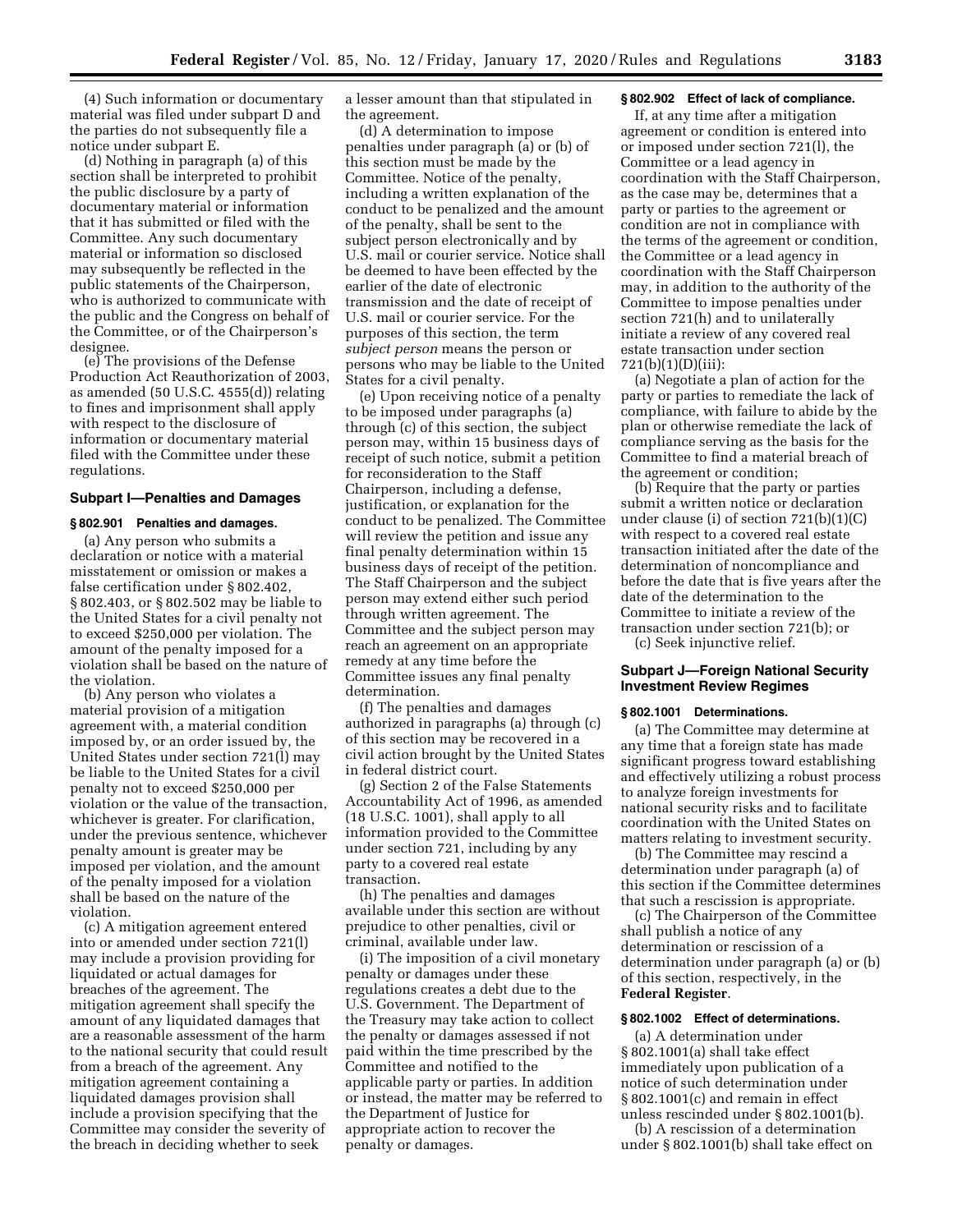=

the date specified in the notice published under § 802.1001(c).

(c) A determination under § 802.1001(a) does not apply to any transaction for which a declaration or notice has been accepted by the Staff Chairperson under § 802.403(a)(1) or § 802.503(a), respectively.

(d) A rescission of a determination under § 802.1001(b) does not apply to any transaction for which:

(1) The completion date is prior to the date upon which the rescission of a determination under paragraph (b) of this section becomes effective; or

(2) Before publication of the rescission of determination under

§ 802.1001(c), the parties to the transaction have executed a binding written agreement, or other binding document, establishing the material terms of the transaction that is ultimately consummated.

# **Appendix A to Part 802—List of Military Installations and Other U.S. Government Sites**

| Site name                                                            | Location                               |  |
|----------------------------------------------------------------------|----------------------------------------|--|
| Part 1                                                               |                                        |  |
|                                                                      | Adelphi, MD.                           |  |
|                                                                      | Maui, HI.                              |  |
|                                                                      | Arlington, VA.                         |  |
|                                                                      | Yigo, Guam.                            |  |
|                                                                      | Austin, TX.                            |  |
| Army Research Lab—Orlando Simulations and Training Technology Center | Orlando, FL.                           |  |
|                                                                      | Raleigh Durham, NC.                    |  |
|                                                                      | Coffee County and Franklin County, TN. |  |
|                                                                      | Yuba City, CA.                         |  |
|                                                                      | Clarksburg, WV.                        |  |
|                                                                      | Aurora, CO.                            |  |
|                                                                      | Pinebluff, NC.                         |  |
|                                                                      |                                        |  |
|                                                                      | Sandwich, MA.                          |  |
|                                                                      | Cape Newenham, AK.                     |  |
|                                                                      | Cavalier, ND.                          |  |
|                                                                      | Colorado Springs, CO.                  |  |
|                                                                      | Anderson, AK.                          |  |
|                                                                      | Indian Springs, NV.                    |  |
|                                                                      | Tucson, AZ.                            |  |
|                                                                      | Arlington, VA.                         |  |
|                                                                      | Shemya, AK.                            |  |
|                                                                      | Fairbanks, AK.                         |  |
|                                                                      | Houston, TX.                           |  |
|                                                                      | Spokane, WA.                           |  |
|                                                                      | Columbus, GA.                          |  |
|                                                                      | Fairfax County, VA.                    |  |
|                                                                      | El Paso, TX.                           |  |
|                                                                      | Hopkinsville, KY.                      |  |
|                                                                      | Colorado Springs, CO.                  |  |
|                                                                      | Frederick, MD.                         |  |
|                                                                      | Watertown, NY.                         |  |
|                                                                      | Augusta, GA.                           |  |
|                                                                      | Killeen, TX.                           |  |
|                                                                      | Fort Knox, KY.                         |  |
|                                                                      | Leavenworth, KS.                       |  |
|                                                                      | Petersburg, VA.                        |  |
|                                                                      | Pulaski County, MO.                    |  |
|                                                                      | Anne Arundel County, MD.               |  |
|                                                                      | Junction City, KS.                     |  |
|                                                                      | Honolulu, HI.                          |  |
|                                                                      | Lawton, OK.                            |  |
|                                                                      | Hinesville, GA.                        |  |
|                                                                      | Fort Yukon, AK.                        |  |
|                                                                      | Cheyenne, WY.                          |  |
|                                                                      | Inarajan, Guam.                        |  |
| Hanscom Air Force Base ……………………………………………………………………………………………           | Lexington, MA.                         |  |
| Holloman Air Force Base                                              | Alamogordo, NM.                        |  |
|                                                                      | Kingsport, TN.                         |  |
| Joint Base Anacostia-Bolling …………………………………………………………………………………………      | Washington, DC.                        |  |
|                                                                      | Camp Springs, MD.                      |  |
|                                                                      | Anchorage, AK.                         |  |
|                                                                      | Hampton, VA and Newport News, VA.      |  |
|                                                                      | Tacoma, WA.                            |  |
|                                                                      | Lakehurst, NJ.                         |  |
|                                                                      | Honolulu, HI.                          |  |
|                                                                      | San Antonio, TX.                       |  |
|                                                                      | Virginia Beach, VA.                    |  |
|                                                                      | Waianae, HI.                           |  |
|                                                                      | King Salmon, AK.                       |  |
|                                                                      | Albuquerque, NM.                       |  |
|                                                                      | Kodiak Island, AK.                     |  |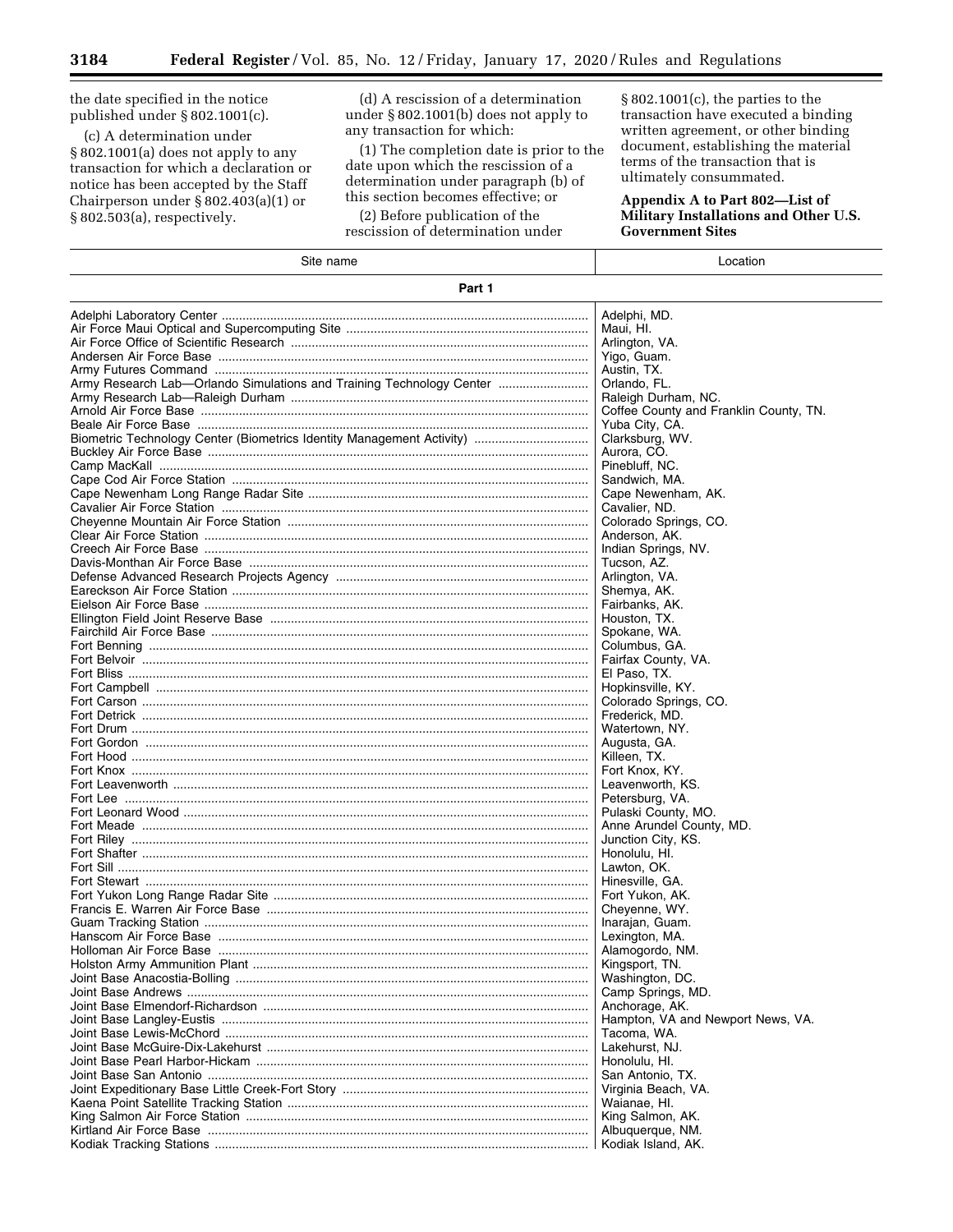| ×<br>v | v.<br>v | ٠ |
|--------|---------|---|

Ξ

| Site name                                                                    | Location                              |
|------------------------------------------------------------------------------|---------------------------------------|
|                                                                              | El Segundo, CA.                       |
|                                                                              | Tampa, FL.                            |
|                                                                              | Great Falls, MT.                      |
|                                                                              | Twentynine Palms, CA.                 |
|                                                                              | Beaufort, SC.                         |
|                                                                              | Cherry Point, NC.                     |
|                                                                              | San Diego, CA.                        |
|                                                                              | Jacksonville, NC.                     |
|                                                                              | Yuma, AZ.                             |
|                                                                              | Jacksonville, NC.                     |
|                                                                              | Oceanside, CA.<br>Kaneohe Bay, HI.    |
|                                                                              | Halawa, HI.                           |
|                                                                              | Quantico, VA.                         |
|                                                                              | Alexandria, VA.                       |
|                                                                              | Minot, ND.                            |
|                                                                              | Valdosta, GA.                         |
|                                                                              | Belle Chasse, LA.                     |
|                                                                              | Virginia Beach, VA.                   |
|                                                                              | Virginia Beach, VA.                   |
|                                                                              | Oak Harbor, WA.                       |
|                                                                              | Apra Harbor, Guam.<br>Silverdale, WA. |
|                                                                              | San Diego, CA.                        |
|                                                                              | San Diego, CA.                        |
|                                                                              | Port Hueneme, CA.                     |
|                                                                              | Washington, DC.                       |
|                                                                              | Welcome, MD.                          |
|                                                                              | Hancock County, MS.                   |
|                                                                              | Tilghman, MD.                         |
|                                                                              | Newport, RI.                          |
|                                                                              | Norfolk, VA.                          |
|                                                                              | Kings Bay, GA.                        |
| Naval Surface Warfare Center Carderock Division—Acoustic Research Detachment | Groton, CT.                           |
|                                                                              | Bayview, ID.<br>Crane, IN.            |
|                                                                              | Orlando, FL.                          |
|                                                                              | Panama City, FL.                      |
|                                                                              | Philadelphia, PA.                     |
|                                                                              | Bethesda, MD.                         |
|                                                                              | Dahlgren, VA.                         |
|                                                                              | Indian Head, MD.                      |
|                                                                              | Norco, CA.                            |
|                                                                              | New Boston, NH.                       |
| <b>Oliktok Long Range Radar Site</b>                                         | Bellevue, NE.                         |
|                                                                              | Oliktok, AK.<br>Boise, ID.            |
|                                                                              | Leesville, LA.                        |
|                                                                              | Arlington, VA.                        |
|                                                                              | Colorado Springs, CO.                 |
|                                                                              | Morris County, NJ.                    |
|                                                                              | Tyrone, CO.                           |
|                                                                              | Hilo, HI.                             |
|                                                                              | Point Barrow, AK.                     |
|                                                                              | Kittery, ME.<br>Radford, VA.          |
|                                                                              | Huntsville, AL.                       |
|                                                                              | Rock Island, IL.                      |
|                                                                              | Rome, NY.                             |
|                                                                              | Colorado Springs, CO.                 |
|                                                                              | Goldsboro, NC.                        |
|                                                                              | Sumter, SC.                           |
|                                                                              | Ketchikan, AK.                        |
|                                                                              | Tin City, AK.                         |
|                                                                              | Midwest City, OK.<br>Fairfield, CA.   |
|                                                                              | Bay County, FL.                       |
|                                                                              | Natick, MA.                           |
|                                                                              | Watervliet, NY.                       |
|                                                                              | Dayton, OH.                           |
|                                                                              |                                       |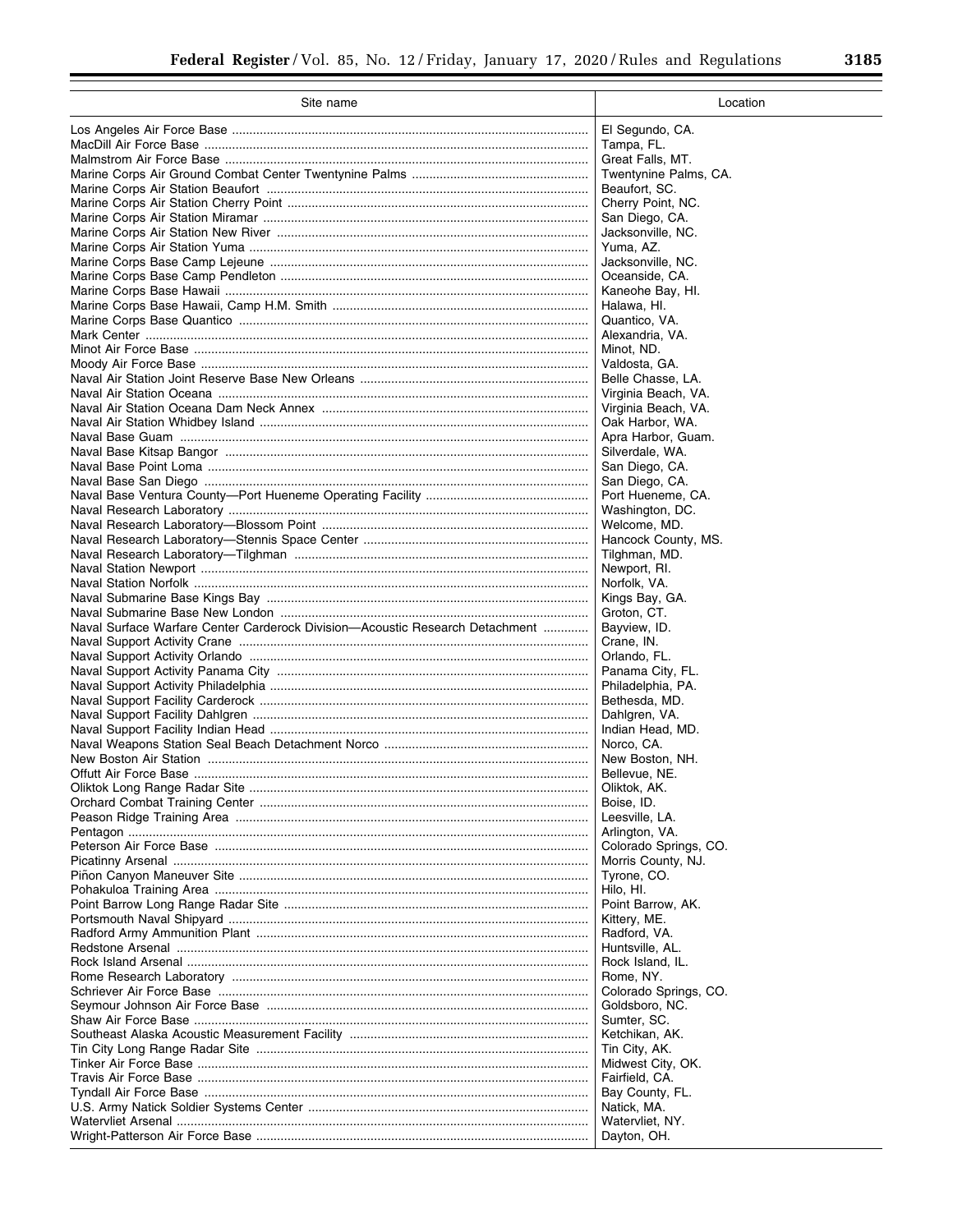**Part 2** 

|           |                                | Aberdeen, MD.              |
|-----------|--------------------------------|----------------------------|
|           |                                | Hattiesburg, MS.           |
|           |                                | Cape Canaveral, FL.        |
|           |                                | Manns Harbor, NC.          |
|           |                                | Edwards, CA.               |
|           |                                | Valparaiso, FL.            |
|           |                                | Fallon, NV.                |
|           |                                | Fayetteville, NC.          |
|           |                                | Delta Junction, AK.        |
|           |                                | Sierra Vista, AZ.          |
|           |                                | San Bernardino County, CA. |
|           |                                | Leesville, LA.             |
|           |                                | Fairbanks, AK.             |
|           |                                | Necehuenemedah, WI.        |
|           |                                | Ogden, UT.                 |
|           |                                | Mountain Home, ID.         |
|           |                                | Meridian, MS.              |
|           | Lexington Park, MD.            |                            |
|           |                                | Ridgecrest, CA.            |
|           | Keyport, WA.                   |                            |
|           | Point Mugu, CA.                |                            |
|           |                                | Boardman, OR.              |
|           |                                | Las Vegas, NV.             |
|           | Tonopah, NV.                   |                            |
|           | Kekaha, HI.                    |                            |
|           | Cocoa Beach, FL.               |                            |
|           | Wahiawa, HI.                   |                            |
|           | Barro, UT.                     |                            |
|           | Lompoc, CA.                    |                            |
|           | Dugway, UT.                    |                            |
|           | White Sands Missile Range, NM. |                            |
|           |                                | Yuma, AZ.                  |
| Site name | County                         | Township/range             |

**Part 3** 

| 90th Missile Wing, Francis E. Warren Air Force Base<br>Missile Field (Colorado, Nebraska, and Wyoming). | Logan, CO        | All lands except those located south of Township 8<br>North and east of Range 51 West using the Bureau<br>of Land Management's Public Lands Survey System.   |
|---------------------------------------------------------------------------------------------------------|------------------|--------------------------------------------------------------------------------------------------------------------------------------------------------------|
|                                                                                                         | Morgan, CO       | All lands located north of Township 3 North using the<br>Bureau of Land Management's Public Lands Survey<br>System.                                          |
|                                                                                                         | Sedgwick, CO     | All lands except those located east of Range 46 West<br>using the Bureau of Land Management's Public<br>Lands Survey System.                                 |
|                                                                                                         | Washington, CO   | All lands located north of Township 4 North, and west<br>of Range 52 West using the Bureau of Land Man-<br>agement's Public Lands Survey System.             |
|                                                                                                         | Weld, CO         | All lands located north of Township 4 North, and east<br>of Range 64 West using the Bureau of Land Man-<br>agement's Public Lands Survey System.             |
|                                                                                                         | Banner, NE       | All.                                                                                                                                                         |
|                                                                                                         | Cheyenne, NE     | All.                                                                                                                                                         |
|                                                                                                         | Deuel, NE        | All lands located south of Township 15 North, and west<br>of Range 43 West using the Bureau of Land Man-<br>agement's Public Lands Survey System.            |
|                                                                                                         | Garden, NE       | All lands located south of Township 19 North, and west<br>Range 43 West using the Bureau of Land Manage-<br>ment's Public Lands Survey System.               |
|                                                                                                         | Kimball, NE      | AII.                                                                                                                                                         |
|                                                                                                         | Morrill, NE      | All lands except those located north of Township 21<br>North using the Bureau of Land Management's Pub-<br>lic Lands Survey System.                          |
|                                                                                                         | Scotts Bluff, NE | All.                                                                                                                                                         |
|                                                                                                         | Sioux, NE        | All lands except those located north of Township 26<br>North, and east of Range 57 West using the Bureau<br>of Land Management's Public Lands Survey System. |
|                                                                                                         | Goshen, WY       | All lands except those located north of Township 27<br>North using the Bureau of Land Management's Pub-<br>lic Lands Survey System.                          |
|                                                                                                         | Laramie, WY      | All lands except those located south of Township 14<br>North, and west of Range 64 West using the Bureau<br>of Land Management's Public Lands Survey System. |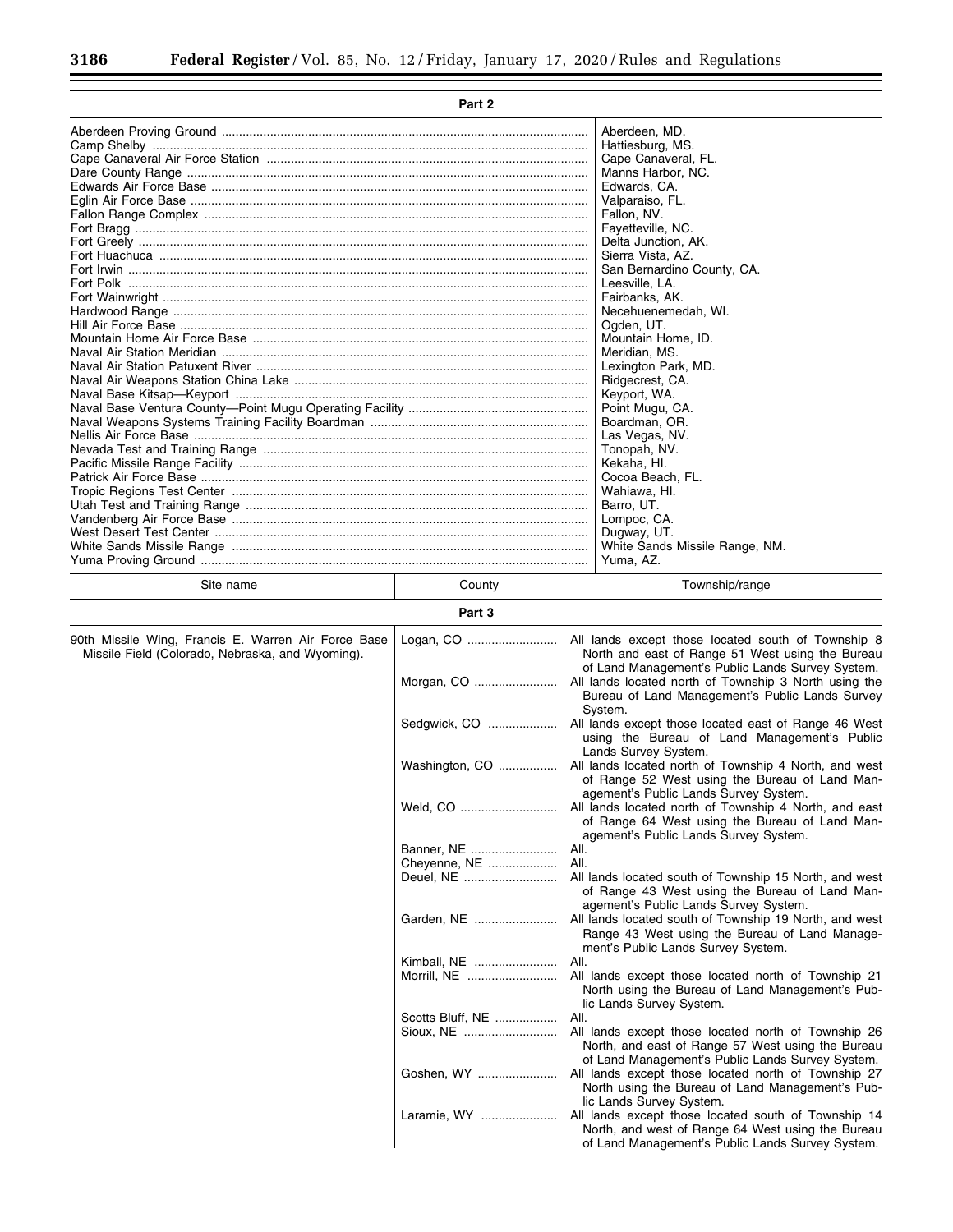| Site name                                                                | County                      | Township/range                                                                                                                                                |
|--------------------------------------------------------------------------|-----------------------------|---------------------------------------------------------------------------------------------------------------------------------------------------------------|
| 341st Missile Wing, Malmstrom Air Force Base Missile<br>Field (Montana). | Platte, WY                  | All lands except those located north of Township 27<br>North using the Bureau of Land Management's Pub-<br>lic Lands Survey System.                           |
|                                                                          | Blaine, MT                  | All lands except those located north of Township 24<br>North using the Bureau of Land Management's Pub-<br>lic Lands Survey System.                           |
|                                                                          | Cascade, MT<br>Chouteau, MT | All.<br>All lands except those located north of Township 24                                                                                                   |
|                                                                          |                             | North, and east of Range 8 East using the Bureau of<br>Land Management's Public Lands Survey System.                                                          |
|                                                                          | Fergus, MT                  | All lands except those located east of Range 26 East<br>using the Bureau of Land Management's Public<br>Lands Survey System.                                  |
|                                                                          | Glacier, MT                 | All lands located south of Township 35 North, and east<br>of Range 7 West, using the Bureau of Land Manage-<br>ment's Public Lands Survey System.             |
|                                                                          | Golden Valley, MT           | All lands except those located south of Township 11<br>North, and east of Range 20 East using the Bureau<br>of Land Management's Public Lands Survey System.  |
|                                                                          | Judith Basin, MT            | All.                                                                                                                                                          |
|                                                                          | Lewis and Clark, MT         | All lands except those located south of Township 14<br>North using the Bureau of Land Management's Pub-<br>lic Lands Survey System.                           |
|                                                                          | Liberty, MT                 | All lands except those located north of Township 31<br>North, and east of Range 5 East using the Bureau of<br>Land Management's Public Lands Survey System.   |
|                                                                          | Meagher, MT                 | All lands except those located south of Township 12<br>North, and west of Range 9 East using the Bureau of<br>Land Management's Public Lands Survey System.   |
|                                                                          | Musselshell, MT             | All lands located north of Township 10 North, and west<br>of Range 23 East using the Bureau of Land Manage-<br>ment's Public Lands Survey System.             |
|                                                                          | Petroleum, MT               | All lands located west of Range 27 East using the Bu-<br>reau of Land Management's Public Lands Survey<br>System.                                             |
|                                                                          | Phillips, MT                | All lands located south of Township 23 North, and west<br>of Range 25 East using the Bureau of Land Manage-<br>ment's Public Lands Survey System.             |
| 91st Missile Wing, Minot Air Force Base Missile Field<br>(North Dakota). | Pondera, MT                 | All lands except those located west of Range 9 West,<br>using the Bureau of Land Management's Public<br>Lands Survey System.                                  |
|                                                                          | Stillwater, MT              | All lands located north of Township 3 North, and west<br>of Range 20 East using the Bureau of Land Manage-<br>ment's Public Lands Survey System.              |
|                                                                          | Sweet Grass, MT             | All lands located north of Township 3 North, and east<br>of Range 12 East using the Bureau of Land Manage-<br>ment's Public Lands Survey System.              |
|                                                                          | Teton, MT                   | All lands except those located west of Range 10 West<br>using the Bureau of Land Management's Public<br>Lands Survey System.                                  |
|                                                                          | Toole, MT                   | All lands except those located north of Township 34<br>North using the Bureau of Land Management's Pub-<br>lic Lands Survey System.                           |
|                                                                          | Wheatland, MT               | AII.                                                                                                                                                          |
|                                                                          | Bottineau, ND               | All lands except those located east of Range 77 West<br>using the Bureau of Land Management's Public<br>Lands Survey System.                                  |
|                                                                          | Burke, ND                   | All lands except those located west of Range 93 West<br>using the Bureau of Land Management's Public<br>Lands Survey System.                                  |
|                                                                          | Dunn, ND                    | All lands located north of Township 148 North, using<br>the Bureau of Land Management's Public Lands Sur-<br>vey System.                                      |
|                                                                          | McHenry, ND                 | All lands except those located north of Township 156<br>North, and east of Range 80 West using the Bureau<br>of Land Management's Public Lands Survey System. |
|                                                                          | McKenzie, ND                | All lands located east of Range 95 West, using the Bu-<br>reau of Land Management's Public Lands Survey<br>System.                                            |
|                                                                          | McLean, ND                  | All lands except those located south of Township 145<br>North using the Bureau of Land Management's Pub-<br>lic Lands Survey System.                          |